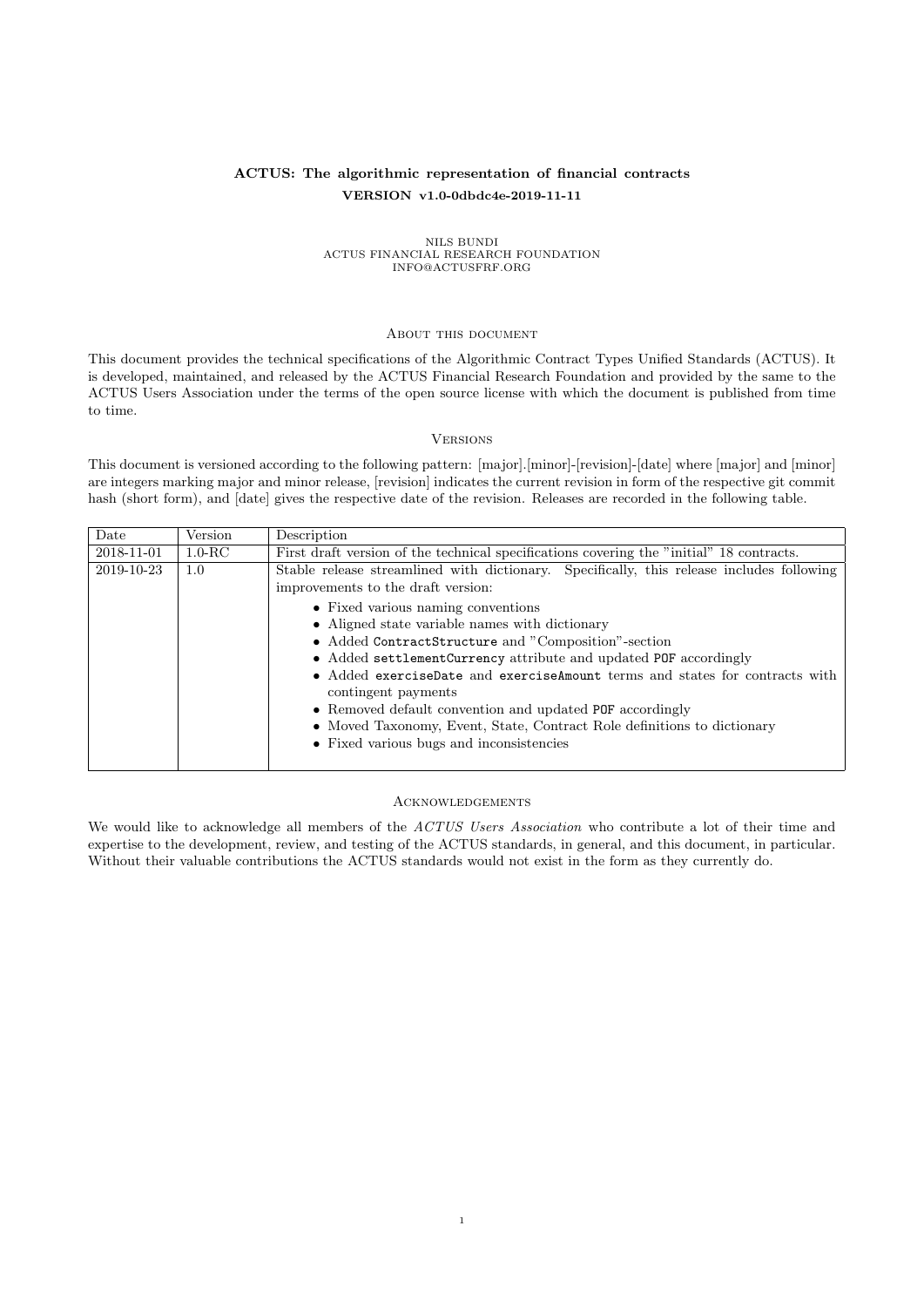#### $\mbox{CONTENTS}$

| About this document                                              | $\mathbf{1}$     |
|------------------------------------------------------------------|------------------|
| Versions                                                         | $\mathbf{1}$     |
| Acknowledgements                                                 | $\mathbf{1}$     |
| 1. Introduction                                                  | $\,3$            |
| 2.<br><b>Notations</b>                                           | $\boldsymbol{3}$ |
| $\label{eq:control_1} \text{Contract}~\text{Attributes}$<br>2.1. | $\sqrt{3}$       |
| 2.2.<br>$\varnothing$ -Operator                                  | $\,3$            |
| 2.3.<br>$t_0$ -Time                                              | $\overline{4}$   |
| 2.4.<br>State Variables                                          | $\overline{4}$   |
| 2.5.<br>Contract Events                                          | $\overline{4}$   |
| <b>State Transition Functions</b><br>2.6.                        | $\overline{4}$   |
| 2.7.<br>Payoff Functions                                         | $\overline{4}$   |
| 2.8.<br>Date/Time                                                | $\overline{4}$   |
| 2.9.<br>Event Sequence                                           | $\overline{4}$   |
| 2.10. Contract Lifetime                                          | 4                |
| 3.<br>Utility Functions                                          | $\bf 5$          |
| 3.1.<br>Schedule                                                 | $\bf 5$          |
| 3.2.<br>Array Schedule                                           | $\bf 5$          |
| 3.3.<br>End Of Month Shift Convention                            | $\bf 5$          |
| 3.4.<br>Business Day Shift Convention                            | $\bf 5$          |
| 3.5.<br>Business Day Calendar                                    | $\bf 5$          |
| 3.6.<br>Year Fraction Convention                                 | $\,6$            |
| 3.7.<br>Contract Role Sign Convention                            | $\,6$            |
| 3.8.<br>Annuity Amount Function                                  | 6                |
| 3.9.<br>Canonical Contract Payoff Function                       | $\,6$            |
| Contract Composition<br>4.                                       | $\,6$            |
| Risk Factor Observer<br>5.                                       | 7                |
| Child Contract Observer<br>6.                                    | $\,$ $\,$        |
| Contract Types<br>7.                                             | $\boldsymbol{9}$ |
| 7.1. PAM: Principal At Maturity                                  | 9                |
| 7.2.<br>LAM: Linear Amortizer                                    | 12               |
| 7.3.<br>LAX: Exotic Linear Amortizer                             | 15               |
| 7.4.<br>NAM: Negative Amortizer                                  | 18               |
| 7.5.<br>ANN: Annuity                                             | 19               |
| 7.6.<br>CLM: Call Money                                          | 20               |
| 7.7.<br>UMP: Undefined Maturity Profile                          | 21               |
| 7.8.<br>CSH: Cash                                                | 22               |
| STK: Stock<br>7.9.                                               | 22               |
| 7.10. COM: Commodity                                             | 23               |
| 7.11.<br>FXOUT: Foreign Exchange Outright                        | 23               |
| 7.12. SWPPV: Plain Vanilla Interest Rate Swap                    | 24               |
| 7.13.<br>SWAPS: Swap                                             | 25               |
| 7.14.<br>CAPFL: Cap-Floor                                        | 26               |
| 7.15.<br><b>OPTNS:</b> Option                                    | 27               |
| 7.16.<br>FUTUR: Future                                           | 28               |
| 7.17.<br>CEG: Credit Enhancement Guarantee                       | 29               |
| 7.18.<br>CEC: Credit Enhancement Collateral                      | 31               |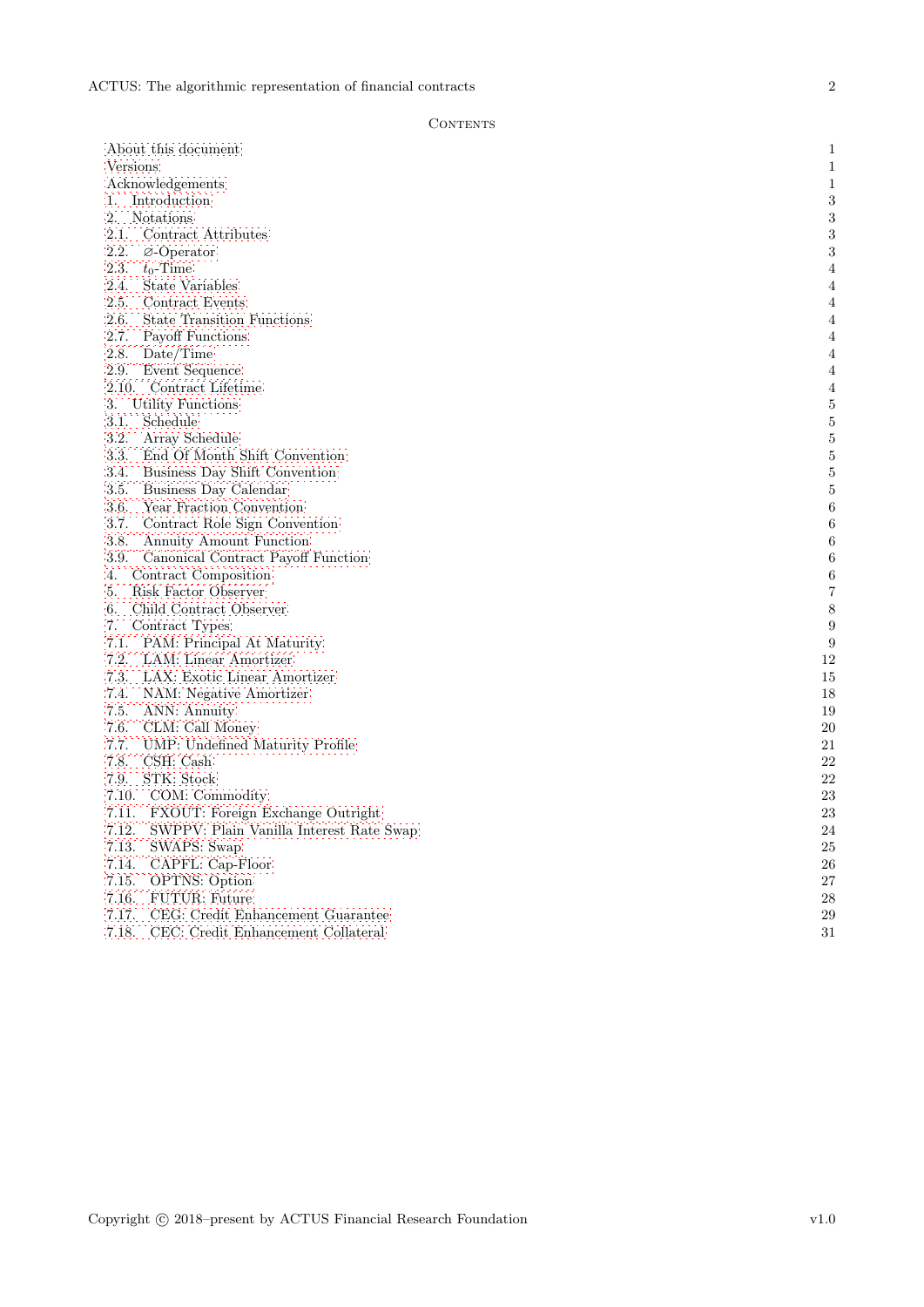#### 1. Introduction

<span id="page-2-0"></span>Financial contracts are legal agreements between two (or more) counterparties on the exchange of future cash flows. Such legal agreements are defined unambiguously by means of a set of contractual terms and logic. As a result, financial contracts can be described mathematically and represented digitally as machine readable algorithms. The benefits of representing financial contracts digitally are manifold; Traditionally, transaction processing has been a field in which tremendous efficiency gains could be realized by the introduction of machines and machine readable contracts. Or, financial analytics by nature of the domain builds on the availability of computable representations of these agreements where for reasons of tractability often times analytical approximations are used. Recently, the rise of distributed ledger and blockchain technologies and the various use cases for smart contracts has opened up new possibilities for natively digital financial contracts.

In general, the exchange of cash flows between counterparties follows certain patterns. A typical cash flow exchange pattern is a bullet loan contract where principal is exchanged initially followed by cyclical interest payments and the principal is paid back (in a lump sum) at maturity of the contract. While the principal payments are fixed a variety of flavours exist for how the cyclical interest payments are determined and/or paid. As an example, interest payments may be due monthly, annually or according to arbitrary periods, they may be determined based on fixed or variable rates, different year fraction calculation methods may be used or there might be no interest due at all. Another popular pattern is that of amortizing loans for which, as opposed to bullet loans, principal may be paid out and paid back in portions of fixed or variable amounts and according to cyclical or custom schedules. Other types of financial contracts include but are not limited to shares, forwards, options, swaps, credit enhancements, repurchase agreements, securitization, etc. By focusing on the main distinguishing features, ACTUS describes the vast majority of all financial contracts with a set of about 32 generalized cash flow exchange patterns or Contract Types (CTs), respectively. The ACTUS taxonomy ([https://github.com/actusfrf/actus-dictionary/](https://github.com/actusfrf/actus-dictionary/blob/master/actus-dictionary-taxonomy.json)

[blob/master/actus-dictionary-taxonomy.json](https://github.com/actusfrf/actus-dictionary/blob/master/actus-dictionary-taxonomy.json)) provides a classification system organizing financial contracts according to their distinguishing cash flow patterns. Apart from this classification system the taxonomy also includes a description of and real-world instruments covered for each contract.

On the other hand, the legal agreements in financial contracts represent purely deterministic logic or the mechanics of finance, in other words. That is, a financial contract defines a fixed set of rules and conditions under which, given any external variables, the cash flow obligations can be determined unambiguously. For instance, in a fixed rate loan the cash flow obligations are defined explicitly. At the same time, a variable rate loan defines explicitly the rules under which the variable rate is fixed going forward such that the cash flow obligations can be derived unambiguously going forward. The same holds true for derivative contracts where the cash flow obligations arise given some underlying reference instrument. Similarly, for analytical purposes, given some assumption of the evolution of this reference instrument the cash flow obligations conditioned on this assumption can be derived unabiguously.

The properties of financial contracts described above build the foundation for a standardized, deterministic algorithmic description of the cash flow obligations arising from such agreements. Thereby, this description is technology agnostic and supports all use cases necessary for this very standard to be used throughout all finance functions from front office to back office and covering pricing, deal origination, transaction processing, as well as analytics, in general, and liquidity projections, valuation, P&L calculations and projections, and risk measurement and aggregation, in particular. Furthermore, this standard builds a formidable basis for distributed ledger-powered, natively digital financial state machines or smart contracts, in other words.

In this document, we provide the technical specification of the ACTUS standards or the mathematical description of financial contracts, in other words. We start by providing some basic notations used throughout the document followed by an introduction of the generic functions upon which financial contracts build. We continue in the following sections with an introduction of some additional foundational concepts Composition, and Risk Factor Observer and Child Contract Observer. Finally, we define the various ACTUS contracts in the last section.

#### 2. NOTATIONS

<span id="page-2-2"></span><span id="page-2-1"></span>2.1. Contract Attributes. Contract Attributes (attributes) represent the legal contractual terms that define the exchange of cash-flows of a financial contract. These attributes are defined and described in the ACTUS dictionary ([https:](https://github.com/actusfrf/actus-dictionary/blob/master/actus-dictionary-terms.json) [//github.com/actusfrf/actus-dictionary/blob/](https://github.com/actusfrf/actus-dictionary/blob/master/actus-dictionary-terms.json) [master/actus-dictionary-terms.json](https://github.com/actusfrf/actus-dictionary/blob/master/actus-dictionary-terms.json)). Throughout this document attributes are referenced by their short name according to the dictionary. Further, vector-type attributes may be indexed with a subscript indicating that a specific vector-element is referenced.

Example 1 (Contract Attribute). The ACTUS attribute Initial Exchange Date is referenced in short form IED.

Example 2 (Element of Vector-Type Attribute). The ACTUS attribute Array Cycle Anchor Date of Principal Redemption is a vector-type attribute and referenced as ARPRANX. The i-th element of the vector is represented by ARPRANXi.

<span id="page-2-3"></span>2.2. ∅-Operator. The ∅-operator is used to indicate that a certain property is undefined or, in other words, that no value has been assigned to the respective property. In particular, for optional contract attributes it means that the attribute is not defined and for schedule times (see section [3.1\)](#page-4-1) it means that the respective schedule is empty, i.e. no schedule time defined.

Example 3 (Undefined Attribute).  $IPANK = \emptyset$  indicates that attribute IPANX is undefined.

**Example 4** (Empty Schedule).  $\vec{t}^{TP} = \emptyset$  means the same as  $\vec{t}^{TP} = \{\},\$  with  $\{\}$  the empty set, and states that the IP schedule  $\vec{t}^{TP}$  does not contain a schedule time.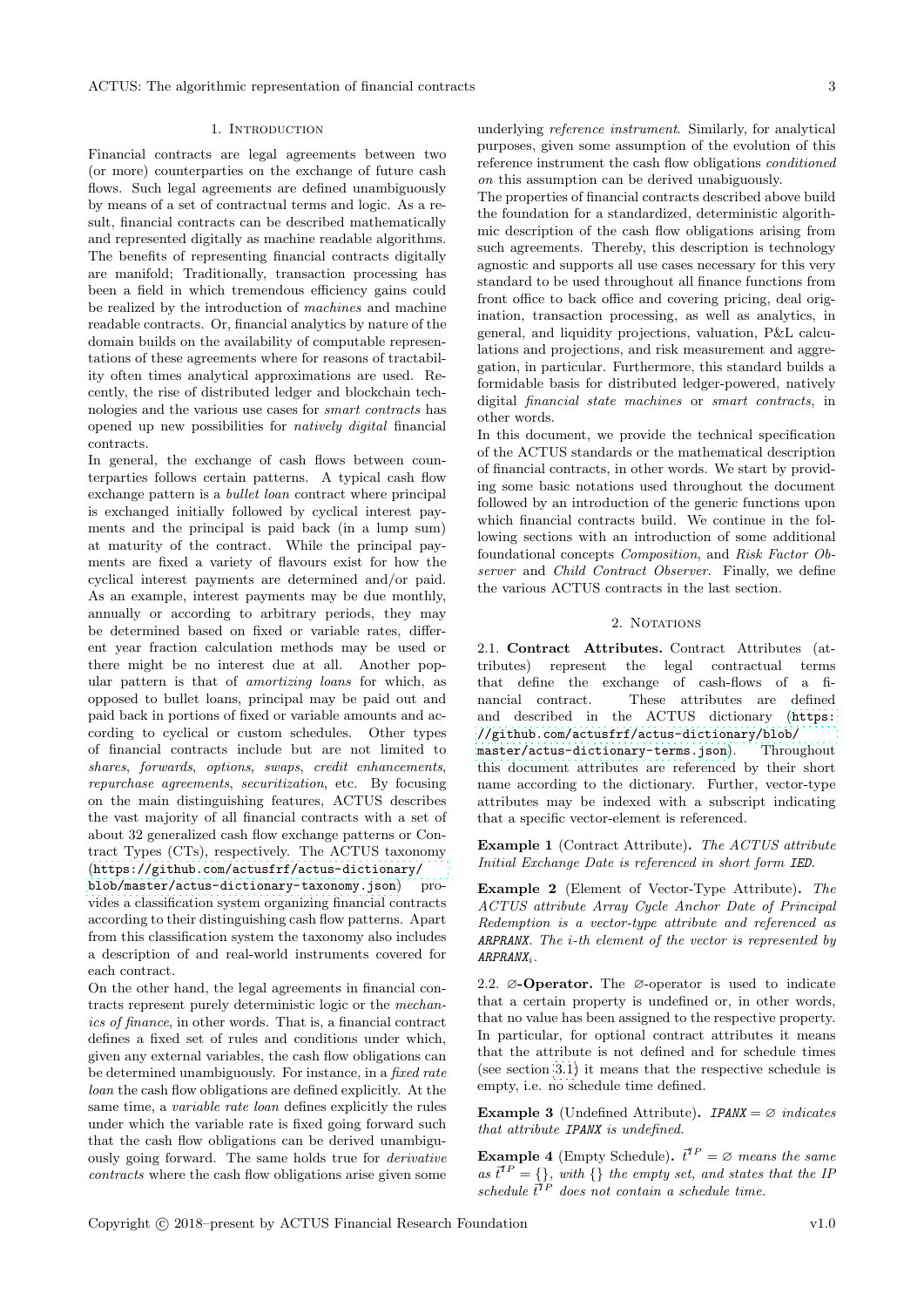<span id="page-3-0"></span>2.3.  $t_0$ -Time.  $t_0$  represents SD of a contract and marks the time as per which the terms and implied state of a contract is represented. In general, from the contractual logic we are able to derive any contractual events and resulting states for any time  $t > t_0$  but not for times  $s < t_0$ .

<span id="page-3-1"></span>2.4. State Variables. State Variables (states) describe the state of a contract at a certain point in time t during its lifetime. Examples of such states are the (outstanding) Notional Principal, the applicable Nominal Interest Rate, or the current Contract Performance. The ACTUS dictionary ([https://github.com/actusfrf/actus-dictionary/](https://github.com/actusfrf/actus-dictionary/blob/master/actus-dictionary-states.json)

[blob/master/actus-dictionary-states.json](https://github.com/actusfrf/actus-dictionary/blob/master/actus-dictionary-states.json)) defines all states and provides further information on their data type, format, etc.

In general, states represent certain terms of a contract that change along the contract lifetime according to either scheduled events or unscheduled events. Therefore, states representing a contractual term carry the exact same names as their term-counterpart.

States are written in their short form representation with first letter capitalized, printed in bold, and indexed with time.

Example 5 (State Variables). Nt<sub>t</sub> refers to the state Notional Principal observed at time t.

<span id="page-3-2"></span>2.5. Contract Events. A Contract Event (event)  $e_t^k$ refers to any contractually scheduled or unscheduled event at a certain time  $t$  and of a certain type  $k$ . Contract events mark specific points in time during the lifetime of a contract at which a cash flow is being exchanged (see section [2.7\)](#page-3-4) or the states of the contract are being updated (see section [2.6\)](#page-3-3). The dictionary lists and describes all the event types  $k$  defined by the ACTUS standards ([https://github.com/actusfrf/actus-dictionary/](https://github.com/actusfrf/actus-dictionary/blob/master/actus-dictionary-event-types.json)

[blob/master/actus-dictionary-event-types.json](https://github.com/actusfrf/actus-dictionary/blob/master/actus-dictionary-event-types.json)). Throughout this document event types  $k$  are written in the short form as defined in the dictionary.

As an event always has an associated event time t and payoff  $c \in \mathbb{R}$  we define two operators allowing to retrieve these quantities for any single event  $e_t^k$  or set of events  $\{e_t^k, e_s^j, ...\}$  as follows;

$$
\tau(x) = \begin{cases} t & \text{if } x = e_t^k \\ \{t, s, \ldots\} & \text{else if } x = \{e_t^k, e_s^j, \ldots\} \end{cases}
$$

$$
f(x) = \begin{cases} c & \text{if } x = e_t^k \\ \{c_1, c_2, \ldots\} & \text{else if } x = \{e_t^k, e_s^j, \ldots\} \end{cases}
$$
with  $c_1 = f(e_t^k), c_2 = f(e_s^j), \ldots$ 

Example 6 (Contract Events). The Initial Exchange Date event with event time  $s$  is written as  $e_s^{IED}$  with  $\tau(e_s^{IED}) = s$  and  $f(e_s^{IED}) = c$  where for any contract  $CT c = POF_{I}ED_{T}$ .

<span id="page-3-3"></span>2.6. State Transition Functions. State Transition Functions (STF) define the transition of states from a preevent to a post-event state when a certain event  $e_t^k$  applies. Thereby, the pre-event and post-event times are indexed with  $t^-$  and  $t^+$ , respectively.

These functions are specific to a certain event and contract. STFs are written according to the following pattern STF [event type] [contract type]() where [event type] and [contract type] refer to the respective event type and contract to which the STF belongs.

Example 7 (State Transition Functions). The STF for an IP event and PAM contract is written as STF IP PAM() and maps e.g. state Accrued Interest from a pre-event state  $\boldsymbol{I} \boldsymbol{p} \boldsymbol{a} \boldsymbol{c}_{t-1}$  to post-event state  $\boldsymbol{I} \boldsymbol{p} \boldsymbol{a} \boldsymbol{c}_{t+1}$ .

<span id="page-3-4"></span>2.7. Payoff Functions. Payoff Functions (POF) define how the cash flow  $c \in \mathbb{R}$  for a certain event  $e_t^k$  is being derived from current states and from the contract terms. If necessary, the resulting cash flow can be indexed with the event time  $c_t$ . These functions are specific to a certain event and contract. POFs are written according to the following pattern POF [event type] [contract type]() where [event type] and [contract type] refer to the respective event and contract to which the STF belongs.

Example 8 (Payoff Functions). The POF for an IP event  $e_t^{IP}$  and PAM contract is written as POF\_IP\_PAM() with  $f(e_t^{IP}) = POF\_IP\_PAM()$ .

<span id="page-3-5"></span>2.8. Date/Time. ACTUS builds on the ISO 8601 date/time format. Hence, dates are generally expressed in the following format: [YYYY]-[MM]-[DD]T[hh]:[mm]:[ss]. Time zone information is currently not supported.

A special case is midnight. ISO 8601 recognizes both times 00:00:00 and 24:00:00 each referring to midnight. Yet, while 24:00:00 refers to the end of one day, 00:00:00 refers to the beginning of the following day. In ACTUS the interpretation is the same why the time period (measured in any time unit) between the two points in time will always be zero.

For brevity, we use the term time for a specific date-time variable.

A note on implementation: As many implementations of the ISO 8601 format do not support the 24:00:00 format we interpret the timestamp 23:59:59 as midnight.

<span id="page-3-6"></span>2.9. Event Sequence. Contract Events of different types may occur at the same time, i.e. exactly the same point in time. In this case, the sequence of evaluating their STF and POF is decisive for the resulting cash flows and state transitions. Hence, we use an event sequence indicator that can be found for each event in the event-dictionary and implies the order of executing different events at the exact same time.

<span id="page-3-7"></span>2.10. Contract Lifetime. The lifetime of an ACTUS contract is the time period of its existence from the perspective of the analyzing user. For every point in time during its lifetime, an ACTUS contract can be analyzed in terms of current state and future cash flows.

The lifetime of a contract starts with its SD and ends with  $min(MD, AMD, PR^*,STD, TD, t^{max}).$ 

Note that  $PR^*$  refers to the PR event of a maturity contract after which  $Nt=0.0$  (i.e. at which the remaining outstanding principal is redeemed). Further, MD, AMD, and  $PR(Nt=0.0)$  in the definition above do only apply for maturity contracts but have to be considered infinity in all other cases. Similarly, STD only applies for certain contracts and is considered infinity for all others. Finally,  $t^{max}$  is a parameter that may be used to restrict the considered lifetime in an analysis. In particular, this parameter is used for contracts that do not have a natural end to their lifetime such as STK.

Copyright c 2018–present by ACTUS Financial Research Foundation v1.0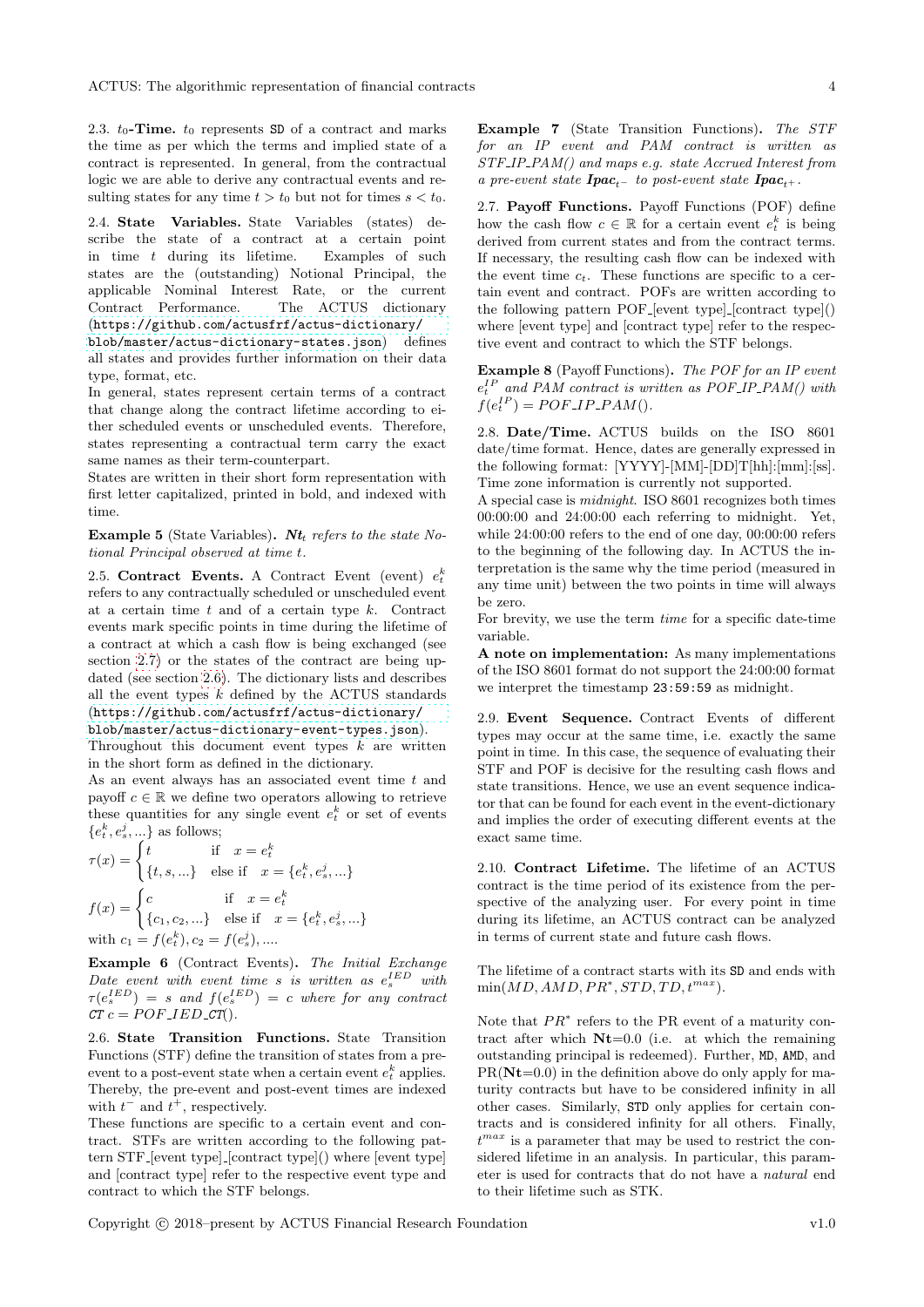#### 3. UTILITY FUNCTIONS

<span id="page-4-1"></span><span id="page-4-0"></span>3.1. **Schedule.** A schedule is a function  $S$  mapping times s, T with  $s < T$  and cycle c onto a sequence  $\vec{t}$  of cyclic times

$$
S(s, c, T) = \vec{t} = \begin{cases} \{\} & \text{if } s = \emptyset \land T = \emptyset \\ s & \text{else if } T = \emptyset \\ (s, T) & \text{else if } c = \emptyset \\ (s = t_1, ..., t_n = T) & \text{else} \end{cases}
$$

with  $t_i \leq t_{i+1}, i = 1, 2, \dots$  While the schedule function can be used to create arbitrary sequences of times, it is usually used to generate sequences of cyclic events  $\vec{t}^k$  of a certain type k, e.g.  $k =$ IP for interest payment events (see dictionary for a list of all events https://github.com/actusfrf/actusdictionary/blob/master/actus-dictionary-event.json) and the following build inputs to the function

- $s = k$ ANX with kANX attribute cycle anchor date of event type k
- $c = kCL$  with  $kCL$  event type k's schedule cycle
- T is the schedule end date (in many cases the contract's maturity date)

Thereby, cycles  $kCL$  have format  $NPS$  where

- $N$  is an integer
- $P$  is a time period unit (D=Day, W=Week, M=Month, Q=Quarter, H=Half Year, Y=Year)
- S is a *stub* information  $(+)$ =long last stub,  $-$ =short last stub)

and with the stub defined as follows

- if  $t_{n-1} + c = T \vee S = '$  then no stub correction applies
- else  $t_n$  is removed from the schedule

Further, the schedule function takes a fourth, optional boolean argument  $B$ , i.e.  $S(s, c, T, B)$  indicating whether the schedule end date T belongs to the schedule or not. More specifically:

 $B = T$  indicates that T is part of the schedule

 $B = F$  means that T is not part of the schedule

The sequence of schedule times  $\vec{t}^k$  may also be influenced by the EOF and BDC conventions and the full function syntax becomes  $S(s, c, T, \text{EDMC}, \text{BDC})$ . Due to such effects the sequence of schedule times can be non-equidistant or, in other words,  $t_i^k - t_{i-1}^k \neq t_j^k - t_{j-1}^k, i \neq j$ .

Note that for brevity we will omit the EOMC and BDC function arguments throughout this document.

<span id="page-4-2"></span>3.2. Array Schedule. Array Schedules are defined by vector-valued inputs  $\vec{s} = (s_0, s_1, ..., s_m)$  and  $\vec{c} =$  $(c_0, c_1, ..., c_m)$  to the array schedule function

$$
\vec{S}(\vec{s}, \vec{c}, T) = (S(s_0, c_0, s_1 - c_0), S(s_1, c_1, s_2 - c_1), ..., S(s_m, c_m, T))
$$

Hence, array schedules are a generalization for regular schedules which coincide for  $m = 1$ . In accordance with regular schedules EOMC and BDC conventions also apply here.

<span id="page-4-3"></span>3.3. End Of Month Shift Convention. For schedules  $\bar{t}^k$  starting at time s which marks the end of a month with 30 or less days, e.g. April 30, and with a cycle  $c$ being a multiple of 1M- attribute EOM defines whether the schedule times are to fall on the 30th of all months (same day) or the 31st (end of month).

More specifically, EOM has an effect on a schedule  $\vec{t}^k$  only if:

s is the last day of a month with less than 31 days (Feb, April etc.)

 $c = NPS$  with  $P \in (M, Q, HorY)$ 

As per the DD EOM can take one of the following values:

- EOM (EndOfMonth): times  $t_i$ ,  $i = 1, 2, ..., n 1$  are moved to the end of the respective months
	- SD (SameDay): times  $t_i$ ,  $i = 1, 2, ..., n-1$  remain unchanged except in February, where it will go to the last day if the day of month of time  $s$  is higher than the number of days of February

<span id="page-4-4"></span>3.4. Business Day Shift Convention. In general, contract events are scheduled for business days only. Therefore, the BDC convention defines how scheduled times  $t_i, i = 1, 2, ..., n-1$  are shifted in case they fall on a nonbusiness day:

NULL: No shift

- SCF: Shift/Calculate following: The event is shifted to the following non working day. Calculation of the event happens after the shift
- SCMF: Shift/Calculate modified following: The event is shifted to the following non working day. However, if the following day happens to fall into the next month, then take preceeding non-working day. Calculation of the event happens after the shift
- CSF: Calculate/Shift following: Same like SCF however calculation of the event happens before the shift
- CSMF: Calculate/Shift modified following: Same like SCMF however calculation of the event happens before the shift
- SCP: Shift/Calculate preceding: The event is shifted to the last preceding non working day. Calculation of the event happens after the shift
- SCMP: Shift/Calculate modified preceding: The event is shifted to the last preceding non working day. However, if the preceding day happens to fall into the previous month, then take next non-working day. Calculation of the event happens after the shift
	- CSP: Calculate/Shift preceding: Same like SCP however calculation of the event happens before the shift
- CSMP: Calculate/Shift modified preceding: Same like SCMP however calculation of the event happens before the shift

<span id="page-4-5"></span>3.5. Business Day Calendar. Whether a specific day is a business day (cf. previous section) is defined by attribute CLDR. Such conventions generally depend on regional official holiday calendars. The Business Day Function interface allows determining for some  $CLDR$  whether any time  $t$ is a business day or not

Copyright c 2018–present by ACTUS Financial Research Foundation v1.0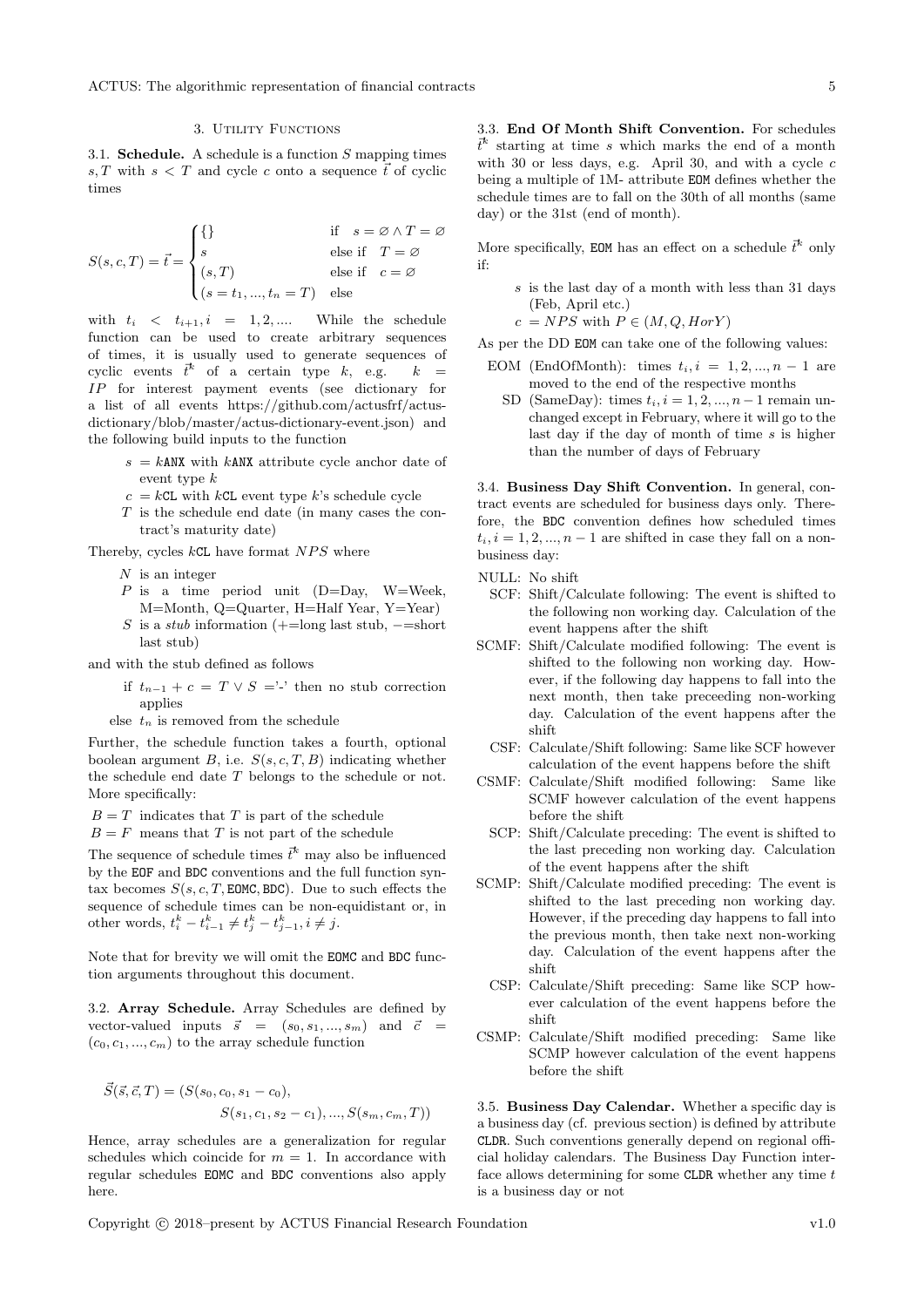#### $B : t \mapsto \{true, false\}$

where  $true$  indicates that  $t$  is a business day and  $false$ that it is a holiday.

Example 9. Two standard CLDR implementations are the following

- NoHoliday (default): every calendar day is a business day
- MondayToFriday: all weekdays Monday, Tuesday, Wednesday, Thursday, and Friday are business days

<span id="page-5-0"></span>3.6. Year Fraction Convention. Interest income and other calculations are based on per annum interest rates. Therefore, the year-fraction function interface  $Y$  is used to calculate the fraction of a year between any two times s and t with  $t > s$  for which e.g. an (per annum) interest rate applies according to some day count convention DCC

$$
Y: s, t, \texttt{DCC} \mapsto \mathbb{R}
$$

Note, the year fraction function interface only defines the structure of year fraction functions but not an actual implementation thereof, or the respective DCC, respectively. Therefore, any DCC can be implemented according to the interface above supporting user-defined year fraction functions.

For brevity we will omit the DCC function argument wherever this does not lead to confusion.

<span id="page-5-1"></span>3.7. Contract Role Sign Convention. The two parties to a contract are defined through attributes CRID and CPID. The first is the party initially creating the contract and the second is the counterparty, respectively. Thereby, both CRID/CPID can take any role in the contract or, more specifically, they can be the lender or borrower in a loan (PAM), fixed receiver or payer in an interest rate swap (SWAPS), etc.

The role of the CRID is defined through attribute CNTRL. The role of CPID is derived as the opposite side to the contract. Apart from CNTRL the attributes are neutral to the role of CRID (or CPID).

On the other hand, contractual cash flows generated by the POFs and certain states are role-sensitive. That is, from the perspective of the CRID these quantities represent either claims or obligations. Contract Role Sign function R maps the CNTRL attribute into  $+1$  indicating a claim or −1 indicating an obligation

$$
R: \text{CNTRL} \to \{-1,+1\}
$$

When multiplying with a cash flow  $x$  the Contract Role Sign function thereby defines the direction of that flow:

- $x > 0$ : x flows from CPID to CRID
- $x < 0$ : x flows from CRID to CPID

Table [1](#page-5-5) defines the domain of the Contract Role Sign function, i.e. the range of attribute CNTRL, with meaning and Contract Role Sign to which the function maps.

| Value      | Meaning                      |      |
|------------|------------------------------|------|
| RPA        | Real position asset          | $+1$ |
| <b>RPL</b> | Real position liability      | $-1$ |
| LG         | Long position                | $+1$ |
| ST         | Short position               | $-1$ |
| <b>BUY</b> | Protection buyer             | $+1$ |
| SEL        | Protection seller            | $-1$ |
| RFL        | Receive first (or fixed) leg | $+1$ |
| PFL        | Pay first (or fixed) leg     | $-1$ |
| COL        | Collateral instrument        | $+1$ |
| <b>CNO</b> | Close-out netting instru-    | $+1$ |
|            | ment                         |      |
| <b>GUA</b> | The guarantor in a Guar-     | -1   |
|            | antee                        |      |
| OBL        | The obligee in a Guarantee   | $+1$ |

<span id="page-5-5"></span>Table 1. Contract Role definitions.

<span id="page-5-2"></span>3.8. Annuity Amount Function. In an Annuity contract (ANN) the annuity amount is paid regularly from the borrower to the lender. Thereby, the annuity amount is comprised of a principal repayment portion and an interest portion and and dimensioned such that the total nominal amount  $n$  at time  $t$  is fully repaid at maturity  $T$ of the annuity. The Annuity Amount function A computes the annuity amount as follows

$$
A(s,T,n,a,r) = (n+a) \frac{\prod_{i=1}^{m-1} 1 + rY(t_i, t_{i+1},)}{1 + \sum_{i=1}^{m-1} \prod_{j=i}^{m-1} 1 + rY(t_j, t_{j+1})}
$$

with  $a$  the accrued interest as per time  $s, r$  the actual interest rate,  $t_i$ ,  $i = 1, 2, ..., m$  the schedule times  $\inf t, t \in \overline{t}^{PR} \wedge t > s$ , m the number of times  $t_i$ , and  $\vec{t}^{PR}$  the PR-event schedule times of the Annuity contract as described in section [7.5.](#page-18-0)

<span id="page-5-3"></span>3.9. Canonical Contract Payoff Function. The canonical payoff of a contract  $x$  is defined as the sum of all future event payoffs evaluated under current risk factor conditions, or

$$
F(x,t) = \sum_{c \in C} c
$$

with  $C = f(U^{ev}(x, t \mid \{O^{rf}(\mathbf{i}, s) = O^{rf}(\mathbf{i}, t) \forall i \land s > t\})).$ 

#### 4. CONTRACT COMPOSITION

<span id="page-5-4"></span>The payoff of Combined Contracts, see the taxonomy, is derived from certain quantities of child contracts (also called underlying instruments or simply underlyers). In general, such child contracts can be any ACTUS contract - Basic or Combined - as well as any number of contracts - a single contract or a set of contracts. Indeed, in reality this is what Option, Swap, Swaption, but also any kind of Asset/Mortgage/etc. backed securities represent; a hierarchical composition of different contracts linked by means of functional reationships. This compositional approach provides maximum flexibility and, hence, allows capturing any real world use case. We here refer to a referenced (i.e. of lower hierarchical level) contract as a child contract and to a referencing (i.e. of higher hierarchical level) contract as a parent contract.

Copyright c 2018–present by ACTUS Financial Research Foundation v1.0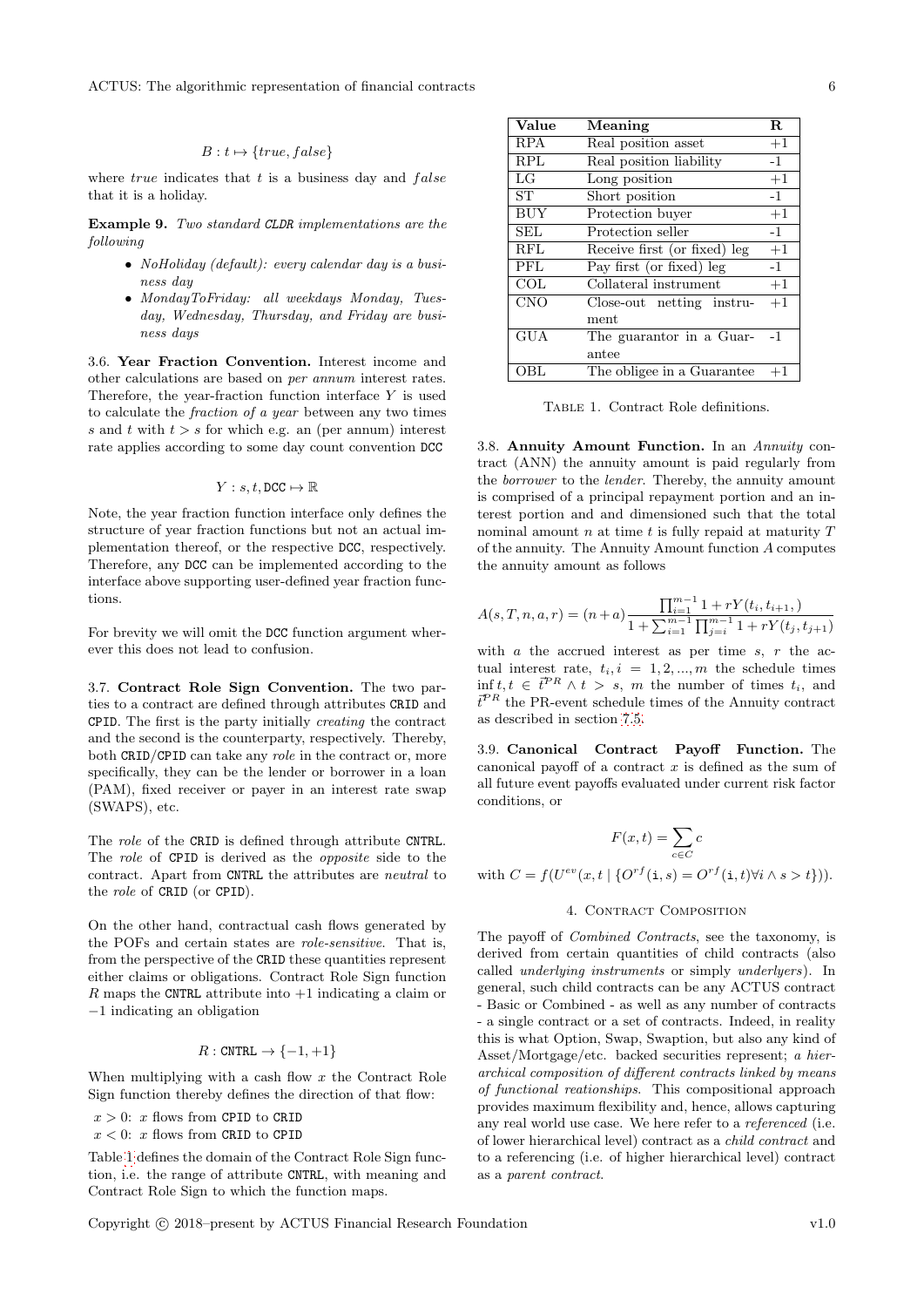The ACTUS dictionary defines attribute CTST which captures the child contract(s) as part of the parent contract's set of attributes. Thereby, attribute CTST is of type ContractStructure which is a simple structure of the form (in JSON notation)

```
{
"ContractReference":[ r1, r2, ... ]
}
```
where the  $r1$ ,  $r2$ , ... refer to objects of type *ContractRef*erence (in JSON notation)

```
{
"Object": ,
"Type": ,
"Role":
}
```
with fields

Object: an object representing the reference Type: one of the values listed in table [2](#page-6-1) Role: one of the values listed in table [3](#page-6-2)

| Type                  | Explanation                                         |
|-----------------------|-----------------------------------------------------|
| Contract              | The reference represents an ac-                     |
|                       | tual contract                                       |
| ContractIdentifier    | The reference represents an                         |
|                       | identifier of an actual contract                    |
|                       | MarketObjectIdentifier The reference represents the |
|                       | identifier of a market object                       |
|                       | (e.g. price feed)                                   |
| LegalEntityIdentifier | The reference represents the                        |
|                       | identifier of a legal entity                        |
| ContractStructure     | The reference represents a                          |
|                       | ContractStructure                                   |

<span id="page-6-1"></span>Table 2. ContractReference types

| Role             | Explanation                | $\rm {Contract}$ |
|------------------|----------------------------|------------------|
| Underlying       | The reference represents   | FUTUR.           |
|                  | a simple underlyer con-    | <b>OPTNS</b>     |
|                  | tract                      |                  |
| FirstLeg         | The reference represents   | SWAPS            |
|                  | the first leg contract     |                  |
| SecondLeg        | The reference represents   | <b>SWAPS</b>     |
|                  | the second leg contract    |                  |
| CoveredContract  | The reference represents   | CEG,             |
|                  | a contract that is covered | CEC              |
|                  | under the parent con-      |                  |
|                  | tract                      |                  |
| CoveringContract | The reference represents   | CEC              |
|                  | a contract that covers for |                  |
|                  | covering contracts under   |                  |
|                  | the parent contract        |                  |

#### <span id="page-6-2"></span>Table 3. ContractReference roles

We will use the following notation to query reference objects from the CTST attribute

$$
{\rm CTST}_{role}^{type}(i)
$$

where type identifies the references  $(r1, r2, ...)$  with type= $type, role$  the reference with Role= $role$ , and i identifies the i'th element of the queried references. For brevity, we will omit the index parameter  $i$  which indicates that we address the first (and usually only) reference object queried.

Example 10 (Underlying MarketObject-reference). The MarketObject reference of a simple Underlying e.g. to an Option contract is referenced as  $\text{CTST}_{Underlying}^{MarketObjectIdentifier}(1)$  or, in short form, as  $\textit{CTST}^{MarketObjectIdentifier}_{Underlying}$ .

Example 11 (FirstLeg Contract-reference). The Contract object representing the first leg e.g. to a Swaps contract is referenced as  $CTST_{FirstLeg}^{Contract}(1)$  or, in short form, as  $\textit{CTST}_{FirstLeg}^{Contract}.$ 

#### 5. Risk Factor Observer

<span id="page-6-0"></span>The payoff of financial contracts always depends on the context in which it is evaluated and which is comprised of the following dimensions; counterparties, markets, and behavioral factors. We refer to these as the risk factors to which financial contracts are exposed to. This indicates that these factors are source of uncertainty because financial contracts only reference the factors but their dynamics is outside the control of any contractual agreement. Thus, such factors have to be observed and their changing states accounted for when evaluating the payoff of financial contracts. Therefore, we consider a standardized interface  $O<sup>o</sup>(i, t, S, M)$  that allows for *observing*; (1) the state of a certain risk factor *i* at any time *t* if  $o = rf'$ 

$$
O^{rf}: i, t, S, M \mapsto \mathbb{R}
$$

and (2) contractual but non-scheduled events if  $o = 'ev'$ 

$$
O^{ev}: i, k, t, S, M \mapsto \{e_t^k, e_s^k, \ldots\}
$$

The parameters to the Risk Factor Observer interface are as follows:

- $i$ : the identifier of the risk factor observed
- $k$ : the type of events observed
- $t :$  the time (post) which to observe the risk factor
- $S$ : the inner states of the contract at time t
- $M$ : the contract terms of the contract as per time  $t$

Note that the observer interface only defines the structure of an actual observer function but not the actual implementation. Thus, the interface allows for user-defined implementations of observer functions allowing e.g. for representing arbitrary assumptions on the evolution of future risk factor states which is key for any type of forwardlooking analysis.

Example 12 ('rf'-Observer). The market-driven 3-month USD-Libor reference rate used as the variable rate in a variable rate loan contract is observed at any time t  $through\ O^{rf}({\tt MarketObjectCodeRateReset},t).$ 

Example 13 ('rf'-Observer). Unscheduled (pre-) repayments of outstanding notional in a mortgage contract is observed at any time t through  $O^{ev}(\text{CID}, \text{PR}, t)$ .

For brevity we will omit the  $S$  and  $M$  function arguments wherever this does not lead to confusion.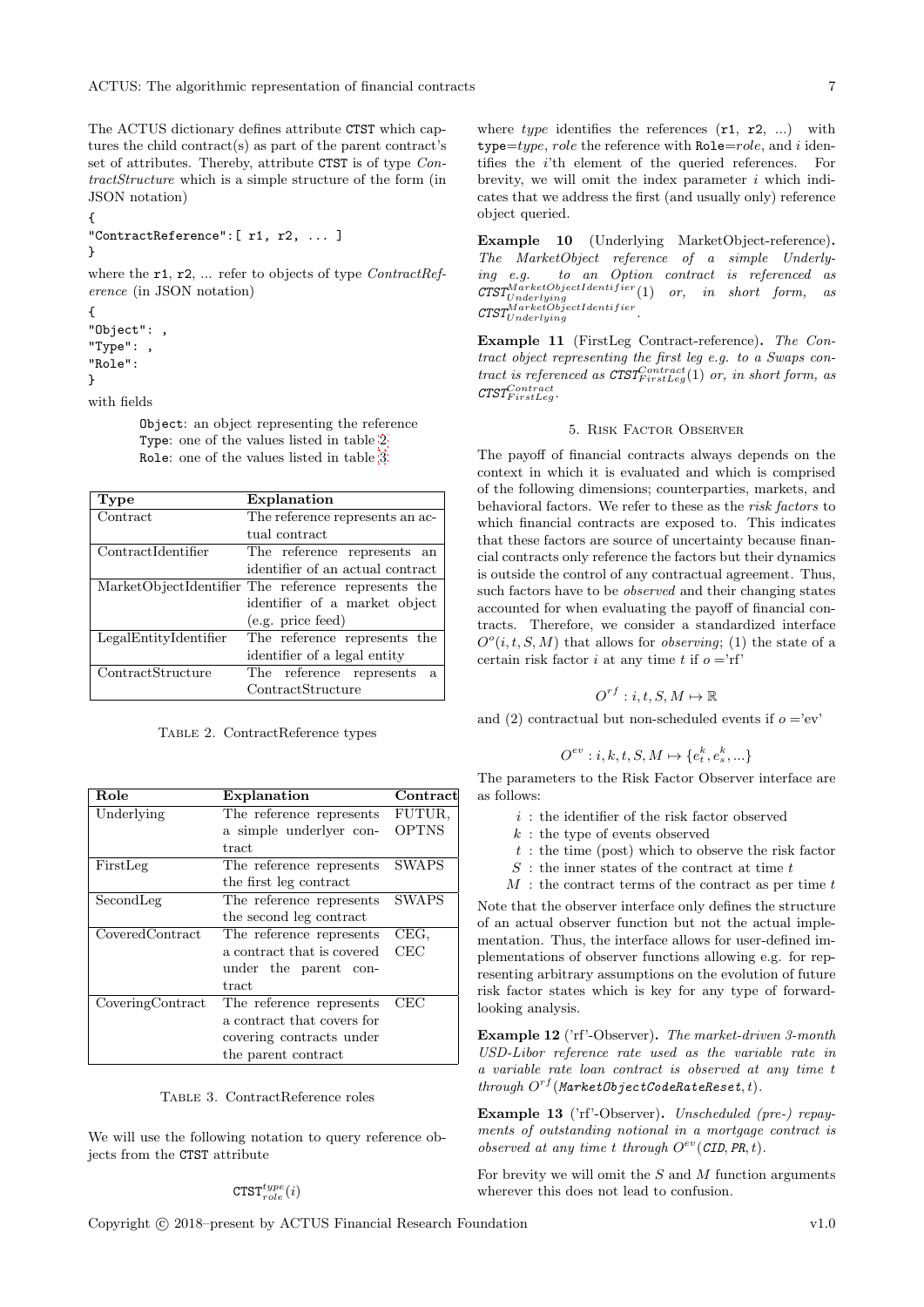ACTUS: The algorithmic representation of financial contracts 8

#### 6. Child Contract Observer

<span id="page-7-0"></span>In order to evaluate the derived payoff of combined contracts, we consider a standardized interface  $U^o$  that allows for observing on the parent level; (1) all future events, w.r.t. time t, if  $o = 'ev'$ 

$$
U^{ev}: i, t, a \mapsto \{e_v^k, e_w^l, \ldots\}
$$

with  $v, w > t$  and event types k, l according to the schedule of the child contract,  $(2)$  a certain state variable x if  $\alpha =$ 'sv'

$$
U^{sv}: i, t, x, a \mapsto \mathbb{R},
$$

or  $(3)$  a particular contract attribute x of the child contract if  $o = 'ca'$ 

$$
U^{ca}: i, x \mapsto y
$$

with  $y$  a variable of value type of the respective attribute as per DD.

The parameters to the Child Contract Observer interface are as follows:

- $i$ : the identifier of the child contract *observed*
- t: for  $o \in \{ev, sv\}$  the time for which the respective quantity should be evaluated
- x: for  $o \in \{sv, ca\}$  the quantity to be evaluated

a : for  $o \in \{ev, sv\}$  a set of contract attributes to which the evaluated quantity should be conditioned

Note that the observer interface only defines the structure of an actual observer function but not the actual implementation. Thus, the interface allows for user-defined implementations of observer functions allowing e.g. for using arbitrary data structures.

Example 14 ('ev'-Observer). The future events, w.r.t. time t, of the first leg (i.e. child contract with Role=FirstLeg) of a SWAPS contract with CNTRL =  $PFL$ (i.e. pay first leg) can be evaluated as  $U^{ev}(\text{CTST}_{FirstLeg}^{Contract}, t \mid$  $\{CNTRL = RPL\}$ .

Example 15 ('sv'-Observer). The current state, w.r.t. time t, of state variable  $Nt$  of the first leg (i.e. child contract with  $\text{Role} = \text{FirstLeg}$  of a SWAPS contract with  $C\text{NTRL} = \text{RFL}$  (i.e. receive first leg) can be evaluated as  $U^{sv}(\textit{CTST}^{Contract}_{FirstLeg}, t, \textit{\textbf{Nt}} \mid \{\textit{CNTRL} = \textit{RPA}\}).$ 

Example 16 ('ca'-Observer). The contract attribute MOC of the child contract Child (i.e. child contract with Role=Underlying) of an OPTNS contract can be evaluated as  $U^{ca}(C T S T_{Underlying}^{Contract}, MOC)$ .

For brevity we will omit the  $x$  and  $a$  function arguments wherever this does not lead to confusion.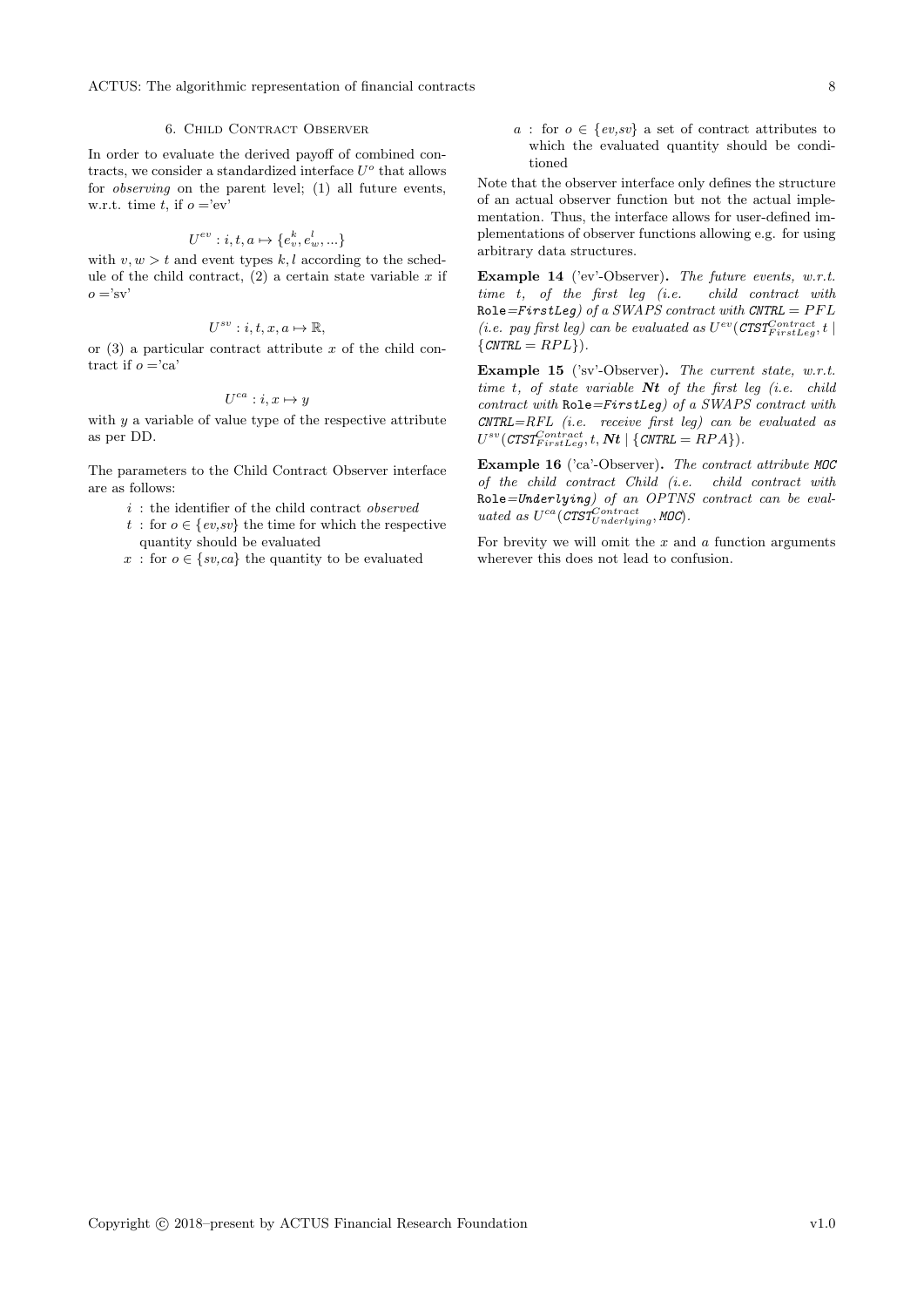### 7. CONTRACT TYPES

PAM: Contract Schedule

### <span id="page-8-1"></span><span id="page-8-0"></span>7.1. PAM: Principal At Maturity.

| Event                                                                                                                                                                                                                                                                                                   | <b>Schedule</b>                                                                                                                                                                                                                                                                                                                                                                                                    | Comments                                                                                                                                                                                                                                                                              |  |  |
|---------------------------------------------------------------------------------------------------------------------------------------------------------------------------------------------------------------------------------------------------------------------------------------------------------|--------------------------------------------------------------------------------------------------------------------------------------------------------------------------------------------------------------------------------------------------------------------------------------------------------------------------------------------------------------------------------------------------------------------|---------------------------------------------------------------------------------------------------------------------------------------------------------------------------------------------------------------------------------------------------------------------------------------|--|--|
| AD                                                                                                                                                                                                                                                                                                      | $\vec{t}^{AD} = (t_0, t_1, , t_n)$<br>$t^{IED} = \text{IED}$                                                                                                                                                                                                                                                                                                                                                       | With $t_i, i = 1, 2, $ a custom input                                                                                                                                                                                                                                                 |  |  |
| <b>IED</b>                                                                                                                                                                                                                                                                                              |                                                                                                                                                                                                                                                                                                                                                                                                                    |                                                                                                                                                                                                                                                                                       |  |  |
| MD                                                                                                                                                                                                                                                                                                      |                                                                                                                                                                                                                                                                                                                                                                                                                    |                                                                                                                                                                                                                                                                                       |  |  |
| ${\rm PP}$                                                                                                                                                                                                                                                                                              | $\begin{aligned} \overline{t^{MD}=\textbf{Tmd}_{t_0}}\\ \overline{t}^{PP} &= \begin{cases} \varnothing & \text{if} \quad \text{PPEF} = \text{'N'}\\ (\vec{u},\vec{v}) & \text{else} \end{cases} \end{aligned}$                                                                                                                                                                                                     | with                                                                                                                                                                                                                                                                                  |  |  |
|                                                                                                                                                                                                                                                                                                         | where<br>where $\vec{u} = S(s, \texttt{OPCL}, T^{MD})$                                                                                                                                                                                                                                                                                                                                                             |                                                                                                                                                                                                                                                                                       |  |  |
|                                                                                                                                                                                                                                                                                                         |                                                                                                                                                                                                                                                                                                                                                                                                                    | $s = \begin{cases} \varnothing & \text{if } \text{ OPANX} = \varnothing \land \text{OPCL} = \varnothing \\ \text{IED} + \text{OPCL} & \text{else if } \text{ OPANX} = \varnothing \\ \text{OPANX} & \text{else} \end{cases}$                                                          |  |  |
| ${\rm PY}$                                                                                                                                                                                                                                                                                              |                                                                                                                                                                                                                                                                                                                                                                                                                    |                                                                                                                                                                                                                                                                                       |  |  |
| $\overline{FP}$                                                                                                                                                                                                                                                                                         | $\label{eq:1} \begin{array}{ l l } \hline \vec{v} = O^{ev}(\text{CID}, \text{PP}, t) \\ \hline \vec{t}^{PY} = \begin{cases} \varnothing & \text{if} \quad \text{PTTP} = \text{'O'} \\ \vec{t}^{PP} & \text{else} \end{cases} \\ \hline \vec{t}^{FP} = \begin{cases} \varnothing & \text{if} \quad \text{FER} = \varnothing \lor \text{FER} = 0 \\ S(s, \text{FECL}, T^{MD}) & \text{else} \end{cases} \end{array}$ | with<br>$s = \begin{cases} \varnothing & \text{if} \quad \text{FEANX} = \varnothing \land \text{FECL} = \varnothing \\ \text{IED + FECL} & \text{else} \quad \text{FEANX} = \varnothing \\ \text{FEANX} & \text{else} \end{cases}$                                                    |  |  |
| PRD                                                                                                                                                                                                                                                                                                     | $t^{PRD}$ = PRD                                                                                                                                                                                                                                                                                                                                                                                                    |                                                                                                                                                                                                                                                                                       |  |  |
| TD                                                                                                                                                                                                                                                                                                      |                                                                                                                                                                                                                                                                                                                                                                                                                    |                                                                                                                                                                                                                                                                                       |  |  |
| $\begin{tabular}{ c c } \hline \quad \quad & \quad \quad & \quad \quad \\ \hline \quad \quad & \quad \quad & \quad \quad \\ \hline \quad \quad & \quad \quad & \quad \quad \\ \hline \quad \quad & \quad \quad & \quad \quad \\ \hline \quad \quad & \quad \quad & \quad \quad \\ \hline \end{tabular}$ | $\begin{array}{l} \overbrace{t^{TP} = \texttt{TD}}^{\texttt{TD}} \\ \overline{t^{TP}} = \begin{cases} \varnothing & \text{if } \texttt{IPNR} = \varnothing \\ S(s, \texttt{IPCL}, T^{MD}) & \text{else} \end{cases} \end{array}$                                                                                                                                                                                   | with<br>$s = \begin{cases} \varnothing & \text{if } \text{IPANX} = \varnothing \land \text{IPCL} = \varnothing \\ \text{IPCED} & \text{else if } \text{IPCED} \neq \varnothing \\ \text{IED} + \text{IPCL} & \text{else if } \text{IPANX} = \varnothing \end{cases}$<br>IPANX<br>else |  |  |
| $\rm IPCI$                                                                                                                                                                                                                                                                                              | $\label{eq:1} \left\vert \begin{array}{ll} \vec{t}^{TPCI}=\begin{cases} \varnothing \qquad & \text{if}\quad \text{IPCED}=\varnothing \\ S(s,\text{IPCL},\text{IPCED}) \quad \text{else} \end{cases} \end{array} \right.$                                                                                                                                                                                           | with<br>where $s = \begin{cases} \varnothing & \text{if } \text{IPANK} = \varnothing \land \text{IPCL} = \varnothing \\ \text{IED + IPCL} & \text{else if } \text{IPANK} = \varnothing \\ \text{IPANK} & \text{else} \end{cases}$                                                     |  |  |
| $\rm RR$                                                                                                                                                                                                                                                                                                | $\overline{t}^{RR} = \begin{cases} \varnothing & \text{if } \text{RRANX} = \varnothing \land \text{RRCL} = \varnothing \\ \overline{t} \land t^{RRY} & \text{else } \text{ifRRNXT} \neq \varnothing \\ \overline{t} & \text{else} \end{cases}$<br>where $\vec{t} = S(s, \text{RRCL}, T^{MD})$                                                                                                                      | with<br>$s = \begin{cases} \text{IED + RRCL} & \text{if} \quad \text{RRANX} = \varnothing \\ \text{RRANX} & \text{else} \end{cases}$<br>$t^{RRY} = \inf t \in \vec{t} \mid t > SD$                                                                                                    |  |  |
| $\operatorname{RRF}$                                                                                                                                                                                                                                                                                    | $t^{RRF} = \begin{cases} \varnothing & \text{if } \text{RRANX} = \varnothing \wedge \text{RRCL} = \varnothing \\ \inf t \in \vec{t} \mid t > \text{SD} & \text{else} \end{cases}$<br>where $\vec{t} = S(s, \text{RRCL}, T^{MD})$                                                                                                                                                                                   | with,<br>$s = \begin{cases} \text{IED + RRCL} & \text{if} \quad \text{RRANX} = \varnothing \\ \text{RRANX} & \text{else} \end{cases}$                                                                                                                                                 |  |  |
| SC                                                                                                                                                                                                                                                                                                      | $\overline{t}^{SC} = \begin{cases} \varnothing & \text{if } \text{SCEF} = \text{'000'}\\ S(s, \text{SCCL}, T^{MD}) & \text{else} \end{cases}$                                                                                                                                                                                                                                                                      | with<br>$s = \begin{cases} \varnothing & \text{if } \text{SCANX} = \varnothing \land \text{SCCL} = \varnothing \\ \text{IED} + \text{SCCL} & \text{else if } \text{SCANX} = \varnothing \\ \text{SCANX} & \text{else} \end{cases}$                                                    |  |  |

|  |  | <b>PAM: State Variables Initialization</b> |
|--|--|--------------------------------------------|
|  |  |                                            |

|      | State   Initialization per $t_0$                                                         | Comments |
|------|------------------------------------------------------------------------------------------|----------|
| Tmd  | $\mid \mathbf{Tmd}_{to} = \texttt{MD}$                                                   |          |
| Nt   | if $IED > t_0$<br>0.0<br>$Nt_{t_0} = \langle$<br>$R(\text{CNTRL}) \times \text{NT}$ else |          |
| Ipnr | if $IED > t_0$<br>0.0<br>${\bf Ipm}_{t_0}=$<br>IPNR else                                 |          |

Continued on next page

 $^{CE}=t(e^{k})|\mathbf{Pr}\mathbf{f}_{t^{-}}\neq\mathbf{Pr}\mathbf{f}_{t^{+}},\forall k$ 

 $CE$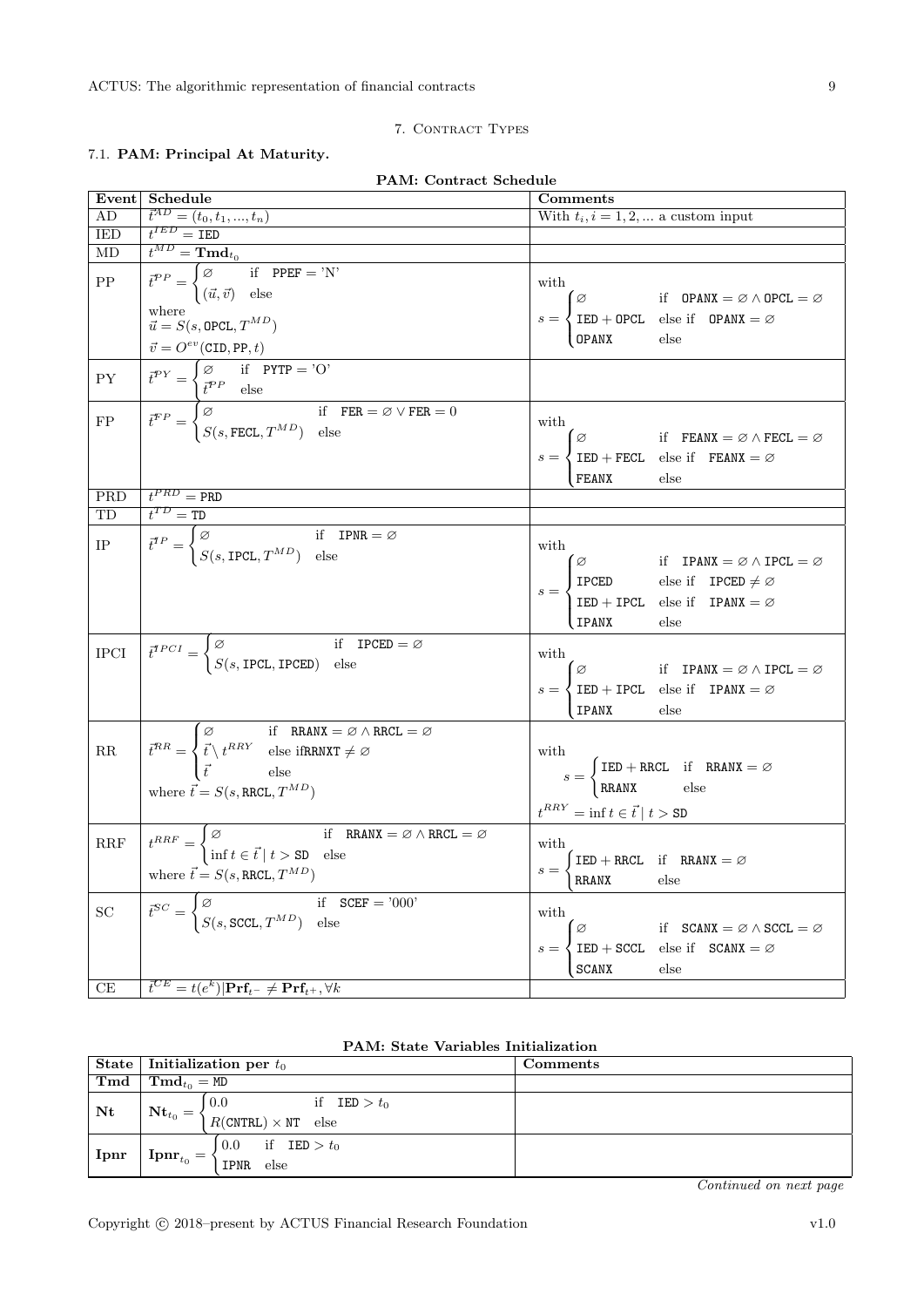|                          | Continued from previous page                                                                                                                                                                                                                                                                                                                                                                                                                                                       |                                                                                                                                               |                        |                       |          |
|--------------------------|------------------------------------------------------------------------------------------------------------------------------------------------------------------------------------------------------------------------------------------------------------------------------------------------------------------------------------------------------------------------------------------------------------------------------------------------------------------------------------|-----------------------------------------------------------------------------------------------------------------------------------------------|------------------------|-----------------------|----------|
| State                    |                                                                                                                                                                                                                                                                                                                                                                                                                                                                                    | Initialization per $t_0$                                                                                                                      |                        |                       | Comments |
|                          |                                                                                                                                                                                                                                                                                                                                                                                                                                                                                    | $\vert 0.0 \vert$                                                                                                                             |                        | if $IPNR = \emptyset$ |          |
|                          | $\begin{array}{ l l }\n\hline\n\end{array}\n\mathbf{I}\n\mathbf{p}\mathbf{a}\n\mathbf{c}_{t_0} = \begin{cases}\n0.0 & \text{if } \mathbf{I}\mathbf{p}\mathbf{a}\n\end{cases}\n\begin{array}{c}\n\text{else if } \mathbf{I}\mathbf{p}\mathbf{A}\mathbf{C} \neq \varnothing \\ \text{if } \mathbf{I}\mathbf{p}\mathbf{A}\mathbf{C} \neq \varnothing\n\end{array}\n\quad \text{with } t^- = \sup t \in \vec{t}^{TP} \mid t < t_0\n\end{array}$                                        |                                                                                                                                               |                        |                       |          |
|                          |                                                                                                                                                                                                                                                                                                                                                                                                                                                                                    | $\sim$ 0.0                                                                                                                                    | if $FER = \varnothing$ |                       |          |
|                          | $\boxed{\text{Fac}_{t_0} = \begin{cases} 0.0 & \text{if} \quad \text{FER} = \varnothing \\ \text{FEAC} & \text{else if} \quad \text{FEAC} \neq \varnothing \\ Y(t^{FP-}, t_0) \times \text{Nt}_{t_0} \times \text{FER} & \text{else if} \quad \text{FEB} = 'N' \\ \frac{Y(t^{FP-}, t_0)}{Y(t^{FP-}, t^{FP+})} \times \text{FER} & \text{else} \end{cases} \quad \text{with} \quad t^{FP-} = \sup t \in \vec{t}^{FP} \mid t > t_0 \\ \text{with} \quad t^{FP+} = \inf t \in \vec{t$ |                                                                                                                                               |                        |                       |          |
| $ $ Fac                  |                                                                                                                                                                                                                                                                                                                                                                                                                                                                                    |                                                                                                                                               |                        |                       |          |
|                          |                                                                                                                                                                                                                                                                                                                                                                                                                                                                                    |                                                                                                                                               |                        |                       |          |
| Nsc                      |                                                                                                                                                                                                                                                                                                                                                                                                                                                                                    | $\mathbf{Nsc}_{t_0} = \begin{cases} \texttt{SCIXSD} & \text{if } \texttt{SCEF} = \text{'[x]} \texttt{N[x]'} \\ 1.0 & \text{else} \end{cases}$ |                        |                       |          |
|                          |                                                                                                                                                                                                                                                                                                                                                                                                                                                                                    |                                                                                                                                               |                        |                       |          |
| $\operatorname{\bf Isc}$ |                                                                                                                                                                                                                                                                                                                                                                                                                                                                                    |                                                                                                                                               |                        |                       |          |
|                          |                                                                                                                                                                                                                                                                                                                                                                                                                                                                                    | $\textbf{Isc}_{t_0} = \begin{cases} \texttt{SCIXSD} & \text{if } \texttt{SCEF} = \text{'I[x][x]'}\\ 1.0 & \text{else} \end{cases}$            |                        |                       |          |
| Prf                      | $\mathbf{Prf}_{t_0} = \text{PRF}$                                                                                                                                                                                                                                                                                                                                                                                                                                                  |                                                                                                                                               |                        |                       |          |
| Sd                       | $\mathbf{Sd}_{t_0}=t_0$                                                                                                                                                                                                                                                                                                                                                                                                                                                            |                                                                                                                                               |                        |                       |          |

Continued from previous

| PAM: State Transition Functions and Payoff Functions |  |  |  |  |  |
|------------------------------------------------------|--|--|--|--|--|
|------------------------------------------------------|--|--|--|--|--|

|            | Event Payoff Function                                                                                    | <b>State Transition Function</b>                                                                                                                                                                                                                                                                                         |
|------------|----------------------------------------------------------------------------------------------------------|--------------------------------------------------------------------------------------------------------------------------------------------------------------------------------------------------------------------------------------------------------------------------------------------------------------------------|
| AD         | 0.0                                                                                                      | $\overline{\textbf{I}\textbf{p}\textbf{a}\textbf{c}_{t^{+}}}=\overline{\textbf{I}\textbf{p}\textbf{a}\textbf{c}_{t^{-}}}+Y(\textbf{S}\textbf{d}_{t^{-1}},t)\textbf{I}\textbf{p}\textbf{n}\textbf{r}_{t^{-}}\textbf{N}\textbf{t}_{t^{-}}$                                                                                 |
|            |                                                                                                          | $\label{eq:1} \begin{array}{l} \mathbf{S}\mathbf{d}_{t^+} = t\\ \mathbf{N}\mathbf{t}_{t^+} = R(\text{CNTRL})\text{NT} \end{array}$                                                                                                                                                                                       |
|            |                                                                                                          |                                                                                                                                                                                                                                                                                                                          |
|            |                                                                                                          | $\textbf{I}\textbf{p}\textbf{n}\textbf{r}_{t^+} = \begin{cases} 0.0 & \text{if} \quad \textbf{I}\textbf{P}\textbf{N}\textbf{R} = \varnothing \\ \textbf{I}\textbf{P}\textbf{N}\textbf{R} & \text{else} \end{cases}$                                                                                                      |
|            |                                                                                                          |                                                                                                                                                                                                                                                                                                                          |
| <b>IED</b> | $O^{rf}$ (CURS, t) $R$ (CNTRL)(-1)(NT + PDIED)                                                           |                                                                                                                                                                                                                                                                                                                          |
|            |                                                                                                          |                                                                                                                                                                                                                                                                                                                          |
|            |                                                                                                          | $\textbf{I}\textbf{p}\textbf{a}\textbf{c}_{t^+} = \begin{cases} \texttt{IPAC} & \text{if} \quad \texttt{IPAC} \neq \varnothing \\ y\textbf{N}\textbf{t}_{t^+}\textbf{I}\textbf{p}\textbf{n}\textbf{r}_{t^+} & \text{if} \quad \texttt{IPANX} \neq \varnothing \land \texttt{IPANX} < t \\ 0.0 & \text{else} \end{cases}$ |
|            |                                                                                                          | $Sd_{t+} = t$                                                                                                                                                                                                                                                                                                            |
|            |                                                                                                          | with                                                                                                                                                                                                                                                                                                                     |
|            |                                                                                                          | $\frac{y = Y(\text{IPANK}, t)}{\text{Nt}_{t+} = 0.0}$                                                                                                                                                                                                                                                                    |
|            |                                                                                                          |                                                                                                                                                                                                                                                                                                                          |
| MD         | $O^{rf}(\text{CURS}, t)(\text{Nsc}_{t-}\text{Nt}_{t-}+\text{Isc}_{t-}\text{Ipac}_{t-}+\text{Fear}_{t-})$ | $\textbf{I}\textbf{pac}_{t+} = 0.0$                                                                                                                                                                                                                                                                                      |
|            |                                                                                                          | $\textbf{F}\textbf{e}\textbf{a}\textbf{c}_{t^+} = 0.0$                                                                                                                                                                                                                                                                   |
|            |                                                                                                          | $\mathbf{Sd}_{t+} = t$                                                                                                                                                                                                                                                                                                   |
|            |                                                                                                          | $\overline{\textbf{I}\textbf{p}\textbf{a}\textbf{c}_{t+}} = \textbf{I}\textbf{p}\textbf{a}\textbf{c}_{t-} + Y(\textbf{S}\textbf{d}_{t-}, t)\textbf{I}\textbf{p}\textbf{n}\textbf{r}_{t-}\textbf{N}\textbf{t}_{t-}$                                                                                                       |
|            |                                                                                                          | $\textbf{Fac}_{t^+} = \begin{cases} \textbf{Fac}_{t^-} + Y(\textbf{Sd}_{t^-}, t) \textbf{Nt}_{t^-} \textbf{FER} & \text{if} \quad \textbf{FEB} = \text{'N'} \\ \frac{Y(t^{FP-}, t)}{Y(t^{FP-}, t^{FP+})} R(\textbf{CNTRL}) \textbf{FER} & \text{else} \end{cases}$                                                       |
| PP         | $O^{rf}$ (CURS, t) $f(O^{ev}(\text{CID}, \text{PP}, t))$                                                 |                                                                                                                                                                                                                                                                                                                          |
|            |                                                                                                          | $Nt_{++} = Nt_{+-} - f(O^{ev}(CID, PP, t))$                                                                                                                                                                                                                                                                              |
|            |                                                                                                          | $Sd_{t+} = t$                                                                                                                                                                                                                                                                                                            |
|            |                                                                                                          | $\label{eq:optimal} \begin{array}{l} \mbox{with}\\ t^{FP-}=\sup t\in \bar{t}^{FP}\mid t< t_0 \end{array}$                                                                                                                                                                                                                |
|            |                                                                                                          | $\boldsymbol{t}^{FP+} = \inf \boldsymbol{t} \in \boldsymbol{\bar{t}}^{FP} \mid t > t_0$                                                                                                                                                                                                                                  |
|            |                                                                                                          | $\overline{\textbf{I}\textbf{p}\textbf{a}\textbf{c}_{t^{+}}} = \overline{\textbf{I}\textbf{p}\textbf{a}\textbf{c}_{t^{-}}} + Y(\textbf{S}\overline{\textbf{d}_{t^{-}}}, t)\textbf{I}\textbf{p}\textbf{n}\textbf{r}_{t^{-}}\textbf{N}\textbf{t}_{t^{-}}}$                                                                 |
|            | $O^{rf}$ (CURS, t) R(CNTRL)PYRT<br>if $PYTP = 'A'$                                                       |                                                                                                                                                                                                                                                                                                                          |
| <b>PY</b>  | CPYRT if PYTP = 'N'<br>$c \max(0, {\bf Ipm}_{t^-} - O^{rf}({\tt RRM0}, t))$ if PYTP = 'I'                | $\textbf{Fac}_{t^+} = \begin{cases} \textbf{Fac}_{t^-} + Y(\textbf{Sd}_{t^-}, t) \textbf{Nt}_{t^-} \textbf{FER} & \text{if} \quad \textbf{FEB} = \text{'N'} \\ \frac{Y(t^{FP-}, t)}{Y(t^{FP-}, t^{FP+})} R(\textbf{CNTRL}) \textbf{FER} & \text{else} \end{cases}$                                                       |
|            |                                                                                                          | $\mathbf{Sd}_{t^+}=t$                                                                                                                                                                                                                                                                                                    |
|            | with<br>$c = O^{rf}(\text{CURS}, t)R(\text{CNTRL})Y(\text{Sd}_{t-}, t)\text{Nt}_{t-}$                    |                                                                                                                                                                                                                                                                                                                          |
|            |                                                                                                          | with $t^{FP-} = \sup t \in \vec{t}^{FP} \mid t < t_0$                                                                                                                                                                                                                                                                    |
|            |                                                                                                          | $t^{FP+} = \inf t \in \bar{t}^{FP} \mid t > t_0$                                                                                                                                                                                                                                                                         |

Continued on next page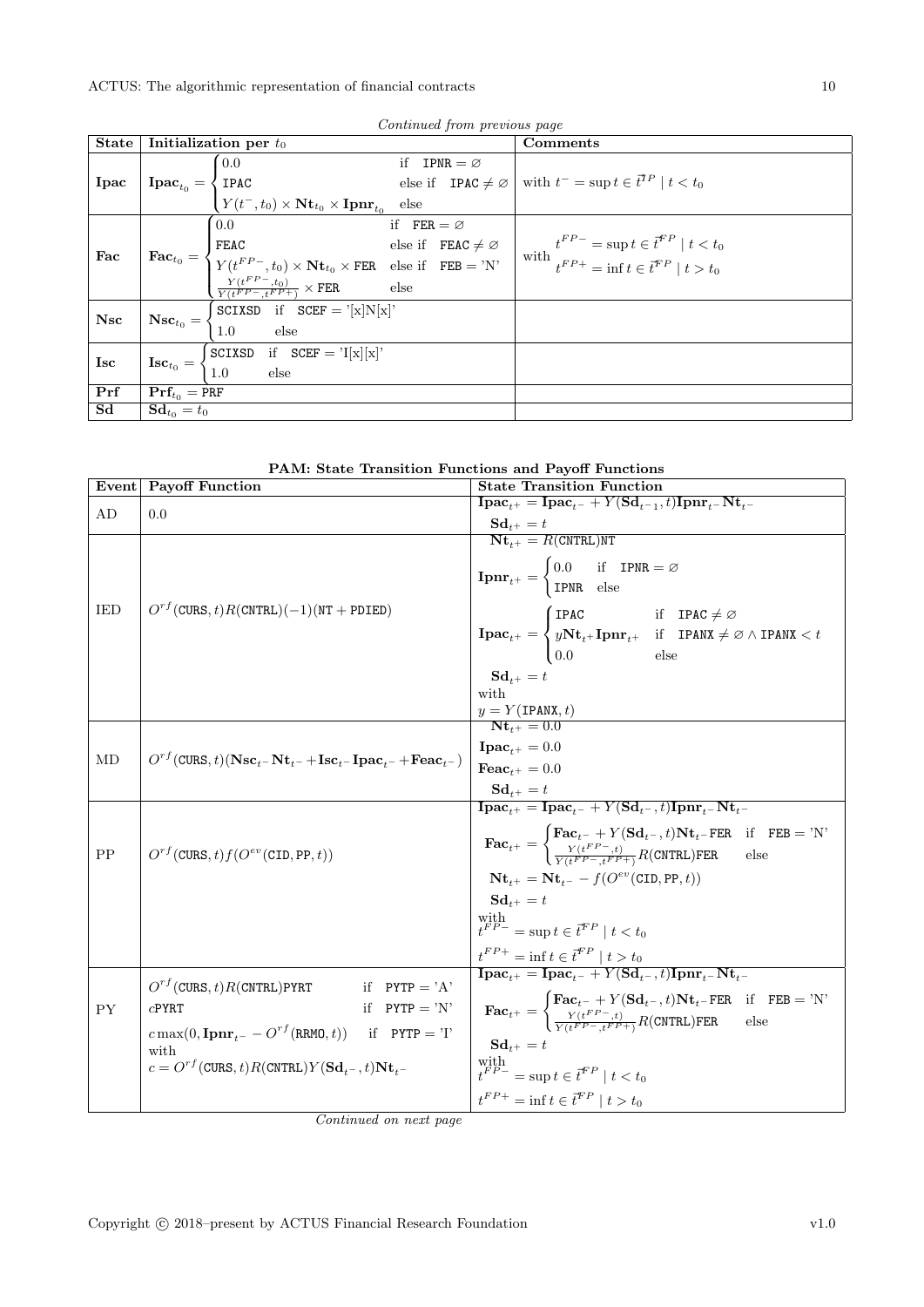| <b>Event</b> | Continued from previous page<br>Payoff Function                                          | <b>State Transition Function</b>                                                                                                                                                                                                                                                                                                                        |
|--------------|------------------------------------------------------------------------------------------|---------------------------------------------------------------------------------------------------------------------------------------------------------------------------------------------------------------------------------------------------------------------------------------------------------------------------------------------------------|
|              | $R$ (CNTRL) $c$<br>if $FEB = 'A'$                                                        | $\mathbf{I}\mathbf{pac}_{t+} = \mathbf{I}\mathbf{pac}_{t-} + Y(\mathbf{Sd}_{t-}, t)\mathbf{I}\mathbf{pnr}_{t-} \mathbf{Nt}_{t-}$                                                                                                                                                                                                                        |
| FP           | $cY(\mathbf{Sd}_{t^-}, t)\mathbf{Nt}_{t^-} + \mathbf{Fac}_{t^-}$ if $\mathbf{FEB} = 'N'$ | $\textbf{Fac}_{t+} = 0.0$                                                                                                                                                                                                                                                                                                                               |
|              | with                                                                                     | $Sd_{t+} = t$                                                                                                                                                                                                                                                                                                                                           |
|              | $c = O^{rf}$ (CURS, t)FER                                                                | $\overline{\textbf{I} \textbf{p} \textbf{a} \textbf{c}_{t+}} = \overline{\textbf{I} \textbf{p} \textbf{a} \textbf{c}_{t-}} + Y(\textbf{S} \textbf{d}_{t-}, t) \overline{\textbf{I} \textbf{p} \textbf{n} \textbf{r}_{t-}} \textbf{N} \textbf{t}_{t-}$                                                                                                   |
|              |                                                                                          |                                                                                                                                                                                                                                                                                                                                                         |
| PRD          | $O^{rf}$ (CURS, t) $R$ (CNTRL)(-1)(PPRD + Ipac <sub>t-</sub> +                           | $\textbf{Fac}_{t^+} = \begin{cases} \textbf{Fac}_{t^-} + Y(\textbf{Sd}_{t^-}, t) \textbf{Nt}_{t^-} \textbf{FER} & \text{if} \quad \textbf{FEB} = \text{'N'} \\ \frac{Y(t^{FP}, t)}{Y(t^{FP}, t^{FP+})} R(\textbf{CNTRL}) \textbf{FER} & \text{else} \end{cases}$                                                                                        |
|              | $Y(\mathbf{Sd}_{t-}, t)\mathbf{Ipm}_{t-}\mathbf{Nt}_{t-})$                               |                                                                                                                                                                                                                                                                                                                                                         |
|              |                                                                                          | $\mathbf{Sd}_{t+} = t$                                                                                                                                                                                                                                                                                                                                  |
|              |                                                                                          | $\label{eq:optimal} \begin{array}{l} \mbox{with} \\ t^{FP-} = \sup t \in \boldsymbol{\bar{t}}^{FP} \mid t < t_0 \end{array}$                                                                                                                                                                                                                            |
|              |                                                                                          | $t^{FP+}$ = inf $t \in \bar{t}^{FP}$   $t > t_0$<br><b>Nt</b> <sub>t+</sub> = 0.0                                                                                                                                                                                                                                                                       |
|              |                                                                                          |                                                                                                                                                                                                                                                                                                                                                         |
|              |                                                                                          | $\textbf{I}\textbf{pac}_{t+} = 0.0$                                                                                                                                                                                                                                                                                                                     |
| TD           | $O^{rf}$ (CURS, t) R(CNTRL)(PTD + Ipac <sub>t</sub> -+                                   | $\mathbf{Fac}_{t^+}=0.0$                                                                                                                                                                                                                                                                                                                                |
|              | $Y(\mathbf{Sd}_{t-}, t)\mathbf{Inrr}_{t-}\mathbf{Nt}_{t-})$                              | $\mathbf{Ipm}_{t+} = 0.0$                                                                                                                                                                                                                                                                                                                               |
|              |                                                                                          | $\frac{\mathbf{S}\mathbf{d}_{t^{+}}=t}{\mathbf{I}\mathbf{p}\mathbf{a}\mathbf{c}_{t^{+}}=0.0}$                                                                                                                                                                                                                                                           |
|              |                                                                                          |                                                                                                                                                                                                                                                                                                                                                         |
| IP           | $O^{rf}$ (CURS, t) $\text{Isc}_{t-}$ (Ipac <sub>t-</sub> +                               | $\textbf{Fac}_{t^+} = \begin{cases} \textbf{Fac}_{t^-} + Y(\textbf{Sd}_{t^-}, t) \textbf{Nt}_{t^-} \textbf{FER} & \text{if} \quad \textbf{FEB} = \text{'N'} \\ \frac{Y(t^{FP-}, t)}{Y(t^{FP-}, t^{FP+})} R(\textbf{CNTRL}) \textbf{FER} & \text{else} \end{cases}$                                                                                      |
|              | $Y(\mathbf{Sd}_{t-}, t)\mathbf{Inrr}_{t-}\mathbf{Nt}_{t-})$                              |                                                                                                                                                                                                                                                                                                                                                         |
|              |                                                                                          | $Sd_{t+} = t$                                                                                                                                                                                                                                                                                                                                           |
|              |                                                                                          | with $t^{FP-}=\sup t\in\vec{t}^{FP}\mid t< t_0$                                                                                                                                                                                                                                                                                                         |
|              |                                                                                          |                                                                                                                                                                                                                                                                                                                                                         |
|              |                                                                                          | $\frac{t^{FP+}-\inf t\in \bar{t}^{FP}\mid t>t_0}{\mathbf{Nt}_{t^+}-\mathbf{Nt}_{t^-}+\mathbf{Ipa}\mathbf{c}_{t^-}+Y(\mathbf{Sd}_{t^-},t)\mathbf{Nt}_{t^-}\mathbf{Ipnr}_{t^-}}$                                                                                                                                                                          |
|              |                                                                                          | $\textbf{I}\textbf{pac}_{t+} = 0.0$                                                                                                                                                                                                                                                                                                                     |
| <b>IPCI</b>  | 0.0                                                                                      |                                                                                                                                                                                                                                                                                                                                                         |
|              |                                                                                          | $\textbf{Fac}_{t^+} = \begin{cases} \textbf{Fac}_{t^-} + Y(\textbf{Sd}_{t^-}, t) \textbf{Nt}_{t^-} \textbf{FER} & \text{if} \quad \textbf{FEB} = \text{'N'} \\ \frac{Y(t^{FP-}, t)}{Y(t^{FP-}, t^{FP+})} R(\textbf{CNTRL}) \textbf{FER} & \text{else} \end{cases}$                                                                                      |
|              |                                                                                          | $Sd_{t+} = t$                                                                                                                                                                                                                                                                                                                                           |
|              |                                                                                          | with $t^{FP-}=\sup t\in \vec{t}^{FP}\mid t< t_0$                                                                                                                                                                                                                                                                                                        |
|              |                                                                                          |                                                                                                                                                                                                                                                                                                                                                         |
|              |                                                                                          | $\frac{t^{FP+}}{\textbf{I}\textbf{pac}_{t+}} = \textbf{inf } t \in \overline{t}^{FP} \mid t > t_0$<br>$\textbf{I}\textbf{pac}_{t+} = \textbf{I}\textbf{pac}_{t-} + Y(\textbf{Sd}_{t-}, t)\textbf{I}\textbf{pnr}_{t-} \textbf{Nt}_{t-}$                                                                                                                  |
|              |                                                                                          |                                                                                                                                                                                                                                                                                                                                                         |
|              |                                                                                          | $\textbf{Fac}_{t^+} = \begin{cases} \textbf{Fac}_{t^-} + Y(\textbf{Sd}_{t^-}, t) \textbf{Nt}_{t^-} \textbf{FER} & \text{if} \quad \textbf{FEB} = \text{'N'} \\ \frac{Y(t^{FP-}, t)}{Y(t^{FP-}, t^{FP+})} R(\textbf{CNTRL}) \textbf{FER} & \text{else} \end{cases}$                                                                                      |
| $_{\rm RR}$  | 0.0                                                                                      |                                                                                                                                                                                                                                                                                                                                                         |
|              |                                                                                          | $\mathbf{Ipm}_{t^+} = \min(\max(\mathbf{Ipm}_{t^-} + \Delta r, \text{RRLF}), \text{RRLC})$                                                                                                                                                                                                                                                              |
|              |                                                                                          | $\mathbf{Sd}_{t+} = t$                                                                                                                                                                                                                                                                                                                                  |
|              |                                                                                          | with<br>$\Delta r = \min(\max(O^{rf}(\text{RRMO}, t) \text{RRMLT} + \text{RRSP} - \text{Ipm}_{t-}, \text{RRPF}), \text{RRPC})$                                                                                                                                                                                                                          |
|              |                                                                                          | $t^{FP-}$ = sup $t \in \overline{t}^{FP} \mid t < t_0$                                                                                                                                                                                                                                                                                                  |
|              |                                                                                          |                                                                                                                                                                                                                                                                                                                                                         |
|              |                                                                                          | $\frac{t^{FP+}}{\textbf{I}\textbf{p}\textbf{a}\textbf{c}_{t+}} = \inf t \in \overline{t}^{FP} \mid t > t_0$<br>$\overline{\textbf{I}\textbf{p}\textbf{a}\textbf{c}_{t+}} = \overline{\textbf{I}\textbf{p}\textbf{a}\textbf{c}_{t-}} + Y(\textbf{S}\textbf{d}_{t-}, t)\overline{\textbf{I}\textbf{p}\textbf{n}\textbf{r}_{t-}}\textbf{N}\textbf{t}_{t-}$ |
|              |                                                                                          |                                                                                                                                                                                                                                                                                                                                                         |
| <b>RRF</b>   | 0.0                                                                                      | $\textbf{Fac}_{t^+} = \begin{cases} \textbf{Fac}_{t^-} + Y(\textbf{Sd}_{t^-}, t) \textbf{Nt}_{t^-} \textbf{FER} & \text{if} \quad \textbf{FEB} = \text{'N'} \\ \frac{Y(t^{FP-}, t)}{Y(t^{FP-}, t^{FP+})} R(\textbf{CNTRL}) \textbf{FER} & \text{else} \end{cases}$                                                                                      |
|              |                                                                                          | ${\bf Ipm}_{t+} =$ RRNXT                                                                                                                                                                                                                                                                                                                                |
|              |                                                                                          | $\mathbf{Sd}_{t+} = t$                                                                                                                                                                                                                                                                                                                                  |
|              |                                                                                          |                                                                                                                                                                                                                                                                                                                                                         |
|              |                                                                                          | $\label{eq:optimal} \begin{array}{l} \mbox{with} \\ t^{FP-} = \sup t \in \vec{t}^{FP} \mid t < t_0 \end{array}$                                                                                                                                                                                                                                         |
|              |                                                                                          | $t^{FP+}$ = inf $t \in \bar{t}^{FP}$   $t > t_0$                                                                                                                                                                                                                                                                                                        |

Continued from previous page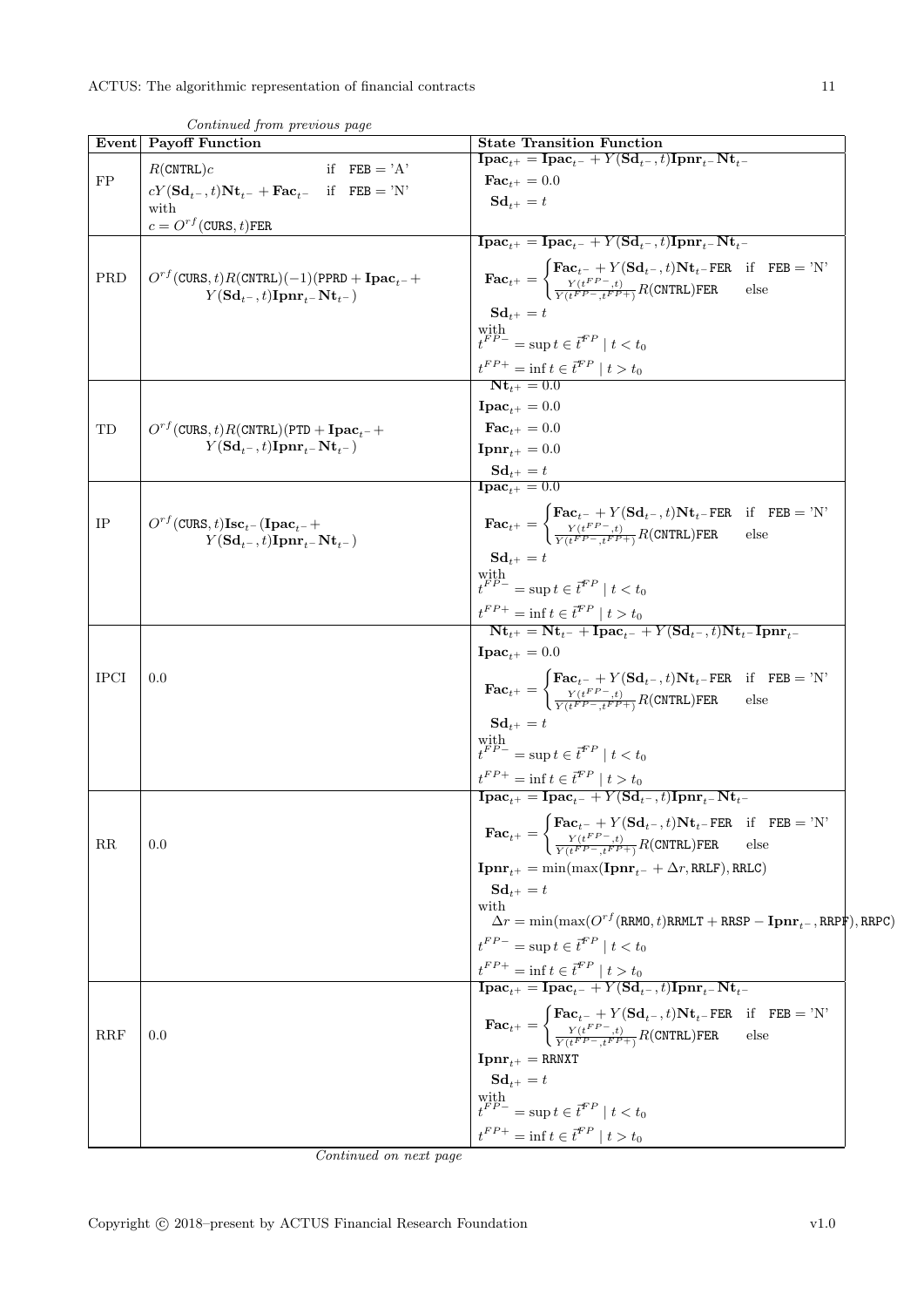|           | $5.100010$ to $1.00110$ provided to $1.000$ |                                                                                                                                                                                                                                                                                                                                                                                                       |
|-----------|---------------------------------------------|-------------------------------------------------------------------------------------------------------------------------------------------------------------------------------------------------------------------------------------------------------------------------------------------------------------------------------------------------------------------------------------------------------|
| Event     | <b>Payoff Function</b>                      | <b>State Transition Function</b>                                                                                                                                                                                                                                                                                                                                                                      |
|           |                                             | $\mathbf{I}\mathbf{pac}_{t+} = \mathbf{I}\mathbf{pac}_{t-} + Y(\mathbf{Sd}_{t-}, t)\mathbf{I}\mathbf{pnr}_{t-}\mathbf{Nt}_{t-}$<br>$\textbf{Fac}_{t^+} = \begin{cases} \textbf{Fac}_{t^-} + Y(\textbf{Sd}_{t^-}, t) \textbf{Nt}_{t^-} \textbf{FER} & \text{if} \quad \textbf{FEB} = \text{'N'} \\ \frac{Y(t^{FP-}, t)}{Y(t^{FP-}, t^{FP+})} R(\textbf{CNTRL}) \textbf{FER} & \text{else} \end{cases}$ |
| <b>SC</b> | 0.0                                         | $\textbf{Nsc}_{t^+} = \begin{cases} \textbf{Nsc}_{t^-} & \text{if} \quad \texttt{SCEF} = [x]0[x] \\ \frac{O^{rf}(\texttt{SCMD},t) - \texttt{SCEED}}{\texttt{SCIED}} & \text{else} \end{cases}$                                                                                                                                                                                                        |
|           |                                             | $\textbf{Isc}_{t^+} = \begin{cases} \textbf{Isc}_{t^-} & \text{if} \quad \text{SCEF} = 0[x][x] \\ \frac{O^{rf}(\texttt{SCMD},t) - \texttt{SCEED}}{\texttt{SCFFD}} & \text{else} \end{cases}$                                                                                                                                                                                                          |
|           |                                             | $Sd_{t+} = t$                                                                                                                                                                                                                                                                                                                                                                                         |
|           |                                             | $\left  \begin{array}{l} \text{with} \\ t^{FP-} = \sup t \in \overline{t}^{FP} \mid t < t_0 \\ t^{FP+} = \inf t \in \overline{t}^{FP} \mid t > t_0 \end{array} \right.$                                                                                                                                                                                                                               |
|           |                                             |                                                                                                                                                                                                                                                                                                                                                                                                       |
| CЕ        | 0.0                                         | $STF$ <sub>-AD</sub> -PAM()                                                                                                                                                                                                                                                                                                                                                                           |

Continued from previous page

### <span id="page-11-0"></span>7.2. LAM: Linear Amortizer.

LAM: Contract Schedule

| Event           | Schedule                                                                                                                                                 | Comments                                                                        |
|-----------------|----------------------------------------------------------------------------------------------------------------------------------------------------------|---------------------------------------------------------------------------------|
| AD              |                                                                                                                                                          | Same as PAM                                                                     |
| IED             |                                                                                                                                                          | Same as PAM                                                                     |
| PR              | $t^{PR} = S(s, \text{PRCL}, T^{MD}, F)$                                                                                                                  | with                                                                            |
|                 |                                                                                                                                                          | $\varnothing$<br>if PRANX = $\varnothing \wedge \text{PRCL} = \varnothing$      |
|                 |                                                                                                                                                          | $s = \{ \text{IED} + \text{PRCL} \text{ else if } \text{PRANX} = \emptyset \}$  |
|                 |                                                                                                                                                          | $_{\text{else}}$<br>PRANX                                                       |
| MD              | $\overline{t^{MD}} = \textbf{T} \textbf{m} \textbf{d}_{t_0}$                                                                                             |                                                                                 |
| PP              |                                                                                                                                                          | Same as PAM                                                                     |
| PY              |                                                                                                                                                          | Same as PAM                                                                     |
| FP              |                                                                                                                                                          | Same as PAM                                                                     |
| PRD             |                                                                                                                                                          | Same as PAM                                                                     |
| TD              |                                                                                                                                                          | Same as PAM                                                                     |
| IP              |                                                                                                                                                          | Same as PAM                                                                     |
| <b>IPCI</b>     |                                                                                                                                                          | Same as PAM                                                                     |
| $_{\rm IPCB}$   | if $IPCB \neq 'NTL'$<br>$\vec{t}^{TPCB} = \begin{cases} \varnothing & \text{if} \quad \text{J} \\ S(s, \text{IPCBCL}, T^{MD}) & \text{else} \end{cases}$ | with<br>Ø<br>if IPCBANX = $\varnothing \wedge$ IPCBCL $\pm \varnothing$         |
|                 |                                                                                                                                                          | $s = \{ \text{IED} + \text{IPCBCL} \text{ else if } \text{IPCBANK} = \emptyset$ |
|                 |                                                                                                                                                          | else<br>IPCBANX                                                                 |
| RR              |                                                                                                                                                          | Same as PAM                                                                     |
| RRF             |                                                                                                                                                          | Same as PAM                                                                     |
| $\overline{SC}$ |                                                                                                                                                          | Same as PAM                                                                     |
| CE              |                                                                                                                                                          | Same as PAM                                                                     |

| LAM: State Variables Initialization |  |
|-------------------------------------|--|
|-------------------------------------|--|

| State       | Initialization per $t_0$                                                                                                                                      | Comments                                                                                                                                                                                                       |
|-------------|---------------------------------------------------------------------------------------------------------------------------------------------------------------|----------------------------------------------------------------------------------------------------------------------------------------------------------------------------------------------------------------|
| Tmd         | ifMD $\neq \emptyset$<br>$\mathbf{Fmd}_{t_0} = \begin{cases} \mathtt{MD} \ t^- + \mathit{ceil}(\frac{\mathtt{NT}}{\mathtt{PRNXT}}) \mathtt{PRCL} \end{cases}$ | where<br>$P$ RANX<br>if PRANX $\neq \emptyset \wedge$ PRANX $\geq t_0$<br>$t^{-} = \begin{cases}$ TED + PRCL<br>$\text{Sup } t \in t^{PR} \mid t < t_0 \text{ else} \end{cases}$ else if TED + PRCL $\geq t_0$ |
| Nt          |                                                                                                                                                               | Same as PAM                                                                                                                                                                                                    |
| Ipnr        |                                                                                                                                                               | Same as PAM                                                                                                                                                                                                    |
| <b>Ipac</b> |                                                                                                                                                               | Same as PAM                                                                                                                                                                                                    |
| Fac         |                                                                                                                                                               | Same as PAM                                                                                                                                                                                                    |
| <b>Nsc</b>  |                                                                                                                                                               | Same as PAM                                                                                                                                                                                                    |
| <b>Isc</b>  |                                                                                                                                                               | Same as PAM                                                                                                                                                                                                    |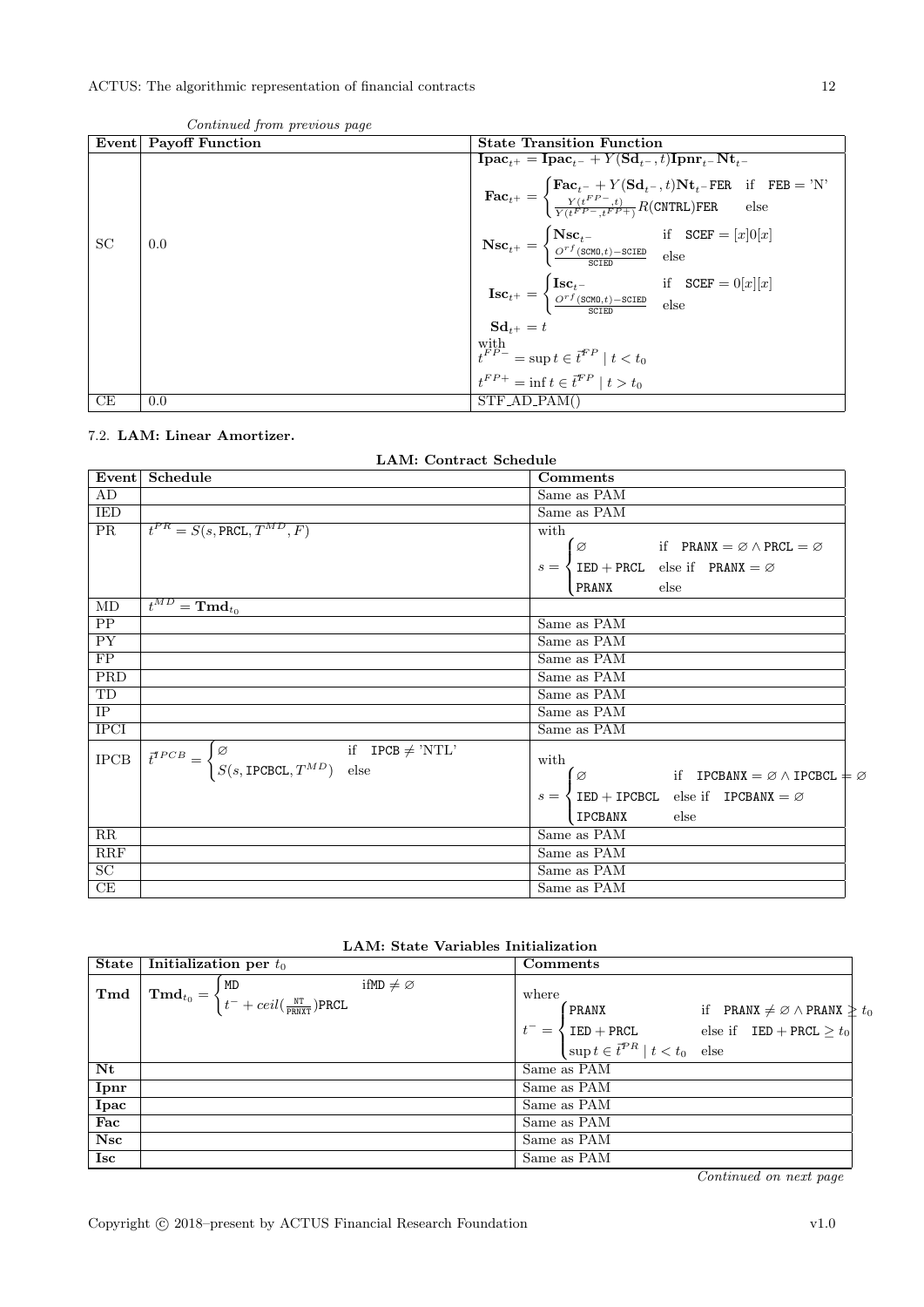|                | Continued from previous page                                                                                                                                                                                                                      |                                                                                                                                                                                                      |
|----------------|---------------------------------------------------------------------------------------------------------------------------------------------------------------------------------------------------------------------------------------------------|------------------------------------------------------------------------------------------------------------------------------------------------------------------------------------------------------|
| <b>State</b>   | Initialization per $t_0$                                                                                                                                                                                                                          | Comments                                                                                                                                                                                             |
| Prf            |                                                                                                                                                                                                                                                   | Same as PAM                                                                                                                                                                                          |
| S <sub>d</sub> |                                                                                                                                                                                                                                                   | Same as PAM                                                                                                                                                                                          |
|                | if PRNXT $\neq \emptyset$<br>$\boxed{\text{Prnxt}\left[\text{Prnxt}_{t_0} = \begin{cases} \texttt{PRNXT} & \text{if } \texttt{PR} \\ \texttt{NT}(ceil(\frac{Y(s,T^{MD})}{Y(s,s+\texttt{PRCL})}))^{-1} & \text{else} \end{cases}\right.}$          | with<br>PRANX if PRANX $\neq \emptyset \wedge$ PRANX $> t_0$                                                                                                                                         |
|                |                                                                                                                                                                                                                                                   | $\begin{cases} s = \begin{cases} \text{IED} + \text{PRCL} & \text{else if} \\ t^- & \text{else} \end{cases} & \text{PRANK} = \varnothing \land \text{IED} + \text{PRCL} \end{cases} \Rightarrow t_0$ |
|                |                                                                                                                                                                                                                                                   |                                                                                                                                                                                                      |
|                |                                                                                                                                                                                                                                                   | and where $t^- = \sup t \in \vec{t}^{PR} \mid t < t_0$                                                                                                                                               |
|                |                                                                                                                                                                                                                                                   |                                                                                                                                                                                                      |
| Ipcb           |                                                                                                                                                                                                                                                   |                                                                                                                                                                                                      |
|                | $\label{eq:proba} \textbf{Ipcb}_{t_0} = \begin{cases} 0.0 & \text{if} \quad t_0 < \texttt{IED} \\ R(\texttt{CNTRL})\texttt{NT} & \text{else if} \quad \texttt{IPCB} = \texttt{'NT'} \\ R(\texttt{CNTRL})\texttt{IPCBA} & \text{else} \end{cases}$ |                                                                                                                                                                                                      |

Continued from previous page

|  |  | LAM: State Transition Functions and Payoff Functions |  |  |  |
|--|--|------------------------------------------------------|--|--|--|
|--|--|------------------------------------------------------|--|--|--|

| Event | <b>Payoff Function</b>                                              | <b>State Transition Function</b>                                                                                                                                                                                                                                                                                                                                                                                                                        |
|-------|---------------------------------------------------------------------|---------------------------------------------------------------------------------------------------------------------------------------------------------------------------------------------------------------------------------------------------------------------------------------------------------------------------------------------------------------------------------------------------------------------------------------------------------|
| AD    | $POF_{AD_{PAM()}}$                                                  | $STF$ <sub>-AD</sub> <sub>-PAM</sub> $()$                                                                                                                                                                                                                                                                                                                                                                                                               |
|       |                                                                     | $Nt_{t+} = R(CNTRL)NT$                                                                                                                                                                                                                                                                                                                                                                                                                                  |
|       |                                                                     | ${\bf Ipm}_{t^+}={\rm IPR}$                                                                                                                                                                                                                                                                                                                                                                                                                             |
|       |                                                                     | $\textbf{I}\textbf{p}\textbf{a}\textbf{c}_{t^+} = \begin{cases} \textbf{I} \textbf{P}\textbf{A}\textbf{C} & \text{if} \quad \textbf{I}\textbf{P}\textbf{A}\textbf{C} \neq \varnothing \\ y\textbf{N}\textbf{t}_{t^+}\textbf{I}\textbf{p}\textbf{n}\textbf{r}_{t^+} & \text{if} \quad \textbf{I}\textbf{P}\textbf{A}\textbf{N}\textbf{X} \neq \varnothing \land \textbf{I}\textbf{P}\textbf{A}\textbf{N}\textbf{X} < t \\ 0.0 & \text{else} \end{cases}$ |
| IED   | $POF_\text{JED\_PAM()}$                                             |                                                                                                                                                                                                                                                                                                                                                                                                                                                         |
|       |                                                                     |                                                                                                                                                                                                                                                                                                                                                                                                                                                         |
|       |                                                                     | $\mathbf{Sd}_{t^+}=t$                                                                                                                                                                                                                                                                                                                                                                                                                                   |
|       |                                                                     | $\boxed{\begin{aligned} \textbf{Ipcb}_{t^+} = \begin{cases} R(\texttt{CNTRL})\texttt{NT} & \text{if} \quad \texttt{IPCB = 'NT'}\\ R(\texttt{CNTRL})\texttt{IPCBA} & \text{else} \end{cases}} \\ \hline \textbf{Nt}_{t^+} = \textbf{Nt}_{t^-} - R(\texttt{CNTRL})\textbf{P} \textbf{r} \textbf{n} \textbf{x} \textbf{t}_{t^-}} \end{aligned}}$                                                                                                           |
|       |                                                                     |                                                                                                                                                                                                                                                                                                                                                                                                                                                         |
|       |                                                                     |                                                                                                                                                                                                                                                                                                                                                                                                                                                         |
|       |                                                                     | $\textbf{Fac}_{t+} = \begin{cases} \textbf{Fac}_{t-} + Y(\textbf{Sd}_{t-}, t)\textbf{Nt}_{t-} \textbf{FER} & \text{if} \quad \textbf{FEB} = 'N' \\ \frac{Y(t^{FP}-, t)}{Y(t^{FP}-, t^{FP}+)} R(\textbf{CNTRL}) \textbf{FER} & \text{else} \end{cases}$                                                                                                                                                                                                  |
| PR    | $O^{rf}$ (CURS, t)R(CNTRL) $\mathbf{Nsc}_{t-}$ Prnxt <sub>t</sub> - |                                                                                                                                                                                                                                                                                                                                                                                                                                                         |
|       |                                                                     | $\mathbf{Ipcb}_{t^+} = \begin{cases} \mathbf{Ipcb}_{t^-} & \text{if} \quad \text{IPCB} \neq \text{'NT'} \\ \mathbf{Nt}_{t^+} & \text{else} \end{cases}$                                                                                                                                                                                                                                                                                                 |
|       |                                                                     |                                                                                                                                                                                                                                                                                                                                                                                                                                                         |
|       |                                                                     | $Sd_{t+} = t$                                                                                                                                                                                                                                                                                                                                                                                                                                           |
|       |                                                                     | $\label{eq:optimal} \begin{array}{l} \mbox{with} \\ \mathbf{f}^{FP-}=\mbox{sup}\,t\in\boldsymbol{\bar{t}}^{FP}\mid t< t_0 \end{array}$                                                                                                                                                                                                                                                                                                                  |
|       |                                                                     | $t^{FP+}$ = inf $t \in \bar{t}^{FP}$   $t > t_0$<br>Nt <sub>t+</sub> = 0.0                                                                                                                                                                                                                                                                                                                                                                              |
|       |                                                                     |                                                                                                                                                                                                                                                                                                                                                                                                                                                         |
|       |                                                                     | $\textbf{I}\textbf{p}\textbf{a}\textbf{c}_{t+} = 0.0$                                                                                                                                                                                                                                                                                                                                                                                                   |
| МD    | $POF\_MD\_PAM()$                                                    | $\mathbf{Fac}_{t+}=0.0$                                                                                                                                                                                                                                                                                                                                                                                                                                 |
|       |                                                                     | $\mathbf{Ipcb}_{\scriptscriptstyle{++}}=0.0$                                                                                                                                                                                                                                                                                                                                                                                                            |
|       |                                                                     | $\begin{array}{l} \mathbf{S}\mathbf{d}_{t^+} = t \\ \mathbf{I}\mathbf{p}\mathbf{a}\mathbf{c}_{t^+} = \mathbf{I}\mathbf{p}\mathbf{a}\mathbf{c}_{t^-} + Y(\mathbf{S}\mathbf{d}_{t^-},t)\mathbf{I}\mathbf{p}\mathbf{n}\mathbf{r}_{t^-}\mathbf{I}\mathbf{p}\mathbf{c}\mathbf{b}_{t^-} \end{array}$                                                                                                                                                          |
|       |                                                                     |                                                                                                                                                                                                                                                                                                                                                                                                                                                         |
|       |                                                                     | $\textbf{Fac}_{t+} = \begin{cases} \textbf{Fac}_{t-} + Y(\textbf{Sd}_{t-}, t) \textbf{Nt}_{t-} \textbf{FER} & \text{if} \quad \textbf{FEB} = 'N' \\ \frac{Y(t^{FP} - t)}{Y(t^{FP} - t^{FP} + 1)} R(\textbf{CNTRL}) \textbf{FER} & \text{else} \end{cases}$                                                                                                                                                                                              |
|       |                                                                     |                                                                                                                                                                                                                                                                                                                                                                                                                                                         |
| PP    | $POF_PPP_PAM()$                                                     | $\mathbf{N} \mathbf{t}_{t+} = \mathbf{N} \mathbf{t}_{t-} - f(O^{ev}(\texttt{CID}, \texttt{PP}, t))$                                                                                                                                                                                                                                                                                                                                                     |
|       |                                                                     |                                                                                                                                                                                                                                                                                                                                                                                                                                                         |
|       |                                                                     | $\mathbf{Ipcb}_{t^{+}} = \begin{cases} \mathbf{Ipcb}_{t^{-}} & \text{if } \mathbf{IPCB} \neq \text{'NT'} \\ \mathbf{Nt}_{t^{+}} & \text{else} \end{cases}$                                                                                                                                                                                                                                                                                              |
|       |                                                                     | $\mathbf{Sd}_{t+} = t$                                                                                                                                                                                                                                                                                                                                                                                                                                  |
|       |                                                                     | with $t^{FP-} = \sup t \in \overline{t}^{FP} \mid t < t_0$                                                                                                                                                                                                                                                                                                                                                                                              |
|       |                                                                     |                                                                                                                                                                                                                                                                                                                                                                                                                                                         |
|       |                                                                     | $t^{FP+} = \inf t \in \overline{t}^{FP} \mid t > t_0$                                                                                                                                                                                                                                                                                                                                                                                                   |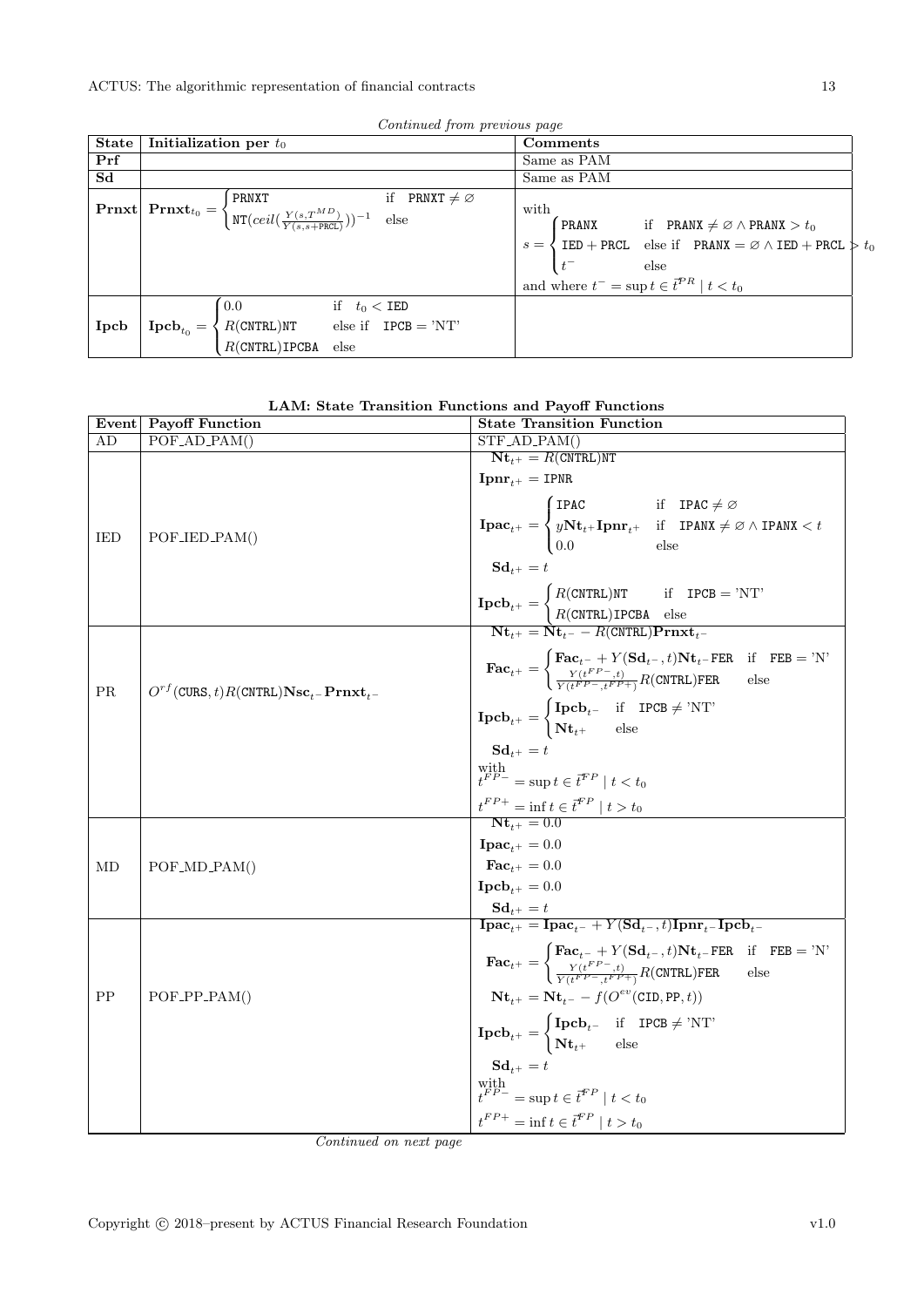| Event       | Continued from previous page<br><b>Payoff Function</b>                                                                                                                   | <b>State Transition Function</b>                                                                                                                                                                                                                                                                                                   |
|-------------|--------------------------------------------------------------------------------------------------------------------------------------------------------------------------|------------------------------------------------------------------------------------------------------------------------------------------------------------------------------------------------------------------------------------------------------------------------------------------------------------------------------------|
|             |                                                                                                                                                                          | $\mathbf{I}\mathbf{pac}_{t+} = \mathbf{I}\mathbf{pac}_{t-} + Y(\mathbf{Sd}_{t-}, t)\mathbf{I}\mathbf{pnr}_{t-}\mathbf{I}\mathbf{pcb}_{t-}$                                                                                                                                                                                         |
| ${\rm PY}$  | $POF_PY_PAM()$                                                                                                                                                           | $\textbf{Fac}_{t+} = \begin{cases} \textbf{Fac}_{t-} + Y(\textbf{Sd}_{t-}, t) \textbf{Nt}_{t-} \textbf{FER} & \text{if} \quad \textbf{FEB} = 'N' \\ \frac{Y(t^{FP} - t)}{Y(t^{FP} - t^{FP} + 1)} R(\textbf{CNTRL}) \textbf{FER} & \text{else} \end{cases}$                                                                         |
|             |                                                                                                                                                                          | $S_{t+1} = t$                                                                                                                                                                                                                                                                                                                      |
|             |                                                                                                                                                                          | with $t^{FP-}=\sup t\in\bar{t}^{FP}\mid t< t_0$                                                                                                                                                                                                                                                                                    |
|             |                                                                                                                                                                          |                                                                                                                                                                                                                                                                                                                                    |
|             |                                                                                                                                                                          | $\frac{t^{FP+}}{\textbf{I}\textbf{pac}_{t+}} = \textbf{inf } t \in \overline{t}^{FP} \mid t > t_0$<br>$\textbf{I}\textbf{pac}_{t+} = \textbf{I}\textbf{pac}_{t-} + Y(\textbf{Sd}_{t-}, t)\textbf{I}\textbf{pnr}_{t-}\textbf{I}\textbf{pcb}_{t-}$                                                                                   |
| FP          | $POF_FPP_PAM()$                                                                                                                                                          | $\mathbf{Fac}_{t+} = 0.0$                                                                                                                                                                                                                                                                                                          |
|             |                                                                                                                                                                          | $\begin{array}{l} \mathbf{S}\mathbf{d}_{t^+} = t\\ \mathbf{I}\mathbf{p}\mathbf{a}\mathbf{c}_{t^+} = \mathbf{I}\mathbf{p}\mathbf{a}\mathbf{c}_{t^-} + Y(\mathbf{S}\mathbf{d}_{t^-},t)\mathbf{I}\mathbf{p}\mathbf{n}\mathbf{r}_{t^-}\mathbf{I}\mathbf{p}\mathbf{c}\mathbf{b}_{t^-} \end{array}$                                      |
|             |                                                                                                                                                                          |                                                                                                                                                                                                                                                                                                                                    |
| PRD         | $O^{rf}$ (CURS, t) R(CNTRL)(-1)(PPRD + Ipac <sub>t-</sub> +<br>$Y({\bf S}{\bf d}_{t-},t){\bf I}{\bf pnr}_{t-}{\bf I}{\bf p}{\bf c}{\bf b}_{t-})$                         | $\textbf{Fac}_{t^+} = \begin{cases} \textbf{Fac}_{t^-} + Y(\textbf{Sd}_{t^-}, t) \textbf{Nt}_{t^-} \textbf{FER} & \text{if} \quad \textbf{FEB} = \text{'N'} \\ \frac{Y(t^{FP-}, t)}{Y(t^{FP-}, t^{FP+})} R(\textbf{CNTRL}) \textbf{FER} & \text{else} \end{cases}$                                                                 |
|             |                                                                                                                                                                          | $\mathbf{Sd}_{t+} = t$                                                                                                                                                                                                                                                                                                             |
|             |                                                                                                                                                                          | with $t^{FP-}=\sup t\in\vec{t}^{FP}\mid t< t_0$                                                                                                                                                                                                                                                                                    |
|             |                                                                                                                                                                          |                                                                                                                                                                                                                                                                                                                                    |
| TD          | $O^{rf}$ (CURS, t) R(CNTRL)(PTD + Ipac <sub>t</sub> -+                                                                                                                   | $\frac{t^{FP+}}{\text{STF\_TD\_PAM()}}t > t_0$                                                                                                                                                                                                                                                                                     |
| $\rm IP$    | $Y({\bf S}{\bf d}_{t^-},t){\bf I}{\bf p}{\bf n}{\bf r}_{t^-}{\bf I}{\bf p}{\bf c}{\bf b}_{t^-})$<br>$\overline{O^{rf}(\text{CURS},t)\text{Isc}_{t-}(\text{Ipac}_{t-}+)}$ |                                                                                                                                                                                                                                                                                                                                    |
|             | $Y({\bf S}{\bf d}_{t^-},t){\bf I}{\bf p}{\bf n}{\bf r}_{t^-}{\bf I}{\bf p}{\bf c}{\bf b}_{t^-})$                                                                         | STF_IP_PAM()                                                                                                                                                                                                                                                                                                                       |
|             |                                                                                                                                                                          | $N_{t_{+}} = N_{t_{-}} + I p a c_{t_{-}} + Y (S d_{t_{-}}, t) I p n r_{t_{-}} I p c b_{t_{-}}$                                                                                                                                                                                                                                     |
|             |                                                                                                                                                                          | $\textbf{I}\textbf{p}\textbf{a}\textbf{c}_{t+} = 0.0$                                                                                                                                                                                                                                                                              |
| <b>IPCI</b> | POF_IPCLPAM()                                                                                                                                                            | $\textbf{Fac}_{t^+} = \begin{cases} \textbf{Fac}_{t^-} + Y(\textbf{Sd}_{t^-}, t) \textbf{Nt}_{t^-} \textbf{FER} & \text{if} \quad \textbf{FEB} = \text{'N'} \\ \frac{Y(t^{FP-}, t)}{Y(t^{FP-}, t^{FP+})} R(\textbf{CNTRL}) \textbf{FER} & \text{else} \end{cases}$                                                                 |
|             |                                                                                                                                                                          | $\mathbf{Ipcb}_{t^{+}} = \begin{cases} \mathbf{Ipcb}_{t^{-}} & \text{if } \mathbf{IPCB} \neq \text{'NT'} \\ \mathbf{Nt}_{t^{+}} & \text{else} \end{cases}$                                                                                                                                                                         |
|             |                                                                                                                                                                          | $\mathbf{Sd}_{t^+} = t$                                                                                                                                                                                                                                                                                                            |
|             |                                                                                                                                                                          | $\label{eq:optimal} \begin{array}{l} \mbox{with} \\ t^{FP-} = \sup t \in \vec{t}^{FP} \mid t < t_0 \end{array}$                                                                                                                                                                                                                    |
|             |                                                                                                                                                                          |                                                                                                                                                                                                                                                                                                                                    |
|             |                                                                                                                                                                          | $\frac{t^{FP+}}{\mathbf{Ipcb}_{t+}} = \inf t \in \overline{t}^{FP} \mid t > t_0$<br><b>Ipcb</b> <sub>t+</sub> = $Nt_{t-}$                                                                                                                                                                                                          |
|             |                                                                                                                                                                          | $\textbf{I}\textbf{p}\textbf{a}\textbf{c}_{t+} = \textbf{I}\textbf{p}\textbf{a}\textbf{c}_{t-} + Y(\textbf{S}\textbf{d}_{t-}, t)\textbf{I}\textbf{p}\textbf{n}\textbf{r}_{t-}\textbf{I}\textbf{p}\textbf{c}\textbf{b}_{t-}$                                                                                                        |
| <b>IPCB</b> | 0.0                                                                                                                                                                      | $\textbf{Fac}_{t^+} = \begin{cases} \textbf{Fac}_{t^-} + Y(\textbf{Sd}_{t^-}, t) \textbf{Nt}_{t^-} \textbf{FER} & \text{if} \quad \textbf{FEB} = \text{'N'} \\ \frac{Y(t^{FP-}, t)}{Y(t^{FP-}, t^{FP+})} R(\textbf{CNTRL}) \textbf{FER} & \text{else} \end{cases}$                                                                 |
|             |                                                                                                                                                                          | $Sd_{t+} = t$                                                                                                                                                                                                                                                                                                                      |
|             |                                                                                                                                                                          | with $t^{FP-} = \sup t \in \bar{t}^{FP} \mid t < t_0$                                                                                                                                                                                                                                                                              |
|             |                                                                                                                                                                          |                                                                                                                                                                                                                                                                                                                                    |
|             |                                                                                                                                                                          | $\begin{array}{l} \label{eq:trp} \text{$t^{FP+}=\inf t\in \overline{t}^{FP}\mid t>t_0$}\\ \textbf{I}\textbf{p}\textbf{a}\textbf{c}_{t^+}=\textbf{I}\textbf{p}\textbf{a}\textbf{c}_{t^-}+Y(\textbf{S}\textbf{d}_{t^-},t)\textbf{I}\textbf{p}\textbf{n}\textbf{r}_{t^-}\textbf{I}\textbf{p}\textbf{c}\textbf{b}_{t^-}$} \end{array}$ |
| RR          | $POF_RR_PAM()$                                                                                                                                                           | $\textbf{Fac}_{t^+} = \begin{cases} \textbf{Fac}_{t^-} + Y(\textbf{Sd}_{t^-}, t) \textbf{Nt}_{t^-} \textbf{FER} & \text{if} \quad \textbf{FEB} = 'N' \\ \frac{Y(t^{FP} - t)}{Y(t^{FP} - t^{FP} +)} R(\textbf{CNTRL}) \textbf{FER} & \text{else} \end{cases}$                                                                       |
|             |                                                                                                                                                                          | $\textbf{I}\textbf{p}\textbf{n}\textbf{r}_{t+} = \min(\max(\textbf{I}\textbf{p}\textbf{n}\textbf{r}_{t-} + \Delta r,\texttt{RRLF}),\texttt{RRLC})$                                                                                                                                                                                 |
|             |                                                                                                                                                                          | $\mathbf{Sd}_{t+} = t$                                                                                                                                                                                                                                                                                                             |
|             |                                                                                                                                                                          | with<br>$\Delta r = \min(\max(O^{rf}(\text{RRMO}, t) \text{RRMLT} + \text{RRSP} - \text{Ipm}_{t-}, \text{RRPF}), \text{RRPC})$                                                                                                                                                                                                     |
|             |                                                                                                                                                                          | $t^{FP-} = \sup t \in t^{FP} \mid t < t_0$                                                                                                                                                                                                                                                                                         |
|             |                                                                                                                                                                          |                                                                                                                                                                                                                                                                                                                                    |
|             |                                                                                                                                                                          | $t^{FP+}$ = inf $t \in \bar{t}^{FP}$   $t > t_0$                                                                                                                                                                                                                                                                                   |

 $Continued$  from previous  $C$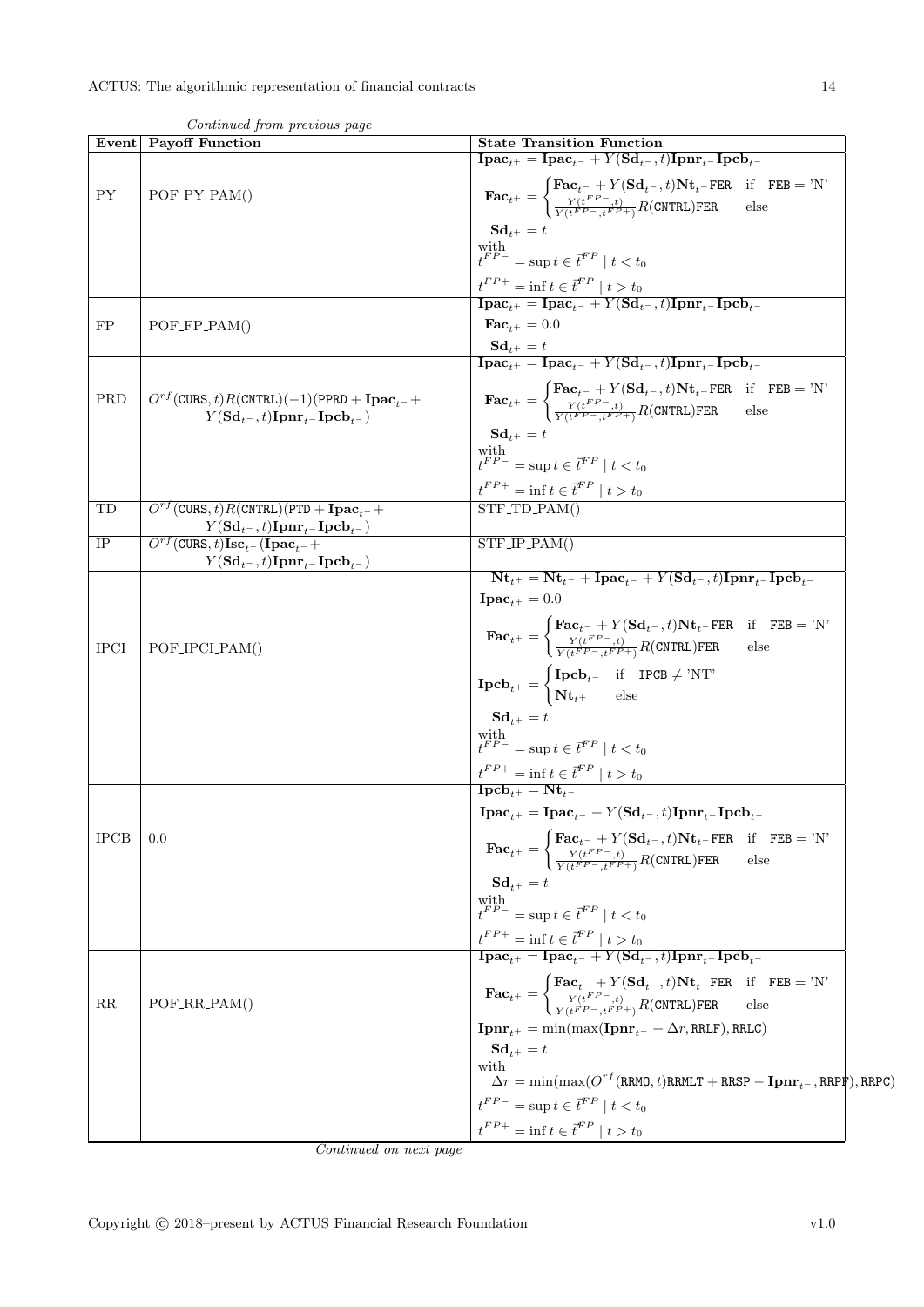| Event     | <b>Payoff Function</b> | <b>State Transition Function</b>                                                                                                                                                                                                                                                                                                                                                                                    |
|-----------|------------------------|---------------------------------------------------------------------------------------------------------------------------------------------------------------------------------------------------------------------------------------------------------------------------------------------------------------------------------------------------------------------------------------------------------------------|
|           |                        | $\mathbf{I}\mathbf{pac}_{t+} = \mathbf{I}\mathbf{pac}_{t-} + Y(\mathbf{Sd}_{t-}, t)\mathbf{I}\mathbf{pnr}_{t-}\mathbf{I}\mathbf{pcb}_{t-}$<br>$\textbf{Fac}_{t^+} = \begin{cases} \textbf{Fac}_{t^-} + Y(\textbf{Sd}_{t^-}, t) \textbf{Nt}_{t^-} \textbf{FER} & \text{if} \quad \textbf{FEB} = \text{'N'} \\ \frac{Y(t^{FP} - t)}{Y(t^{FP} - t^{FP} + 1)} R(\textbf{CNTRL}) \textbf{FER} & \text{else} \end{cases}$ |
| RRF       | $POF_RRF_PAM()$        |                                                                                                                                                                                                                                                                                                                                                                                                                     |
|           |                        | ${\bf Ipm}_{t+}={\tt RRNXT}$                                                                                                                                                                                                                                                                                                                                                                                        |
|           |                        | $S_{d+1} = t$                                                                                                                                                                                                                                                                                                                                                                                                       |
|           |                        | with $t^{FP-}$ = sup $t \in \bar{t}^{FP} \mid t < t_0$                                                                                                                                                                                                                                                                                                                                                              |
|           |                        | $t^{FP+} = \inf t \in \vec{t}^{FP} \mid t > t_0$                                                                                                                                                                                                                                                                                                                                                                    |
|           |                        | $\mathbf{I}\mathbf{pac}_{t+} = \mathbf{I}\mathbf{pac}_{t-} + Y(\mathbf{Sd}_{t-}, t)\mathbf{I}\mathbf{pnr}_{t-}\mathbf{I}\mathbf{pcb}_{t-}$                                                                                                                                                                                                                                                                          |
|           |                        | $\textbf{Fac}_{t^+} = \left\{ \begin{matrix} \textbf{Fac}_{t^-} + Y(\textbf{Sd}_{t^-}, t) \textbf{Nt}_{t^-} \textbf{FER} & \text{if} \quad \textbf{FEB} = \text{'N'} \\ \frac{Y(t^{FP-}, t)}{Y(t^{FP-}, t^{FP+})} R(\textbf{CNTRL}) \textbf{FER} & \text{else} \end{matrix} \right.$                                                                                                                                |
|           |                        |                                                                                                                                                                                                                                                                                                                                                                                                                     |
| <b>SC</b> | $POF_SCDAM()$          | $\textbf{Nsc}_{t^{+}} = \begin{cases} \textbf{Nsc}_{t^{-}} & \text{if} \quad \text{SCEF} = [x]0[x] \\ \frac{O^{rf}(\text{SCMD}, t) - \text{SCEED}}{\text{SCTED}} & \text{else} \end{cases}$                                                                                                                                                                                                                         |
|           |                        | $\textbf{Isc}_{t^{+}} = \begin{cases} \textbf{Isc}_{t^{-}} & \text{if } \text{SCEF} = 0[x][x] \\ \frac{O^{rf}(\text{SCMD}, t) - \text{SCEED}}{CFT} & \text{else} \end{cases}$                                                                                                                                                                                                                                       |
|           |                        |                                                                                                                                                                                                                                                                                                                                                                                                                     |
|           |                        | $Sd_{t+} = t$                                                                                                                                                                                                                                                                                                                                                                                                       |
|           |                        | with $t^{FP-} = \sup t \in \vec{t}^{FP} \mid t < t_0$                                                                                                                                                                                                                                                                                                                                                               |
|           |                        | $t^{FP+}$ = inf $t \in \vec{t}^{FP}$   $t > t_0$                                                                                                                                                                                                                                                                                                                                                                    |
| СE        | $POF_{C}E_{PAM}$       | $STF$ <sub>-AD</sub> $-PAM()$                                                                                                                                                                                                                                                                                                                                                                                       |

Continued from previous page

### <span id="page-14-0"></span>7.3. LAX: Exotic Linear Amortizer.

LAX: Contract Schedule

| Event       | Schedule                                                                                                                                                                                                                                                                                                                                                              | Comments                                                                                                                                                                                                                                            |
|-------------|-----------------------------------------------------------------------------------------------------------------------------------------------------------------------------------------------------------------------------------------------------------------------------------------------------------------------------------------------------------------------|-----------------------------------------------------------------------------------------------------------------------------------------------------------------------------------------------------------------------------------------------------|
| AD          |                                                                                                                                                                                                                                                                                                                                                                       | Same as PAM                                                                                                                                                                                                                                         |
| IED         |                                                                                                                                                                                                                                                                                                                                                                       | Same as PAM                                                                                                                                                                                                                                         |
| PR.<br>MD   | $\vec{t}^{PR} = \begin{cases} \{t_1, t_2, , t_i, \} & \text{if} \quad \texttt{ARPRCL} = \varnothing \\ s_1 \cup s_2 \cup  \cup s_i \cup  & \text{else} \end{cases}$<br>with<br>with $s_i = S(\text{ARPRANK}_i, \vec{C}_i, \text{ARPRANK}_{i+1}), i \in \{1, 2, , \mid \text{ARINCDEC} \mid \}$<br>$\}$   ARINCDEC <sub>i</sub> = 'DEC'                                | with<br>$\vec{C} = \begin{cases} \texttt{ARPRCL} & \text{if} \quad   \texttt{ ARPRCL}   =   \texttt{ARPRANK}   \\ \{c_1, c_2, , c_n\} & \text{else} \end{cases}$<br>where<br>$n =$ ARPRANX $, c_k =$ ARPRCL <sub>1</sub> $\forall k$<br>Same as PAM |
|             |                                                                                                                                                                                                                                                                                                                                                                       |                                                                                                                                                                                                                                                     |
| PI          | $\label{eq:top_t} \vec{t}^{PI} = \begin{cases} \{t_1, t_2, , t_i, \} & \text{if} \quad \texttt{ARPRCL} = \varnothing \\ s_1 \cup s_2 \cup  \cup s_i \cup  & \text{else} \end{cases}$<br>with<br>with $s_i = S(\text{ARPRANK}_i, \vec{C}_i, \text{ARPRANK}_{i+1}), i \in \{1, 2, , \mid \text{ARINCDEC}\mid \text{APRANK}_i\}$<br>$\}$   ARINCDEC <sub>i</sub> = 'INC' | with<br>$\vec{C} = \begin{cases} \texttt{ARPRCL} & \text{if} \quad   \texttt{ ARPRCL}   =   \texttt{ARPRANX}   \\ \{c_1, c_2, , c_n\} & \text{else} \end{cases}$<br>where<br>$n =$ ARPRANX $, c_k =$ ARPRCL <sub>1</sub> $\forall k$                |
| PRF         | $\vec{t}^{PRF} = \text{ARPRANK}$                                                                                                                                                                                                                                                                                                                                      |                                                                                                                                                                                                                                                     |
| PP          |                                                                                                                                                                                                                                                                                                                                                                       | Same as PAM                                                                                                                                                                                                                                         |
| <b>PY</b>   |                                                                                                                                                                                                                                                                                                                                                                       | Same as PAM                                                                                                                                                                                                                                         |
| FP          |                                                                                                                                                                                                                                                                                                                                                                       | Same as PAM                                                                                                                                                                                                                                         |
| PRD         |                                                                                                                                                                                                                                                                                                                                                                       | Same as PAM                                                                                                                                                                                                                                         |
| TD          |                                                                                                                                                                                                                                                                                                                                                                       | Same as PAM                                                                                                                                                                                                                                         |
| <b>IP</b>   | $\vec{t}^{IP} = \vec{S}$ (ARIPANX, ARIPCL, $\mathbf{Tmd}_{t_0}$ )                                                                                                                                                                                                                                                                                                     |                                                                                                                                                                                                                                                     |
| <b>IPCI</b> |                                                                                                                                                                                                                                                                                                                                                                       | Same as PAM                                                                                                                                                                                                                                         |
| <b>IPCB</b> |                                                                                                                                                                                                                                                                                                                                                                       | Same as LAM                                                                                                                                                                                                                                         |
| $\rm RR$    | $\vec{t}^{RR} = \begin{cases} \{t_1, t_2, , t_i, \} & \text{if} \quad \text{ARRCL} = \varnothing \\ s_1 \cup s_2 \cup  \cup s_i \cup  & \text{else} \end{cases}$<br>with<br>$s_i\,=\,S(\texttt{ARRANX}_i,\vec{C}_i,\texttt{ARRANX}_{i+1}),\;i\,\in\,\{1,2,,\vert\;\texttt{ARFIXVAR}\,\,\vert\,$<br>$\}$   ARFIXVAR <sub>i</sub> = 'V'                                 | with<br>$\vec{C} = \begin{cases} \mathtt{ARRCL} & \text{if} \quad \vert \text{ ARPRCL} \mid = \vert \text{ARRANX} \mid \\ \{c_1, c_2, , c_n\} & \text{else} \end{cases}$<br>where<br>$n =$ ARRRANX $, c_k =$ ARRRCL <sub>1</sub> $\forall k$        |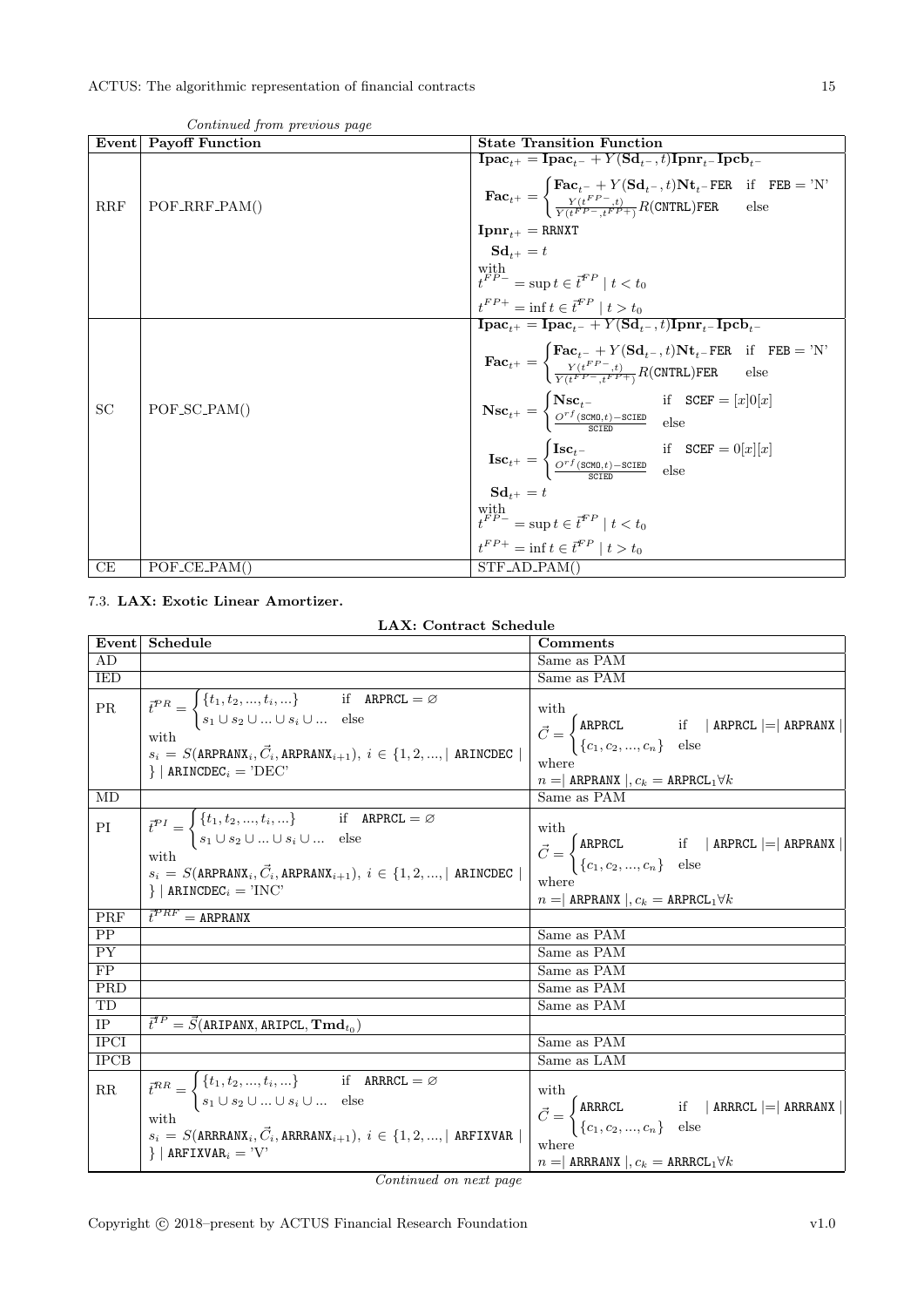|                      | Event Schedule                                                                                                                                                                                                                                                                                                                                                                                                                                             | Comments                                                                |
|----------------------|------------------------------------------------------------------------------------------------------------------------------------------------------------------------------------------------------------------------------------------------------------------------------------------------------------------------------------------------------------------------------------------------------------------------------------------------------------|-------------------------------------------------------------------------|
| $\operatorname{RRF}$ | $\overline{t^{RRF}} = \begin{cases} \{t_1, t_2, , t_i, \} & \text{if } \text{ARRCL} = \varnothing \\ s_1 \cup s_2 \cup  \cup s_i \cup  & \text{else} \end{cases}$<br>with $s_i = S(\text{ARRANX}_i, \vec{C}_i, \text{ARRANX}_{i+1}), i \in \{1, 2, ,  \text{ARTXVAR}  \mid \}$ $\vec{C} = \begin{cases} \text{ARRCL} & \text{if }  \text{ARRCL}  =  \text{ARRANX}  \\ \{c_1, c_2, , c_n\} & \text{else} \end{cases}$<br>$\}$   ARFIXVAR <sub>i</sub> = 'F' | with<br>$n =$ ARREANX $\vert$ , $c_k =$ ARRECL <sub>1</sub> $\forall k$ |
| <b>SC</b>            |                                                                                                                                                                                                                                                                                                                                                                                                                                                            | Same as PAM                                                             |
| CE                   |                                                                                                                                                                                                                                                                                                                                                                                                                                                            | Same as PAM                                                             |

Continued from previous page

| LAX: State Variables Initialization |
|-------------------------------------|
|-------------------------------------|

| State                  | Initialization per $t_0$                                                                                                                                                                                                                         | Comments                                                                                                                                                                                                                                                                                                                                                                                                                                                                                                                                                                                                                                                                                                                                                       |
|------------------------|--------------------------------------------------------------------------------------------------------------------------------------------------------------------------------------------------------------------------------------------------|----------------------------------------------------------------------------------------------------------------------------------------------------------------------------------------------------------------------------------------------------------------------------------------------------------------------------------------------------------------------------------------------------------------------------------------------------------------------------------------------------------------------------------------------------------------------------------------------------------------------------------------------------------------------------------------------------------------------------------------------------------------|
| Tmd                    | $\mathbf{Tmd}_{t_0} = \begin{cases} \mathtt{MD} & \text{if } \mathtt{MD} \neq \varnothing \\ \text{inf } t > t_0 \mid N(t) = 0 \text{ else} \end{cases}$<br>with<br>$N(t) = \text{NT} + \sum_{i=1}^{n(t)} (-1)^k \text{ARPRNXT}_i \mid s_i \mid$ | where<br>$n(t) = \begin{cases} \sup{k \in \mathbb{N} \mid \texttt{ARPRANK}_k < t & \text{if} \quad t < max(\texttt{ARPRANK}) \\ \mid \texttt{ARPRANK} \mid & \text{else} \end{cases}$<br>$k = \begin{cases} 0 & \text{if } \texttt{ARINCDEC}_i = \text{'INC'} \\ 1 & \text{else} \end{cases}$<br>$s_i = \begin{cases} {\texttt{ARPRANX}_i} & \text{if} \quad {\texttt{ARPRCL}} = \varnothing \ S({\texttt{ARPRANX}_i}, \vec{C}_i, T_i) & \text{else} \end{cases}$<br>$T_i = \begin{cases} \mathtt{ARPRANK}_{i+1} & \text{if} \quad i <  \text{ ARPRANK}  \\ t & \text{else} \end{cases}$<br>$\vec{C} = \begin{cases} \mathtt{ARRCL} & \text{if} \quad \vert \text{ ARRRCL} \mid = \vert \text{ ARRRANX} \mid \\ \{c_1, c_2, , c_n\} & \text{else} \end{cases}$ |
| Nt                     |                                                                                                                                                                                                                                                  | Same as PAM                                                                                                                                                                                                                                                                                                                                                                                                                                                                                                                                                                                                                                                                                                                                                    |
| Ipnr                   |                                                                                                                                                                                                                                                  | Same as PAM                                                                                                                                                                                                                                                                                                                                                                                                                                                                                                                                                                                                                                                                                                                                                    |
| Ipac                   |                                                                                                                                                                                                                                                  | Same as PAM                                                                                                                                                                                                                                                                                                                                                                                                                                                                                                                                                                                                                                                                                                                                                    |
| Fac                    |                                                                                                                                                                                                                                                  | Same as PAM                                                                                                                                                                                                                                                                                                                                                                                                                                                                                                                                                                                                                                                                                                                                                    |
| <b>Nsc</b>             |                                                                                                                                                                                                                                                  | Same as PAM                                                                                                                                                                                                                                                                                                                                                                                                                                                                                                                                                                                                                                                                                                                                                    |
| <b>Isc</b>             |                                                                                                                                                                                                                                                  | Same as PAM                                                                                                                                                                                                                                                                                                                                                                                                                                                                                                                                                                                                                                                                                                                                                    |
| Prf                    |                                                                                                                                                                                                                                                  | Same as PAM                                                                                                                                                                                                                                                                                                                                                                                                                                                                                                                                                                                                                                                                                                                                                    |
| $\overline{\text{Sd}}$ |                                                                                                                                                                                                                                                  | Same as PAM                                                                                                                                                                                                                                                                                                                                                                                                                                                                                                                                                                                                                                                                                                                                                    |
|                        | <b>Prnxt</b> <sub>t<sub>0</sub> = <math>\begin{cases} 0.0 &amp; \text{if } t_0 \geq \text{ARPRANX}_1 \\ \text{ARPRNXT}_i &amp; \text{else} \end{cases}</math></sub>                                                                              | where<br>$i = \sup k \in \mathbb{N}  $ ARPRANX $k < t_0$                                                                                                                                                                                                                                                                                                                                                                                                                                                                                                                                                                                                                                                                                                       |
| Ipcb                   |                                                                                                                                                                                                                                                  | Same as LAM                                                                                                                                                                                                                                                                                                                                                                                                                                                                                                                                                                                                                                                                                                                                                    |

| LAX: State Transition Functions and Payoff Functions |  |
|------------------------------------------------------|--|
|------------------------------------------------------|--|

|            | Event Payoff Function     | <b>State Transition Function</b> |
|------------|---------------------------|----------------------------------|
| AD         | $POF_AD_PAM()$            | $STF$ _AD_PAM()                  |
| <b>IED</b> | $POF_{\text{JED\_PAM}}()$ | $STF_{\text{LED-LAM}}()$         |
| <b>PR</b>  | $POF\_PR\_LAM()$          | $STF\_PR\_LAM()$                 |
| MD         | $POF_\text{MD\_PAM}()$    | $STF\_MD\_LAM()$                 |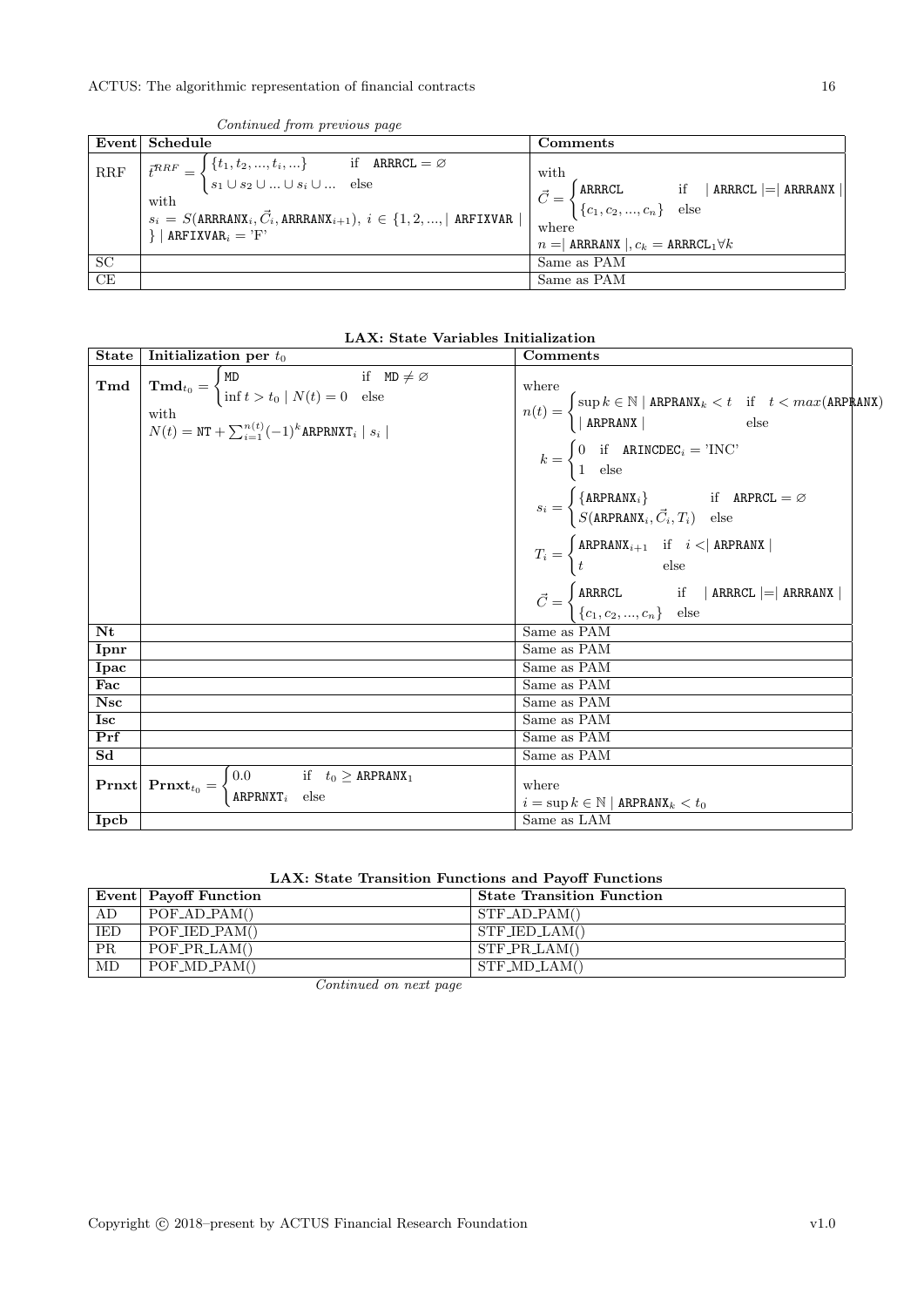| Event           | Continuation provided puge<br>Payoff Function                   | <b>State Transition Function</b>                                                                                                                                                                                                                                                                                                                                          |  |
|-----------------|-----------------------------------------------------------------|---------------------------------------------------------------------------------------------------------------------------------------------------------------------------------------------------------------------------------------------------------------------------------------------------------------------------------------------------------------------------|--|
|                 |                                                                 | $Nt_{t+} = Nt_{t-} + R(CNTRL)Prnxt_{t-}$                                                                                                                                                                                                                                                                                                                                  |  |
|                 |                                                                 | $\mathbf{I}\mathbf{p}\mathbf{a}\mathbf{c}_{t+} = \mathbf{I}\mathbf{p}\mathbf{a}\mathbf{c}_{t-} + Y(\mathbf{S}\mathbf{d}_{t-}, t)\mathbf{I}\mathbf{p}\mathbf{n}\mathbf{r}_{t-} \mathbf{I}\mathbf{p}\mathbf{c}\mathbf{b}_{t-}$                                                                                                                                              |  |
| PI              | $O^{rf}$ (CURS, t) $R$ (CNTRL)(-1) $Nsc_t$ -Prnxt <sub>t-</sub> | $\textbf{Fac}_{t^+} = \begin{cases} \textbf{Fac}_{t^-} + Y(\textbf{Sd}_{t^-}, t) \textbf{Nt}_{t^-} \textbf{FER} & \text{if} \quad \textbf{FEB} = \text{'N'} \\ \frac{Y(t^{FP}-, t)}{Y(t^{FP}-, t^{FP+})} R(\textbf{CNTRL}) \textbf{FER} & \text{else} \end{cases}$                                                                                                        |  |
|                 |                                                                 | $\mathbf{Ipcb}_{t^{+}} = \begin{cases} \mathbf{Ipcb}_{t^{-}} & \text{if} \quad \text{IPCB} \neq \text{'NT'} \\ \mathbf{Nt}_{t^{+}} & \text{else} \end{cases}$                                                                                                                                                                                                             |  |
|                 |                                                                 | $\mathbf{Sd}_{t+} = t$<br>with $t^{FP-}=\sup t\in\bar{t}^{FP}\mid t< t_0$                                                                                                                                                                                                                                                                                                 |  |
|                 |                                                                 | $\boldsymbol{t}^{FP+} = \inf \boldsymbol{t} \in \boldsymbol{\bar{t}}^{FP} \mid t > t_0$<br>$\overline{\mathbf{Prnxt}_{t+}} = \overline{\mathbf{ARPRNXT}}$                                                                                                                                                                                                                 |  |
|                 |                                                                 | $\mathbf{I}\mathbf{p}\mathbf{a}\mathbf{c}_{t+} = \mathbf{I}\mathbf{p}\mathbf{a}\mathbf{c}_{t-} + Y(\mathbf{S}\mathbf{d}_{t-}, t)\mathbf{I}\mathbf{p}\mathbf{n}\mathbf{r}_{t-} \mathbf{I}\mathbf{p}\mathbf{c}\mathbf{b}_{t-}$                                                                                                                                              |  |
|                 |                                                                 |                                                                                                                                                                                                                                                                                                                                                                           |  |
| PRF             | 0.0                                                             | $\textbf{Fac}_{t^+} = \begin{cases} \textbf{Fac}_{t^-} + Y(\textbf{Sd}_{t^-}, t) \textbf{Nt}_{t^-} \textbf{FER} & \text{if} \quad \textbf{FEB} = \text{'N'} \\ \frac{Y(t^{FP-}, t)}{Y(t^{FP-}, t^{FP+})} R(\textbf{CNTRL}) \textbf{FER} & \text{else} \end{cases}$                                                                                                        |  |
|                 |                                                                 | $\mathbf{Ipcb}_{t^+} = \begin{cases} \mathbf{Ipcb}_{t^-} & \text{if } \mathbf{IPCB} \neq \text{'NT'} \\ \mathbf{Nt}_{t^+} & \text{else} \end{cases}$                                                                                                                                                                                                                      |  |
|                 |                                                                 | $\mathbf{S}\mathbf{d}_{t^+}=t$                                                                                                                                                                                                                                                                                                                                            |  |
|                 |                                                                 | with<br>$\frac{1}{i} = \sup k \in \mathbb{N} \mid \mathtt{ARPRANK}_k = t$                                                                                                                                                                                                                                                                                                 |  |
|                 |                                                                 | $t^{FP-} = \sup t \in \bar{t}^{FP} \mid t < t_0$                                                                                                                                                                                                                                                                                                                          |  |
|                 |                                                                 | $t^{FP+} = \inf t \in \bar{t}^{FP} \mid t > t_0$                                                                                                                                                                                                                                                                                                                          |  |
| PP              | $POF_PPP_PAM()$                                                 | $STF_PPLAM()$                                                                                                                                                                                                                                                                                                                                                             |  |
| <b>PY</b>       | $POF_PY_PAM()$                                                  | $STF_PY_LAM()$                                                                                                                                                                                                                                                                                                                                                            |  |
| FP              | $POF_FPP_PAM()$                                                 | $STF_FPLAM()$                                                                                                                                                                                                                                                                                                                                                             |  |
| PRD             | POF_PRD_LAM()                                                   | $STF$ -PRD-LAM $()$                                                                                                                                                                                                                                                                                                                                                       |  |
| TD              | $POF\_TD\_LAM()$                                                | $STF\_TD\_PAM()$                                                                                                                                                                                                                                                                                                                                                          |  |
| IP              | $POF\_IP\_LAM()$                                                | $STF\_IP\_PAM()$                                                                                                                                                                                                                                                                                                                                                          |  |
| <b>IPCI</b>     | POF_IPCLPAM()                                                   | STF_IPCLLAM()                                                                                                                                                                                                                                                                                                                                                             |  |
| <b>IPCB</b>     | POF_IPCB_LAM()                                                  | $\overline{\text{STF\_IPCB\_LAM}}()$                                                                                                                                                                                                                                                                                                                                      |  |
|                 |                                                                 | $\mathbf{I}\mathbf{pac}_{t+} = \mathbf{I}\mathbf{pac}_{t-} + Y(\mathbf{Sd}_{t-}, t)\mathbf{I}\mathbf{pnr}_{t-}\mathbf{I}\mathbf{pcb}_{t-}$                                                                                                                                                                                                                                |  |
| RR              | POF_RR_PAM()                                                    | $\textbf{Fac}_{t^+} = \begin{cases} \textbf{Fac}_{t^-} + Y(\textbf{Sd}_{t^-}, t) \textbf{Nt}_{t^-} \textbf{FER} & \text{if} \quad \textbf{FEB} = \text{'N'} \\ \frac{Y(t^{FP}-,t)}{Y(t^{FP}-,t^{FP+})} R(\textbf{CNTRL}) \textbf{FER} & \text{else} \end{cases}$                                                                                                          |  |
|                 |                                                                 | $\textbf{I}\textbf{p}\textbf{n}\textbf{r}_{i+} = \min(\max(\textbf{I}\textbf{p}\textbf{n}\textbf{r}_{i-} + \Delta r, \texttt{RRLF}), \texttt{RRLC})$                                                                                                                                                                                                                      |  |
|                 |                                                                 | $Sd_{t+} = t$                                                                                                                                                                                                                                                                                                                                                             |  |
|                 |                                                                 | with<br>$\Delta r = \min(\max(O^{rf}(\texttt{RRMO}, t)\texttt{RRMLT} + \texttt{ARRATE}_{i} - \textbf{I}\texttt{p}\texttt{nr}_{t-}, \texttt{R}\texttt{R}\texttt{P}\texttt{F}), \texttt{RRPC})$                                                                                                                                                                             |  |
|                 |                                                                 | $i = \sup k \in \mathbb{N}$   ARPRANX $k = t$                                                                                                                                                                                                                                                                                                                             |  |
|                 |                                                                 | $t^{FP-} = \sup t \in \vec{t}^{FP} \mid t < t_0$                                                                                                                                                                                                                                                                                                                          |  |
|                 |                                                                 | $\frac{t^{FP+}}{\textbf{I} \textbf{p} \textbf{a} \textbf{c}_{t+}} = \textbf{inf} \ t \in \overline{t}^{FP} \   \ t > t_0$<br>$\textbf{I} \textbf{p} \textbf{a} \textbf{c}_{t+}} = \textbf{I} \textbf{p} \textbf{a} \textbf{c}_{t-} + Y (\textbf{S} \textbf{d}_{t-}, t) \textbf{I} \textbf{p} \textbf{n} \textbf{r}_{t-} \textbf{I} \textbf{p} \textbf{c} \textbf{b}_{t-}$ |  |
|                 |                                                                 |                                                                                                                                                                                                                                                                                                                                                                           |  |
| <b>RRF</b>      | POF_RRF_PAM()                                                   | $\textbf{Fac}_{t^+} = \begin{cases} \textbf{Fac}_{t^-} + Y(\textbf{Sd}_{t^-}, t) \textbf{Nt}_{t^-} \textbf{FER} & \text{if} \quad \textbf{FEB} = 'N' \\ \frac{Y(t^{FP} - t)}{Y(t^{FP} - t^{FP} + 1)} R(\textbf{CNTRL}) \textbf{FER} & \text{else} \end{cases}$                                                                                                            |  |
|                 |                                                                 | ${\bf I}{\bf p}{\bf n}{\bf r}_{t^+}={\tt A}{\tt R}{\tt R}{\tt A}{\tt T}{\tt E}_i$                                                                                                                                                                                                                                                                                         |  |
|                 |                                                                 | $\mathbf{Sd}_{t+} = t$                                                                                                                                                                                                                                                                                                                                                    |  |
|                 |                                                                 | with<br>$\overline{\hat{i}}$ = sup $k\in\mathbb{N}$   ARPRANX $_{k}=t$                                                                                                                                                                                                                                                                                                    |  |
|                 |                                                                 | $t^{FP-} = \sup t \in \overline{t}^{FP} \mid t < t_0$                                                                                                                                                                                                                                                                                                                     |  |
|                 |                                                                 | $t^{FP+} = \inf t \in \vec{t}^{FP} \mid t > t_0$                                                                                                                                                                                                                                                                                                                          |  |
| $\overline{SC}$ | $POF_SC_PAM()$                                                  | $STF_SCLAM()$                                                                                                                                                                                                                                                                                                                                                             |  |
| CE              | $POF$ <sub>-CE</sub> $PAM()$                                    | STFAD.PAM()                                                                                                                                                                                                                                                                                                                                                               |  |

Continued from previous page

<span id="page-16-0"></span>Copyright © 2018–present by ACTUS Financial Research Foundation v1.0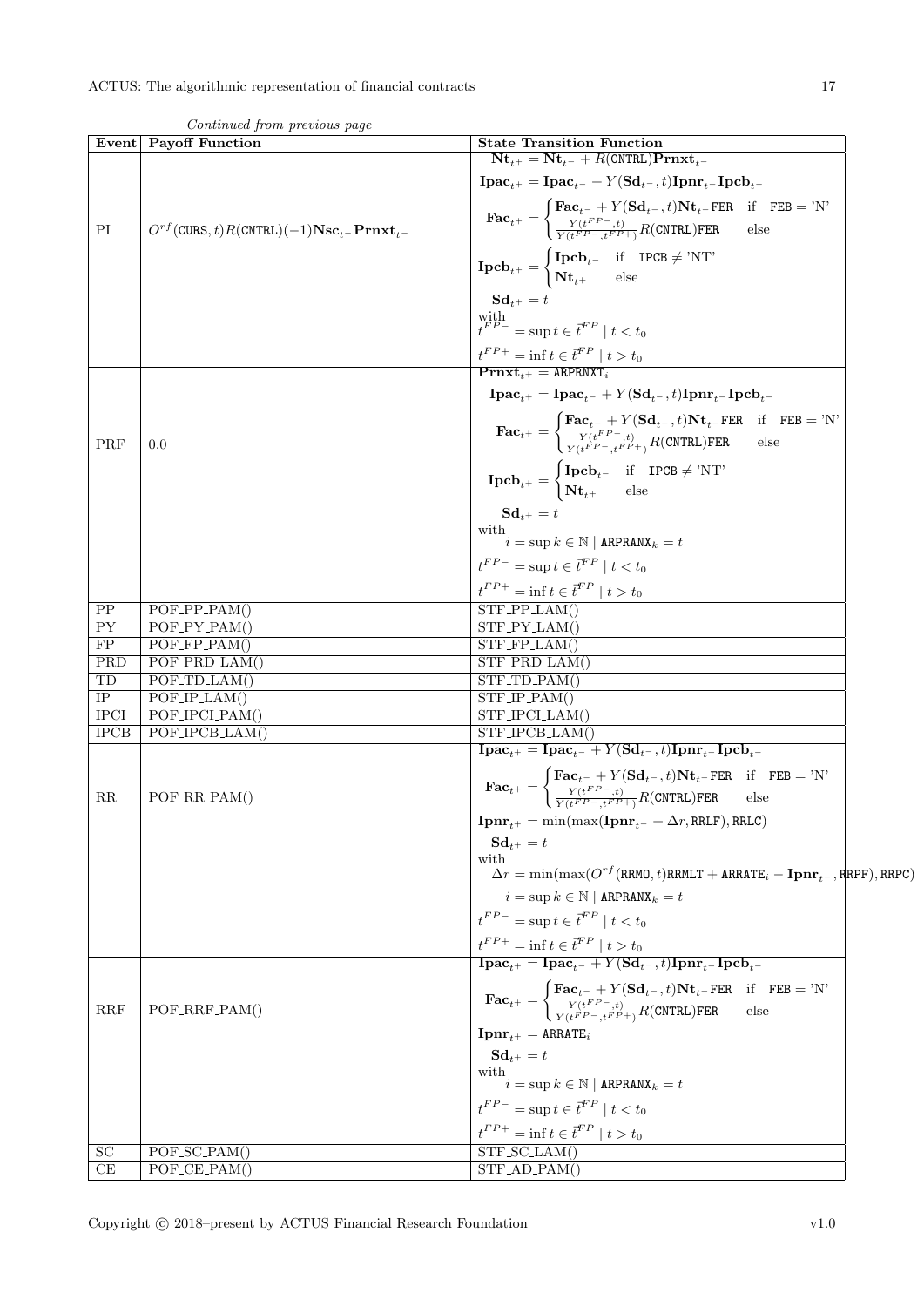### 7.4. NAM: Negative Amortizer.

| <b>NAM: Contract Schedule</b> |                                                                                                                                                                                                                                                          |                                                                                                                                                                                   |  |
|-------------------------------|----------------------------------------------------------------------------------------------------------------------------------------------------------------------------------------------------------------------------------------------------------|-----------------------------------------------------------------------------------------------------------------------------------------------------------------------------------|--|
|                               | Event Schedule                                                                                                                                                                                                                                           | Comments                                                                                                                                                                          |  |
| AD                            |                                                                                                                                                                                                                                                          | Same as PAM                                                                                                                                                                       |  |
| <b>IED</b>                    |                                                                                                                                                                                                                                                          | Same as PAM                                                                                                                                                                       |  |
| <b>PR</b>                     |                                                                                                                                                                                                                                                          | Same as LAM                                                                                                                                                                       |  |
| MD                            |                                                                                                                                                                                                                                                          | Same as PAM                                                                                                                                                                       |  |
| PP                            |                                                                                                                                                                                                                                                          | Same as PAM                                                                                                                                                                       |  |
| $\overline{PY}$               |                                                                                                                                                                                                                                                          | Same as PAM                                                                                                                                                                       |  |
| $\overline{FP}$               |                                                                                                                                                                                                                                                          | Same as PAM                                                                                                                                                                       |  |
| PRD                           |                                                                                                                                                                                                                                                          | Same as PAM                                                                                                                                                                       |  |
| TD                            |                                                                                                                                                                                                                                                          | Same as PAM                                                                                                                                                                       |  |
| <b>IP</b>                     | $\vec{t}^{TP} = (\vec{u}, \vec{v})$                                                                                                                                                                                                                      | with                                                                                                                                                                              |  |
|                               | where                                                                                                                                                                                                                                                    | (IPCED if IPCED $\neq \emptyset$                                                                                                                                                  |  |
|                               |                                                                                                                                                                                                                                                          |                                                                                                                                                                                   |  |
|                               | $\vec{u} = \begin{cases} \varnothing \qquad & \quad \text{if} \quad \text{IPANX} = \varnothing \land \text{IPCL} = \varnothing \\ \varnothing \qquad & \quad \text{if} \quad \text{IPCED} \neq \varnothing \land \text{IPCED} \geq \text{T} \end{cases}$ | $r = \begin{cases} \text{IPANX} & \text{else if} \quad \text{IPANX} \neq \varnothing \\ \text{IED} + \text{IPCL} & \text{else if} \quad \text{IPCL} \neq \varnothing \end{cases}$ |  |
|                               | $(S(r, \text{IPCL}, T)$ else                                                                                                                                                                                                                             | $_{\rm else}$<br>$\sqrt{2}$                                                                                                                                                       |  |
|                               | $\vec{v} = S(s, \text{PRCL}, T^{MD})$                                                                                                                                                                                                                    | $T=s-{\tt PRCL}$                                                                                                                                                                  |  |
|                               |                                                                                                                                                                                                                                                          | $\int$ IED + PRCL if PRANX = $\varnothing$<br>$s =$                                                                                                                               |  |
|                               |                                                                                                                                                                                                                                                          | <b>PRANX</b><br>else                                                                                                                                                              |  |
| <b>IPCI</b>                   |                                                                                                                                                                                                                                                          | Same as PAM                                                                                                                                                                       |  |
| <b>IPCB</b>                   |                                                                                                                                                                                                                                                          | Same as LAM                                                                                                                                                                       |  |
| RR                            |                                                                                                                                                                                                                                                          | Same as PAM                                                                                                                                                                       |  |
| RRF                           |                                                                                                                                                                                                                                                          | Same as PAM                                                                                                                                                                       |  |
| $\overline{SC}$               |                                                                                                                                                                                                                                                          | Same as PAM                                                                                                                                                                       |  |
| CE                            |                                                                                                                                                                                                                                                          | Same as PAM                                                                                                                                                                       |  |

| NAM: State Variables Initialization |  |  |
|-------------------------------------|--|--|
|-------------------------------------|--|--|

| State          | Initialization per $t_0$<br>Comments                                                                                                                                                                                               |                                                                                                                                                                                                                                                                             |
|----------------|------------------------------------------------------------------------------------------------------------------------------------------------------------------------------------------------------------------------------------|-----------------------------------------------------------------------------------------------------------------------------------------------------------------------------------------------------------------------------------------------------------------------------|
| Tmd            | $\mathbf{Tmd}_{t_0} = \begin{cases} \mathtt{MD} & \text{if } \mathtt{MD} \neq \varnothing \\ t^- + n \mathtt{PRCL} & \text{else} \end{cases}$<br>with $n = \text{ceil}(\frac{NT}{\text{PRNXT}-NTY(t-,t=+\text{PRCL})\text{IPNR}})$ | where<br>$\int$ PRANX if PRANX $\neq \varnothing \wedge$ PRANX $\frac{1}{\epsilon} t_0$<br>$t^{-} = \begin{cases} \text{IED} + \text{PRCL} & \text{else if} \quad \text{IED} + \text{PRCL} \geq t_0 \\ \text{sup } t \in t^{PR} \mid t < t_0 \quad \text{else} \end{cases}$ |
| $N_{t}$        |                                                                                                                                                                                                                                    | Same as PAM                                                                                                                                                                                                                                                                 |
| Ipnr           |                                                                                                                                                                                                                                    | Same as PAM                                                                                                                                                                                                                                                                 |
| Ipac           |                                                                                                                                                                                                                                    | Same as PAM                                                                                                                                                                                                                                                                 |
| Fac            |                                                                                                                                                                                                                                    | Same as PAM                                                                                                                                                                                                                                                                 |
| <b>Nsc</b>     |                                                                                                                                                                                                                                    | Same as PAM                                                                                                                                                                                                                                                                 |
| <b>Isc</b>     |                                                                                                                                                                                                                                    | Same as PAM                                                                                                                                                                                                                                                                 |
| Prf            |                                                                                                                                                                                                                                    | Same as PAM                                                                                                                                                                                                                                                                 |
| S <sub>d</sub> |                                                                                                                                                                                                                                    | Same as PAM                                                                                                                                                                                                                                                                 |
|                | $Prnxt$ $Prnxtt0 = R(CNTRL)PRNXT$                                                                                                                                                                                                  |                                                                                                                                                                                                                                                                             |
| Ipcb           |                                                                                                                                                                                                                                    | Same as LAM                                                                                                                                                                                                                                                                 |

### NAM: State Transition Functions and Payoff Functions

|     | Event   Payoff Function | <b>State Transition Function</b> |
|-----|-------------------------|----------------------------------|
| AD  | $POFAD-PAM()$           | $STF$ _AD_PAM()                  |
| IED | $POF_\text{LED}$ PAM()  | $STF_{\text{JED}\_\text{LAM}}($  |
|     | $\sim$<br>$\sim$ $\sim$ |                                  |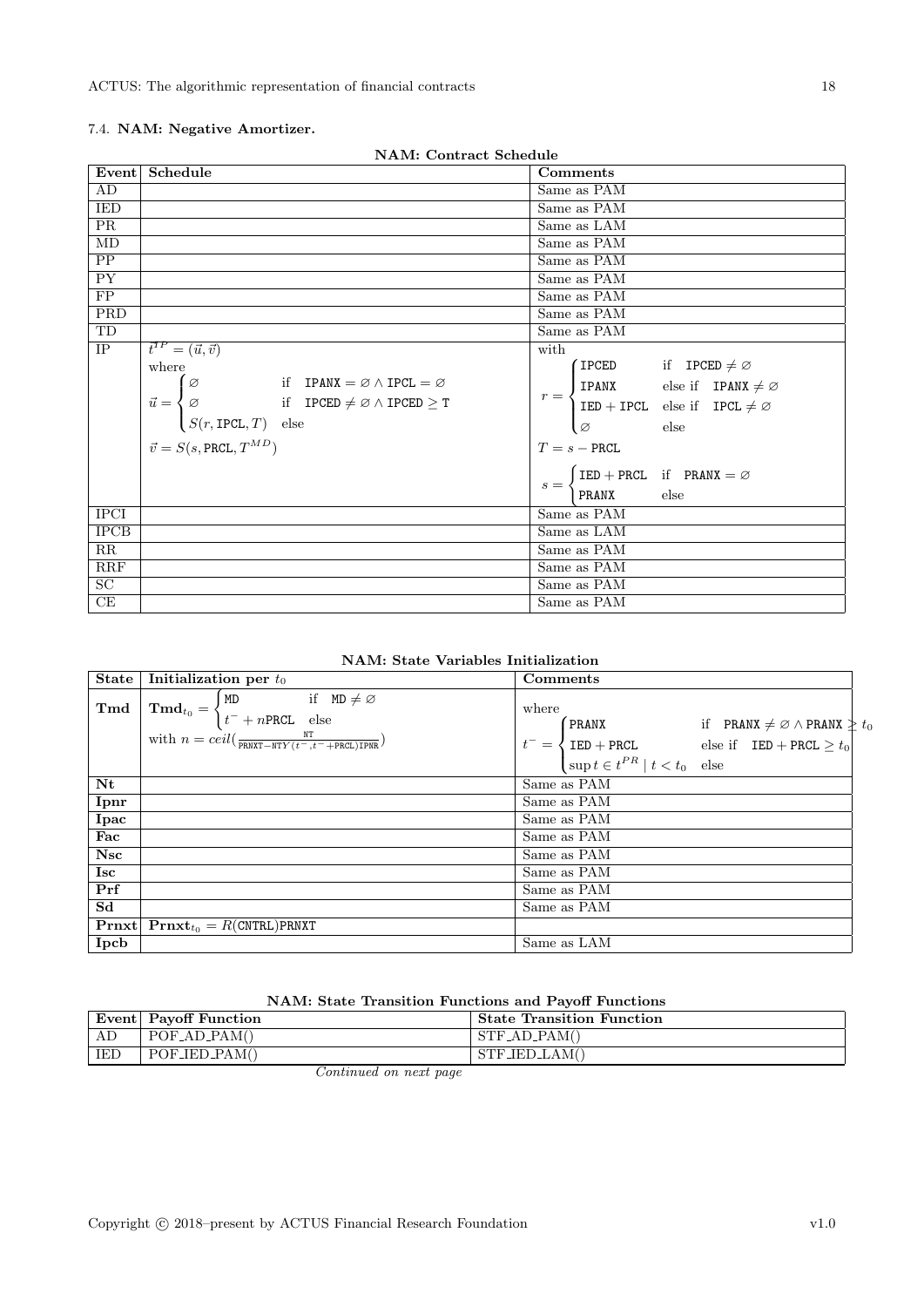|                 | Event Payoff Function                                                                                                                                          | <b>State Transition Function</b>                                                                                                                                                                                                                                   |
|-----------------|----------------------------------------------------------------------------------------------------------------------------------------------------------------|--------------------------------------------------------------------------------------------------------------------------------------------------------------------------------------------------------------------------------------------------------------------|
|                 |                                                                                                                                                                | $Nt_{t+} = Nt_{t-} - (Prnxt_{t-} - Ipac_{t+})$                                                                                                                                                                                                                     |
| <b>PR</b>       | $O^{rf}(\texttt{CURS},t)\textbf{Nsc}_{t^-}(\textbf{Prnxt}_{t^-}-\textbf{I}\textbf{pac}_{t^-}-$<br>$Y(\mathrm{Sd}_{t-}, t)\mathrm{Ipm}_{t-}\mathrm{Ipcb}_{t-})$ | $\mathbf{I}\mathbf{pac}_{t+} = \mathbf{I}\mathbf{pac}_{t-} + Y(\mathbf{Sd}_{t-}, t)\mathbf{I}\mathbf{pnr}_{t-}\mathbf{I}\mathbf{pcb}_{t-}$                                                                                                                         |
|                 |                                                                                                                                                                | $\textbf{Fac}_{t^+} = \begin{cases} \textbf{Fac}_{t^-} + Y(\textbf{Sd}_{t^-}, t) \textbf{Nt}_{t^-} \textbf{FER} & \text{if} \quad \textbf{FEB} = \text{'N'} \\ \frac{Y(t^{FP-}, t)}{Y(t^{FP-}, t^{FP+})} R(\textbf{CNTRL}) \textbf{FER} & \text{else} \end{cases}$ |
|                 |                                                                                                                                                                | $\mathbf{Ipcb}_{t^{+}} = \begin{cases} \mathbf{Ipcb}_{t^{-}} & \text{if } \mathbf{IPCB} \neq \text{'NT'} \\ \mathbf{Nt}_{t^{+}} & \text{else} \end{cases}$                                                                                                         |
|                 |                                                                                                                                                                | $\mathbf{Sd}_{t+} = t$                                                                                                                                                                                                                                             |
|                 |                                                                                                                                                                | $\label{eq:optimal} \begin{aligned} & \underset{t^{FP-}}{\text{with}} = \sup{t \in \vec{t}^{FP} \mid t < t_0} \end{aligned}$                                                                                                                                       |
|                 |                                                                                                                                                                | $t^{FP+} = \inf t \in \bar{t}^{FP} \mid t > t_0$                                                                                                                                                                                                                   |
| MD              | $POF\_{MD\_PAM()}$                                                                                                                                             | $STF\_{MD\_{LAM}}($                                                                                                                                                                                                                                                |
| PP              | $POF_PPP_PAM()$                                                                                                                                                | $STF_PPLAM()$                                                                                                                                                                                                                                                      |
| <b>PY</b>       | $POF_PY_PAM()$                                                                                                                                                 | STF_PY_LAM()                                                                                                                                                                                                                                                       |
| FP              | $POF_FPP_PAM()$                                                                                                                                                | $STF_FPLAM()$                                                                                                                                                                                                                                                      |
| <b>PRD</b>      | POF_PRD_LAM()                                                                                                                                                  | STF_PRD_LAM()                                                                                                                                                                                                                                                      |
| TD              | $POF\_TD\_LAM()$                                                                                                                                               | STF_TD_PAM()                                                                                                                                                                                                                                                       |
| $\rm IP$        | $POF/IP_LAM()$                                                                                                                                                 | $STF\_IP\_PAM()$                                                                                                                                                                                                                                                   |
| <b>IPCI</b>     | POF_IPCLPAM()                                                                                                                                                  | STF_IPCL_LAM()                                                                                                                                                                                                                                                     |
| <b>IPCB</b>     | POF_IPCB_LAM()                                                                                                                                                 | STF_IPCB_LAM()                                                                                                                                                                                                                                                     |
| RR              | $POF_RR_PAM()$                                                                                                                                                 | STF_RR_LAM()                                                                                                                                                                                                                                                       |
| RRF             | $POF_RRF_PAM()$                                                                                                                                                | STF_RRF_LAM()                                                                                                                                                                                                                                                      |
| $\overline{SC}$ | $POF_SCDAM()$                                                                                                                                                  | STF_SC_LAM()                                                                                                                                                                                                                                                       |
| CE              | $POF_{CE\_PAM}()$                                                                                                                                              | $STF$ <sub>-AD</sub> $-PAM()$                                                                                                                                                                                                                                      |

Continued from previous page

<span id="page-18-0"></span>7.5. ANN: Annuity.

### ANN: Contract Schedule

| Event           | Schedule | Comments    |
|-----------------|----------|-------------|
| AD              |          | Same as PAM |
| IED             |          | Same as PAM |
| PR              |          | Same as LAM |
| MD              |          | Same as PAM |
| $\overline{PP}$ |          | Same as PAM |
| PY              |          | Same as PAM |
| FP              |          | Same as PAM |
| <b>PRD</b>      |          | Same as PAM |
| TD              |          | Same as PAM |
| IP              |          | Same as NAM |
| <b>IPCI</b>     |          | Same as PAM |
| <b>IPCB</b>     |          | Same as LAM |
| RR              |          | Same as PAM |
| <b>RRF</b>      |          | Same as PAM |
| $\overline{SC}$ |          | Same as PAM |
| CE              |          | Same as PAM |

### ANN: State Variables Initialization

|             | State   Initialization per $t_0$ | Comments    |
|-------------|----------------------------------|-------------|
| Tmd         |                                  | Same as NAM |
| Nt          |                                  | Same as PAM |
| Ipnr        |                                  | Same as PAM |
| <b>Ipac</b> |                                  | Same as PAM |
| Fac         |                                  | Same as PAM |
| Nsc         |                                  | Same as PAM |
| Isc         |                                  | Same as PAM |
| Prf         |                                  | Same as PAM |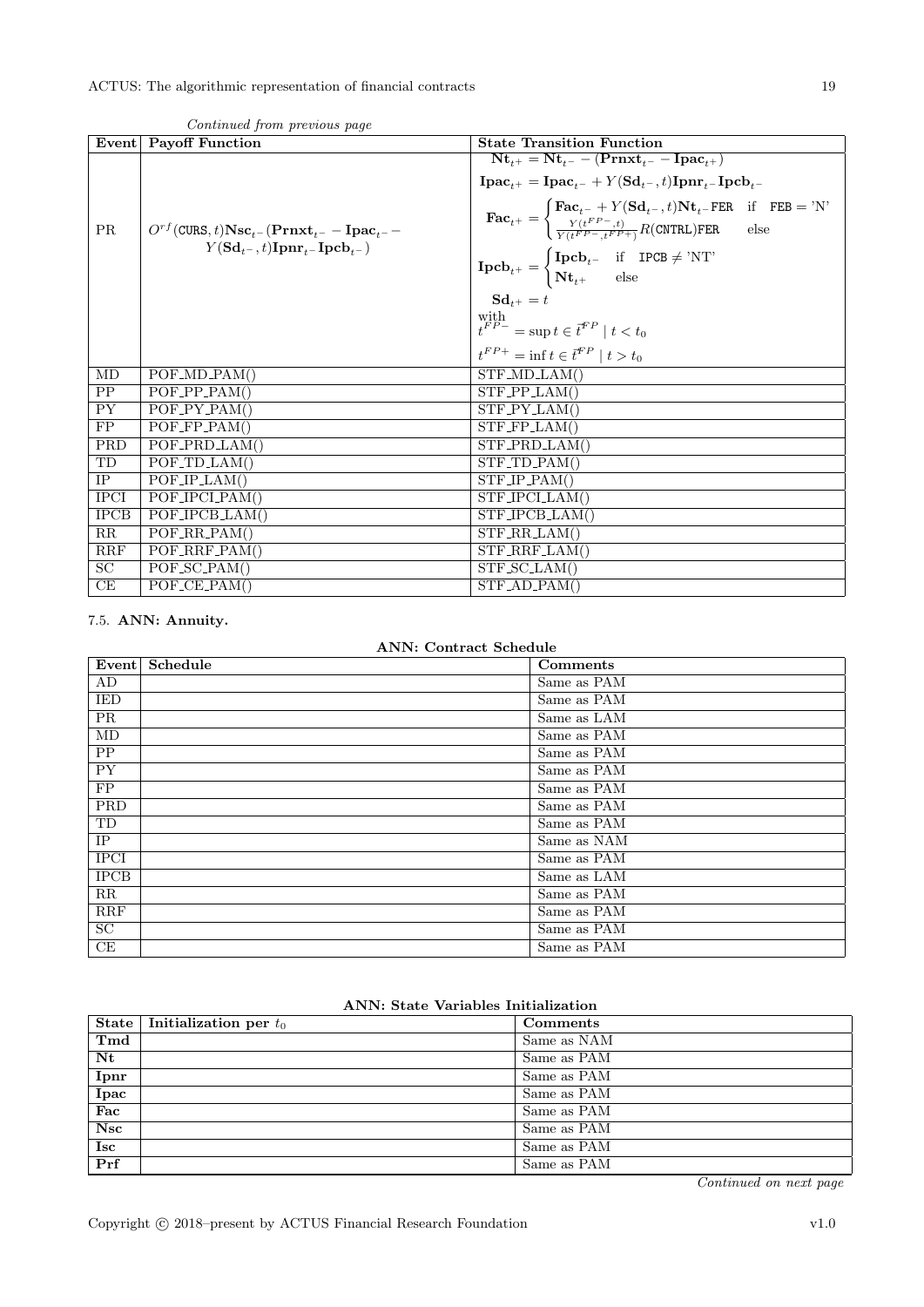| Continued from previous page |                                  |                                                                                                                                                                                                                            |  |                                                                       |
|------------------------------|----------------------------------|----------------------------------------------------------------------------------------------------------------------------------------------------------------------------------------------------------------------------|--|-----------------------------------------------------------------------|
|                              | State   Initialization per $t_0$ |                                                                                                                                                                                                                            |  | Comments                                                              |
| Sd                           |                                  |                                                                                                                                                                                                                            |  | Same as PAM                                                           |
|                              |                                  | $\boxed{\textbf{Prnxt}}\textbf{Prnxt}_{t_0} = \begin{cases} R(\texttt{CNTRL})\texttt{PRNXT} & \text{if } \texttt{PRNXT} \neq \varnothing \ (\texttt{NT} + \textbf{Ipac}_{t_0})\frac{todo}{todo} & \text{else} \end{cases}$ |  | where $n =  \vec{t} $ with  a  indicating the cardinality of<br>set a |
| Ipcb                         |                                  |                                                                                                                                                                                                                            |  | Same as LAM                                                           |

### ANN: State Transition Functions and Payoff Functions

|                 | Event Payoff Function                     | <b>State Transition Function</b>                                                                                                                                                                                                                                                                                                                                                                                                                                                                                                                                                                                                                |
|-----------------|-------------------------------------------|-------------------------------------------------------------------------------------------------------------------------------------------------------------------------------------------------------------------------------------------------------------------------------------------------------------------------------------------------------------------------------------------------------------------------------------------------------------------------------------------------------------------------------------------------------------------------------------------------------------------------------------------------|
| AD              | $POF$ <sub>-AD</sub> <sub>-PAM</sub> $()$ | $STF$ _AD_PAM()                                                                                                                                                                                                                                                                                                                                                                                                                                                                                                                                                                                                                                 |
| <b>IED</b>      | POF_IED_PAM()                             | STF_IED_LAM()                                                                                                                                                                                                                                                                                                                                                                                                                                                                                                                                                                                                                                   |
| <b>PR</b>       | $POF\_PR\_NAM()$                          | $STF$ <sub>-PR_NAM</sub> $()$                                                                                                                                                                                                                                                                                                                                                                                                                                                                                                                                                                                                                   |
| MD              | $POF_\text{MD\_PAM}()$                    | $STF\_{MD}\_{LAM}$                                                                                                                                                                                                                                                                                                                                                                                                                                                                                                                                                                                                                              |
| $\overline{PP}$ | $POF_PPP_PAM()$                           | $STF_PPLAM()$                                                                                                                                                                                                                                                                                                                                                                                                                                                                                                                                                                                                                                   |
| $\overline{PY}$ | $POF_PY_PAM()$                            | $\overline{\text{STF}_\text{-} \text{PY}_\text{-LAM}}()$                                                                                                                                                                                                                                                                                                                                                                                                                                                                                                                                                                                        |
| $\overline{FP}$ | $POF_FPP_PAM()$                           | $STF_FPLAM()$                                                                                                                                                                                                                                                                                                                                                                                                                                                                                                                                                                                                                                   |
| PRD             | POF_PRD_LAM()                             | STF_PRD_LAM()                                                                                                                                                                                                                                                                                                                                                                                                                                                                                                                                                                                                                                   |
| TD              | $POF\_TD\_LAM()$                          | $STF\_TD\_PAM()$                                                                                                                                                                                                                                                                                                                                                                                                                                                                                                                                                                                                                                |
| IP              | POF/IP.LAM()                              | $\overline{\text{STF\_IP\_PAM}}()$                                                                                                                                                                                                                                                                                                                                                                                                                                                                                                                                                                                                              |
| <b>IPCI</b>     | POF_IPCLPAM()                             | STF_IPCLLAM()                                                                                                                                                                                                                                                                                                                                                                                                                                                                                                                                                                                                                                   |
| <b>IPCB</b>     | POF_IPCB_LAM()                            | STF_IPCB_LAM()                                                                                                                                                                                                                                                                                                                                                                                                                                                                                                                                                                                                                                  |
|                 |                                           | $\mathbf{I}\mathbf{p}\mathbf{a}\mathbf{c}_{t+} = \mathbf{I}\mathbf{p}\mathbf{a}\mathbf{c}_{t-} + Y(\mathbf{S}\mathbf{d}_{t-},t)\mathbf{I}\mathbf{p}\mathbf{n}\mathbf{r}_{t-}\mathbf{I}\mathbf{p}\mathbf{c}\mathbf{b}_{t-}$                                                                                                                                                                                                                                                                                                                                                                                                                      |
| $\rm RR$        | POF_RR_PAM()                              | $\textbf{Fac}_{t^{+}} = \begin{cases} \textbf{Fac}_{t^{-}} + Y(\textbf{Sd}_{t^{-}}, t)\textbf{Nt}_{t^{-}}\textbf{FER} & \text{if} \quad \textbf{FEB} = \text{'N'}\\ \frac{Y(t^{FP}-,t)}{Y(t^{FP}-, t^{FP}+\text{'}}R(\textbf{CNTRL})\textbf{FER} & \text{else} \end{cases}$<br>$\mathbf{Ipmr}_{t+} = \min(\max(\mathbf{Ipmr}_{t-} + \Delta r, \text{RRLF}), \text{RRLC})$<br>$\text{Prnxt}_{t+} = A(t, \text{Tmd}_{t+}, \text{Nt}_{t+}, \text{Ipac}_{t+}, \text{Ipmr}_{t+})$<br>$\mathbf{Sd}_{t+} = t$<br>with<br>$\Delta r = \min(\max(O^{rf}(RRMO, t)RRMLT + RRSP - \mathbf{Ipmr}_{-}, RRPF), RRPC)$                                          |
|                 |                                           | $t^{FP-} = \sup t \in \bar{t}^{FP} \mid t < t_0$<br>$\frac{t^{FP+}}{\textbf{I}\textbf{p}\textbf{a}\textbf{c}_{t^+}}=\inf t\in \bar{t}^{FP}\mid t>t_0}{\textbf{I}\textbf{p}\textbf{a}\textbf{c}_{t^+}}=\textbf{I}\textbf{p}\textbf{a}\textbf{c}_{t^-}+Y(\textbf{S}\textbf{d}_{t^-},t)\textbf{I}\textbf{p}\textbf{n}\textbf{r}_{t^-}\textbf{I}\textbf{p}\textbf{c}\textbf{b}_{t^-}}$                                                                                                                                                                                                                                                              |
| RRF             | POF_RRF_PAM()                             | $\textbf{Fac}_{t^{+}} = \begin{cases} \textbf{Fac}_{t^{-}} + Y(\textbf{Sd}_{t^{-}}, t)\textbf{Nt}_{t^{-}}\textbf{FER} & \text{if} \quad \textbf{FEB} = \text{'N'}\\ \frac{Y(t^{FP}-,t)}{Y(t^{FP}-, t^{FP}+)}R(\textbf{CNTRL})\textbf{FER} & \text{else} \end{cases}$<br>$\text{I} \text{p} \text{n} \text{r}_{t+} = \text{RRNXT}$<br>$Pr{\text{rxt}_{t+}} = A(t, \text{Tmd}_{t+}, \text{Nt}_{t+}, \text{Ipac}_{t+}, \text{Ipmr}_{t+})$<br>$\mathbf{Sd}_{t+} = t$<br>$\label{eq:optimal} \begin{array}{l} \underset{t}{\text{with}}\\ t^{FP-}=\sup t\in \vec{t}^{FP}\mid t< t_0 \end{array}$<br>$t^{FP+} = \inf t \in \bar{t}^{FP} \mid t > t_0$ |
| <b>SC</b>       | $\overline{POF\_SC\_PAM}()$               | $STF_SCLAM()$                                                                                                                                                                                                                                                                                                                                                                                                                                                                                                                                                                                                                                   |
| CE              | $POF_{CE\_PAM}()$                         | $STF$ <sub>-AD</sub> $-PAM()$                                                                                                                                                                                                                                                                                                                                                                                                                                                                                                                                                                                                                   |

### <span id="page-19-0"></span>7.6. CLM: Call Money.

| CLM: Contract Schedule |  |
|------------------------|--|
|                        |  |

|                 | Event Schedule                          | Comments    |
|-----------------|-----------------------------------------|-------------|
| AD              |                                         | Same as PAM |
| IED             |                                         | Same as PAM |
| PR              |                                         | Same as PAM |
| $\overline{FP}$ |                                         | Same as PAM |
| IP              | $t^{IP} = \mathbf{Tm} \mathbf{d}_{t_0}$ |             |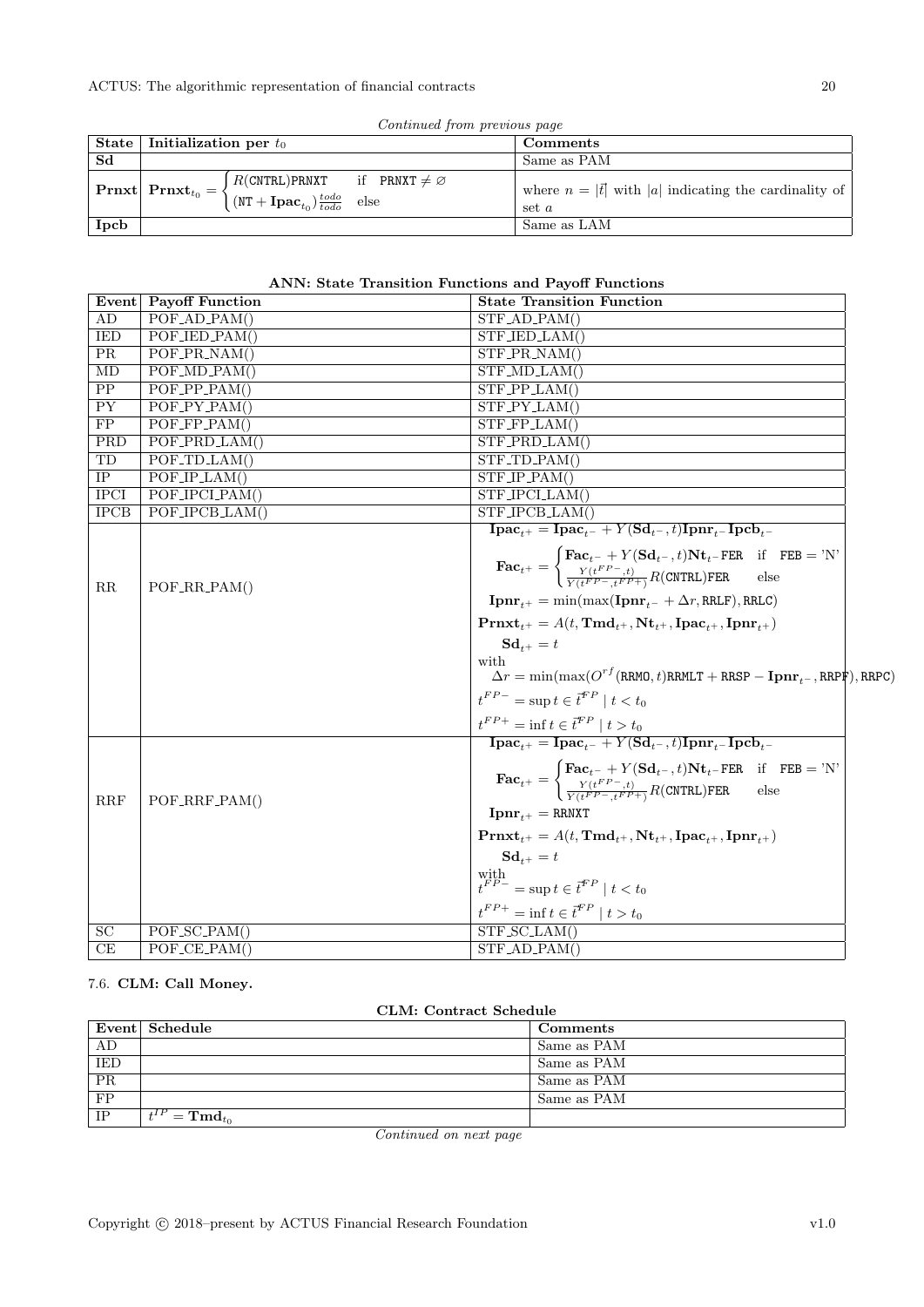|                         | Event Schedule                                                                                                    | $Comments$                                                                |
|-------------------------|-------------------------------------------------------------------------------------------------------------------|---------------------------------------------------------------------------|
| <b>IPCI</b>             | if IPNR = $\varnothing$<br>Ø<br>$\vec{t}^{TPCI}$<br>$=$<br>$\big  S(s, \text{IPCL}, \text{Tmd}_{t_0}) \big $ else | where<br>if IPANX $\neq \emptyset$<br>IPANX<br>$s =$<br>$IED + IPCL$ else |
| $\rm RR$                |                                                                                                                   | Same as PAM                                                               |
| $\overline{\text{RRF}}$ |                                                                                                                   | Same as PAM                                                               |
| CE                      |                                                                                                                   | Same as PAM                                                               |

#### Continued from previous page

#### CLM: State Variables Initialization

| State          | Initialization per $t_0$                                                                                                                      | Comments                                                |
|----------------|-----------------------------------------------------------------------------------------------------------------------------------------------|---------------------------------------------------------|
| Tmd            | if $MD \neq \emptyset$<br>MD<br>else if $O^{ev}(\text{CID}, t_0) \neq \{\}\$<br>$\mathbf{Tmd}_{t_0} = \langle s \rangle$<br>$t^{max}$<br>else | where<br>$s = \sup t \in \tau(O^{ev}(\text{CID}, t_0))$ |
| Nt             |                                                                                                                                               | Same as PAM                                             |
| Ipnr           |                                                                                                                                               | Same as PAM                                             |
| <b>Ipac</b>    |                                                                                                                                               | Same as PAM                                             |
| Fac            |                                                                                                                                               | Same as PAM                                             |
| Prf            |                                                                                                                                               | Same as PAM                                             |
| S <sub>d</sub> |                                                                                                                                               | Same as PAM                                             |

#### CLM: State Transition Functions and Payoff Functions

|             | Event Payoff Function                                                                                                   | <b>State Transition Function</b>         |
|-------------|-------------------------------------------------------------------------------------------------------------------------|------------------------------------------|
| AD          | $POF$ <sub>-AD</sub> <sub>-PAM</sub> $()$                                                                               | $STF$ <sub>-AD</sub> -PAM()              |
| IED         | $O^{rf}$ (CURS, t)R(CNTRL)(-1)NT                                                                                        | STF_IED_PAM()                            |
| <b>PR</b>   | $POF\_PR\_PAM()$                                                                                                        | $STF_P$ R_PAM()                          |
| FP          | $\overline{POF.FP}$ -PAM()                                                                                              | $STF_FPP_AM()$                           |
| IP          | $O^{rf}(\text{CURS},t)(\textbf{I}\textbf{pac}_{t-} + Y(\textbf{Sd}_{t-},t)\textbf{I}\textbf{pnr}_{t-}\textbf{Nt}_{t-})$ | ${\bf Inac}_{i+} = 0.0$<br>$Sd_{t+} = t$ |
| <b>IPCI</b> | $\overline{POF}$ JPCLPAM()                                                                                              | STF_IPCLPAM()                            |
| RR          | $\overline{POF_RR}$ $\overline{PAM}$ ()                                                                                 | $STF_R$ R.PAM()                          |
| RRF         | $POF_RRF_PAM()$                                                                                                         | $STF_RRF_PAM()$                          |
| CE          | $\overline{POF\_CE\_PAM}$ ()                                                                                            | $STF$ <sub>-AD</sub> -PAM()              |

#### <span id="page-20-0"></span>7.7. UMP: Undefined Maturity Profile.

| <b>UMP: Contract Schedule</b> |                                                                                                         |                                                                                      |  |  |  |  |
|-------------------------------|---------------------------------------------------------------------------------------------------------|--------------------------------------------------------------------------------------|--|--|--|--|
| Event                         | Schedule                                                                                                | Comments                                                                             |  |  |  |  |
| AD                            |                                                                                                         | Same as PAM                                                                          |  |  |  |  |
| IED                           |                                                                                                         | Same as PAM                                                                          |  |  |  |  |
| <b>PR</b>                     | $\overline{t}^{PR} = O^{ev}(\text{CID}, i, t_0)$                                                        | with $i \in \{PR, PI\}$                                                              |  |  |  |  |
| FP                            |                                                                                                         | Same as PAM                                                                          |  |  |  |  |
| <b>IPCI</b>                   | if IPNR = $\varnothing$<br>l Ø<br>$\vec{t}^{TPCI}$ =<br>$S(s, \text{IPCL}, \mathbf{Tmd}_{t_0})$<br>else | where<br><b>IPANX</b> if <b>IPANX</b> $\neq \emptyset$<br>$s =$<br>$IED + IPCL$ else |  |  |  |  |
| RR                            |                                                                                                         | Same as PAM                                                                          |  |  |  |  |
| <b>RRF</b>                    |                                                                                                         | Same as PAM                                                                          |  |  |  |  |
| CE                            |                                                                                                         | Same as PAM                                                                          |  |  |  |  |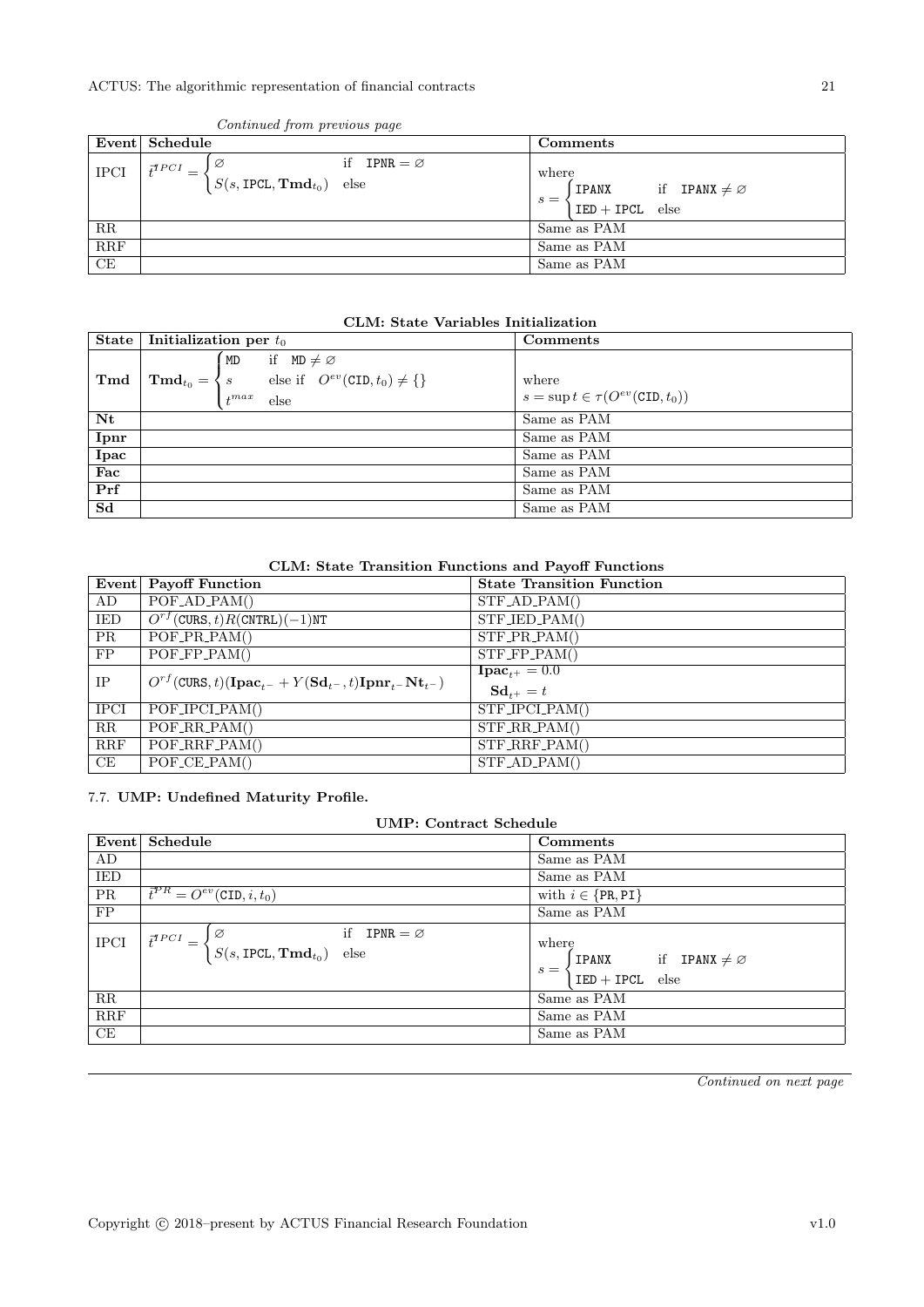| Continued from previous page |                                                                                                                                 |                                                               |  |  |  |  |
|------------------------------|---------------------------------------------------------------------------------------------------------------------------------|---------------------------------------------------------------|--|--|--|--|
| <b>State</b>                 | Initialization per $t_0$                                                                                                        | Comments                                                      |  |  |  |  |
|                              | UMP: State Variables Initialization                                                                                             |                                                               |  |  |  |  |
| <b>State</b>                 | Initialization per $t_0$                                                                                                        | Comments                                                      |  |  |  |  |
| Tmd                          | $\mathbf{Tmd}_{t_0} = \begin{cases} s & \text{if} \quad O^{ev}(\text{CID}, t_0) \neq \{\} \\ t^{max} & \text{else} \end{cases}$ | where<br>$s = \sup t, t \in \tau(O^{ev}(\text{CID}, i, t_0))$ |  |  |  |  |
|                              |                                                                                                                                 | $i \in \{PR, PI\}$                                            |  |  |  |  |
| Nt                           |                                                                                                                                 | Same as PAM                                                   |  |  |  |  |
| Ipnr                         |                                                                                                                                 | Same as PAM                                                   |  |  |  |  |
| Ipac                         |                                                                                                                                 | Same as PAM                                                   |  |  |  |  |
| Fac                          |                                                                                                                                 | Same as PAM                                                   |  |  |  |  |
| Prf                          |                                                                                                                                 | Same as PAM                                                   |  |  |  |  |
| S <sub>d</sub>               |                                                                                                                                 | Same as PAM                                                   |  |  |  |  |

| <b>UMP: State Transition Functions and Payoff Functions</b> |  |  |  |  |  |  |  |
|-------------------------------------------------------------|--|--|--|--|--|--|--|
|-------------------------------------------------------------|--|--|--|--|--|--|--|

|             | Event   Payoff Function            | <b>State Transition Function</b>                                                                                                                                                                                                                                                                                                                                                                                                         |  |  |
|-------------|------------------------------------|------------------------------------------------------------------------------------------------------------------------------------------------------------------------------------------------------------------------------------------------------------------------------------------------------------------------------------------------------------------------------------------------------------------------------------------|--|--|
| AD          | $POF_{AD\_PAM}()$                  | $STF$ <sub>-AD</sub> -PAM()                                                                                                                                                                                                                                                                                                                                                                                                              |  |  |
| IED         | $POF_{\text{JED\_CLM}}()$          | $STF_{\text{JED\_PAM}}($                                                                                                                                                                                                                                                                                                                                                                                                                 |  |  |
| PR          | $f(e_t^{PR})$                      | $\mathbf{I}\mathbf{pac}_{t+} = \overline{\mathbf{I}\mathbf{pac}_{t-} + Y(\mathbf{Sd}_{t-}, t)\mathbf{I}\mathbf{pnr}_{t-}\mathbf{Nt}_{t-}}$<br>$\textbf{Fac}_{t^+} = \begin{cases} \textbf{Fac}_{t^-} + Y(\textbf{Sd}_{t^-}, t) \textbf{Nt}_{t^-} \textbf{FER} & \text{if} \quad \textbf{FEB} = \text{'N'} \\ \frac{Y(t^-, t)}{Y(t^-, t^+)} \textbf{FER} & \text{else} \end{cases}$<br>$Nt_{t+} = Nt_{t-} - f(e_t^{PR})$<br>$Sd_{t+} = t$ |  |  |
| FP          | $POF_FP_PAM()$                     | $STF_FPP_PAM()$                                                                                                                                                                                                                                                                                                                                                                                                                          |  |  |
| <b>IPCI</b> | $POF\_IPCI\_PAM()$                 | $STF\_IPCI-PAM()$                                                                                                                                                                                                                                                                                                                                                                                                                        |  |  |
| RR          | $POF_RR_PAM()$                     | $STF_R$ R.PAM()                                                                                                                                                                                                                                                                                                                                                                                                                          |  |  |
| RRF         | $POF_RRF_PAM()$                    | $STF_RRF_PAM()$                                                                                                                                                                                                                                                                                                                                                                                                                          |  |  |
| CE          | $POF_{\text{-}}CE_{\text{-}}PAM()$ | $STF$ <sub>-AD</sub> <sub>-PAM</sub> $()$                                                                                                                                                                                                                                                                                                                                                                                                |  |  |

### <span id="page-21-0"></span>7.8. CSH: Cash.

| CSH: Contract Schedule |                  |             |  |  |
|------------------------|------------------|-------------|--|--|
|                        | Event   Schedule | Comments    |  |  |
| AD                     |                  | Same as PAM |  |  |

| CSH: State Variables Initialization |  |
|-------------------------------------|--|
|-------------------------------------|--|

| <b>State</b> | Initialization per $t_0$ | Jomments    |
|--------------|--------------------------|-------------|
| Nt           | $Nt_{to}$<br>R(CNTRL)NT  |             |
| Sd           |                          | Same as PAM |

### CSH: State Transition Functions and Payoff Functions

|                                   | ----------------------------    |                                   |  |
|-----------------------------------|---------------------------------|-----------------------------------|--|
| Even<br>$\epsilon$ ill $\epsilon$ | Function<br>Payofi              | Function<br>™ransition ⊥<br>State |  |
| ' AL                              | PAM(<br>POF<br>' AD P<br>$\sim$ |                                   |  |

### <span id="page-21-1"></span>7.9. STK: Stock.

| <b>STK: Contract Schedule</b> |                                                             |                                                    |  |
|-------------------------------|-------------------------------------------------------------|----------------------------------------------------|--|
|                               | Event Schedule                                              | Comments                                           |  |
| AD                            |                                                             | Same as PAM                                        |  |
| <b>PRD</b>                    |                                                             | Same as PAM                                        |  |
| TD                            |                                                             | Same as PAM                                        |  |
|                               | $\label{eq:1} \text{DV}^{(fix)}\ t^{DV^{(fix)}}\; \text{-}$ | if DVNP $=\varnothing$<br>$\overline{\varnothing}$ |  |
|                               |                                                             | <b>DVANX</b><br>else                               |  |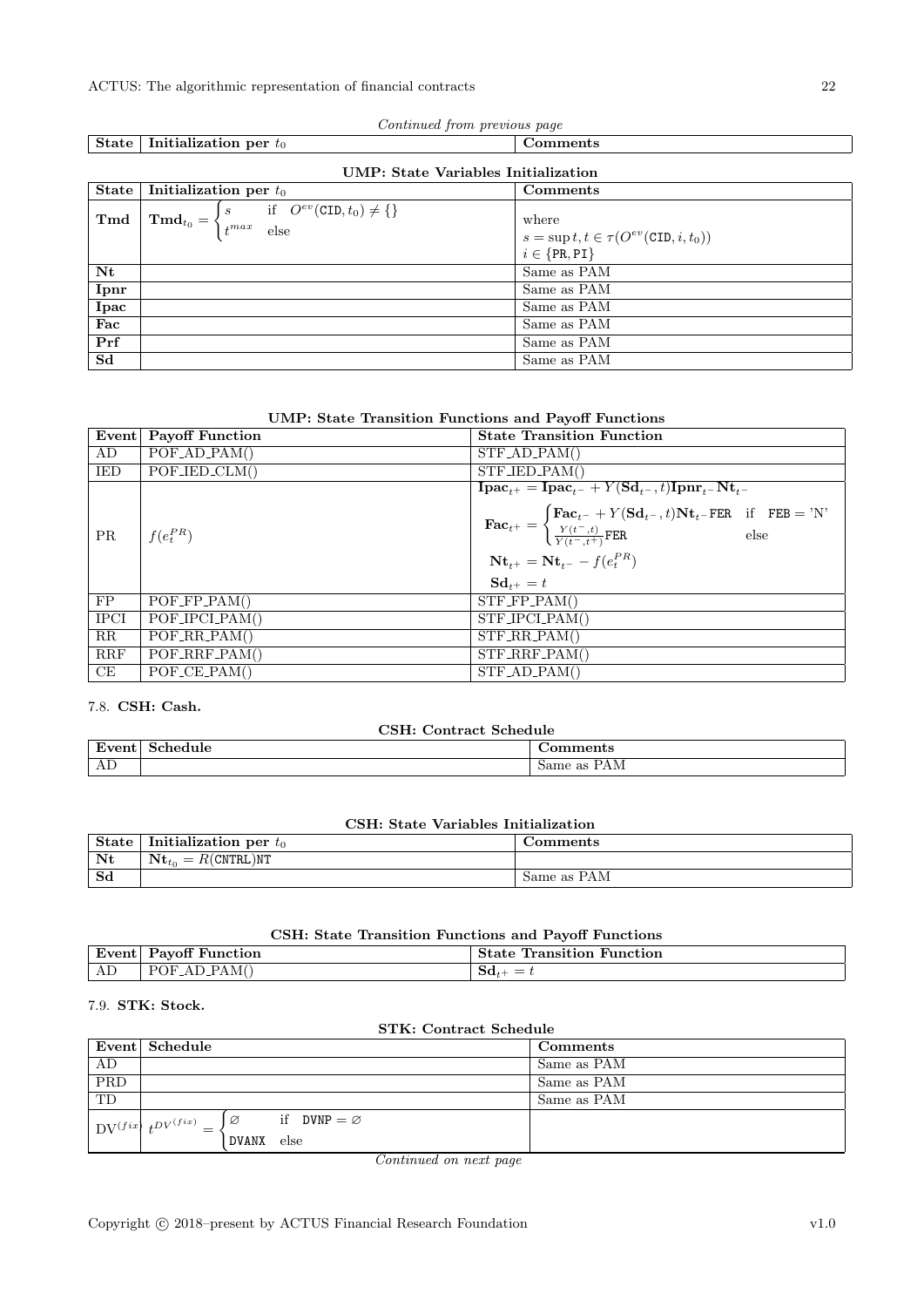#### Continued from previous page

#### STK: State Variables Initialization

| <b>State</b> | Initialization per $t_0$ | Comments    |
|--------------|--------------------------|-------------|
| Prf          |                          | Same as PAM |
| Sd           |                          | Same as PAM |

#### STK: State Transition Functions and Payoff Functions

|                        | Event Payoff Function                                                       | <b>State Transition Function</b> |
|------------------------|-----------------------------------------------------------------------------|----------------------------------|
| AD                     | $\overline{POF_{AD}PAM}$                                                    | $Sd_{t+} = t$                    |
| PRD                    | $\boxed{O^{rf}(\texttt{CURS},t)R(\texttt{CNTRL})(-1)\texttt{PPRD}}$         | $Sd_{t+} = t$                    |
| $\overline{\text{TD}}$ | $\overline{O^{rf}(\texttt{CURS},t)R(\texttt{CNTRL})\texttt{PTD}}$           | $Sd_{t+} = t$                    |
|                        | $\boxed{\text{DV}^{(fix)}\text{O}^{rf}(\text{CURS},t)R(\text{CNTRL})}$ DVNP | $Sd_{t+} = t$                    |
| $\overline{DV}$        | $\overline{O^{rf}(\text{CURS},t)R(\text{CNTRL})O^{rf}(\text{DVMO},t)}$      | $Sd_{t+} = t$                    |
| CE                     | $\overline{POF.CE.PAM}$                                                     | STFADSTK()                       |

#### <span id="page-22-0"></span>7.10. COM: Commodity.

### COM: Contract Schedule

|     | Event Schedule | Comments    |
|-----|----------------|-------------|
| AD  |                | Same as PAM |
| PRD |                | Same as STK |
| TD  |                | Same as STK |

#### COM: State Variables Initialization

| $\alpha$<br>.    | <br>per<br>ы<br>-UC<br>the contract of the contract of | .                                                               |
|------------------|--------------------------------------------------------|-----------------------------------------------------------------|
| $S_{\mathbf{Q}}$ |                                                        | $\sim$ $\sim$ $\sim$ $\sim$<br>$_{\rm same}$<br>$3.45$ $0 + 11$ |

#### COM: State Transition Functions and Payoff Functions

|     | $E$ vent   Payoff Function | <b>State Transition Function</b> |
|-----|----------------------------|----------------------------------|
|     | $POF_{AD}PAM()$            | $STFAD_STK()$                    |
| PRD | POF_PRD_STK()              | $STF_PRD_STK()$                  |
| TD  | POF_PRD_STK()              | $STF$ PRD $STK()$                |

#### <span id="page-22-1"></span>7.11. FXOUT: Foreign Exchange Outright.

| <b>FXOUT: Contract Schedule</b> |                         |                      |                  |  |             |
|---------------------------------|-------------------------|----------------------|------------------|--|-------------|
|                                 | Event Schedule          |                      |                  |  | Comments    |
| AD                              |                         |                      |                  |  | Same as PAM |
| PRD                             |                         |                      |                  |  | Same as PAM |
| TD                              |                         |                      |                  |  | Same as PAM |
| <b>STD</b>                      | $_{+}STD$               | Ø                    | if $DS = 'D'$    |  |             |
|                                 |                         | $\mathbf{Tmd}_{t_0}$ | $_{\text{else}}$ |  |             |
|                                 | $STD^{(1)}$ $t^{STD}$   | Ø                    | if $DS = 'S'$    |  |             |
|                                 |                         | $\mathbf{Tmd}_{t_0}$ | $_{\text{else}}$ |  |             |
|                                 | $STD^{(2)}$ $t^{STD}$ . | Ø                    | if $DS = 'S'$    |  |             |
|                                 |                         | $\mathbf{Tmd}_{t_0}$ | $_{\text{else}}$ |  |             |
| CE                              |                         |                      |                  |  | Same as PAM |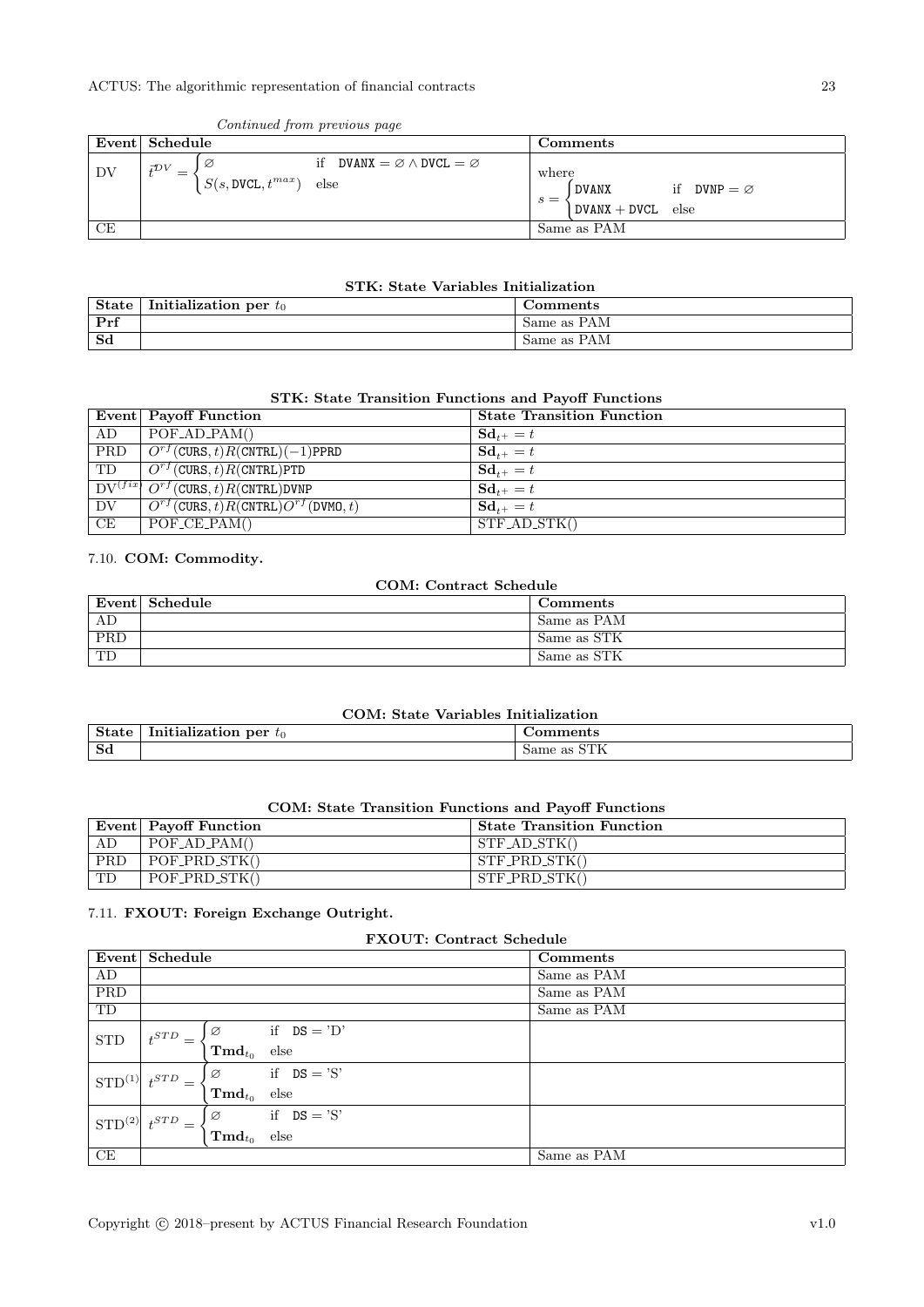| <b>FAOUL:</b> State variables initialization |                                  |                                           |             |  |
|----------------------------------------------|----------------------------------|-------------------------------------------|-------------|--|
|                                              | State   Initialization per $t_0$ |                                           | Comments    |  |
| Tmd                                          | $\mathbf{Tmd}_{t_0} = \langle$   | if $STD = \emptyset$<br>MD<br>STD<br>else |             |  |
| Prf                                          |                                  |                                           | Same as PAM |  |
| Sd                                           |                                  |                                           | Same as PAM |  |

## FXOUT: State Variables Initialization

#### FXOUT: State Transition Functions and Payoff Functions

|            | Event Payoff Function                                                                                                                      | <b>State Transition Function</b> |
|------------|--------------------------------------------------------------------------------------------------------------------------------------------|----------------------------------|
| AD         | POFAD.PAM()                                                                                                                                | $STF$ <sub>-AD</sub> $STK()$     |
| PRD        | POF_PRD_STK()                                                                                                                              | $STF$ PRD $STK()$                |
| TD         | $POF_TD_STK()$                                                                                                                             | $STF\_TD\_STK()$                 |
| <b>STD</b> | $O^{rf}$ (CURS, t) R(CNTRL)(NT – $O^{rf}(i, \text{Tmd}_t)$ NT2)                                                                            | $Sd_{t+} = t$                    |
|            | where                                                                                                                                      |                                  |
|            | $i = concat(CUR2," \text{ } \text{ }^{\prime\prime}, \text{ }^{\prime\prime}, \text{ }^{\prime\prime} \text{ }^{\prime} \text{ }^{\prime}$ |                                  |
|            | and $concat(x, y, z)$ indicates the string concatena-                                                                                      |                                  |
|            | tion function                                                                                                                              |                                  |
|            | $STD^{(1)}$ $O^{rf}(CURS, t)R(CNTRL)NT$                                                                                                    | $Sd_{t+} = t$                    |
|            | $\overline{\text{STD}^{(2)}}\overline{O^{rf}(\text{CURS},t)R(\text{CNTRL})}(-1)$ NT2                                                       | $Sd_{t+} = t$                    |
| CE         | $POF_{\text{-}}CE_{\text{-}}PAM()$                                                                                                         | $STF$ <sub>-CD</sub> $STK()$     |

### <span id="page-23-0"></span>7.12. SWPPV: Plain Vanilla Interest Rate Swap.

| <b>SWPPV: Contract Schedule</b> |                                                                                                                                                                             |                                               |  |  |  |
|---------------------------------|-----------------------------------------------------------------------------------------------------------------------------------------------------------------------------|-----------------------------------------------|--|--|--|
| Event                           | Schedule                                                                                                                                                                    | Comments                                      |  |  |  |
| AD                              |                                                                                                                                                                             | Same as PAM                                   |  |  |  |
| PRD                             |                                                                                                                                                                             | Same as PAM                                   |  |  |  |
| TD                              |                                                                                                                                                                             | Same as PAM                                   |  |  |  |
| <b>IED</b>                      |                                                                                                                                                                             | Same as PAM                                   |  |  |  |
| <b>PR</b>                       |                                                                                                                                                                             | Same as PAM                                   |  |  |  |
|                                 | if $DS = 'D'$<br>Ø                                                                                                                                                          |                                               |  |  |  |
| $\rm IP$                        | $\vec{t}^{TP} = \begin{cases} \mathbf{Tmd}_{t_0} & \text{else ifIPCL} = \varnothing \\ S(s, \text{IPCL}, \mathbf{Tmd}_{t_0}) & \text{else} \end{cases}$                     | where                                         |  |  |  |
|                                 |                                                                                                                                                                             | <b>IPANX</b> if <b>IPANX</b> $\neq \emptyset$ |  |  |  |
|                                 |                                                                                                                                                                             | $s =$<br>$IED + IPCL$ else                    |  |  |  |
|                                 | if $DS = 'S'$<br>Ø                                                                                                                                                          |                                               |  |  |  |
|                                 | $\left\vert \mathrm{IP}^{(fix)}\right\vert \vec{t}^{TP^{(fix)}}=\left\{ \mathrm{\bf Tmd}_{t_{0}}\right\}$<br>else if<br>IPCL = $\varnothing$                                |                                               |  |  |  |
|                                 | $S(s, \text{IPCL}, \text{Tmd}_{t_0})$ else                                                                                                                                  |                                               |  |  |  |
|                                 | if $DS = 'S'$<br>$\sqrt{2}$                                                                                                                                                 |                                               |  |  |  |
|                                 | $\text{IP}^{(var)}\Big \stackrel{\rightarrow}{t}^{TP\left( var\right) }=\left\{ \text{ }\mathbf{Tmd}_{t_{0}}\text{ \qquad } \right. \qquad \text{ else ifIPCL}=\varnothing$ |                                               |  |  |  |
|                                 | $S(s, \text{IPCL}, \text{Tmd}_{t_0})$ else                                                                                                                                  |                                               |  |  |  |
| $\rm RR$                        | $\overline{t}^{RR} = S(s, \text{RRCL}, \text{Tmd}_{t_0})$                                                                                                                   | where                                         |  |  |  |
|                                 |                                                                                                                                                                             | RRANX if RRANX $\neq \emptyset$<br>$s =$      |  |  |  |
|                                 |                                                                                                                                                                             | $IED + RRCL$<br>else                          |  |  |  |
| CE                              |                                                                                                                                                                             | Same as PAM                                   |  |  |  |

### SWPPV: State Variables Initialization

| State       | Initialization per $t_0$                                                                                  |                                                                                                                                                                                                                      | Comments                                    |                                                |
|-------------|-----------------------------------------------------------------------------------------------------------|----------------------------------------------------------------------------------------------------------------------------------------------------------------------------------------------------------------------|---------------------------------------------|------------------------------------------------|
| Tmd         |                                                                                                           |                                                                                                                                                                                                                      |                                             | Same as PAM                                    |
| $N_{\rm t}$ |                                                                                                           |                                                                                                                                                                                                                      |                                             | Same as PAM                                    |
|             |                                                                                                           |                                                                                                                                                                                                                      |                                             |                                                |
| Ipnr        | $\mathbf{Ipm}_{t_0} = \cdot$                                                                              | $\label{eq:1} \Omega = \left\{ \begin{array}{ll} \text{d} \Omega & \text{if} \quad \overline{\text{IED}} > t_0 \ \text{IPNR2} & \text{else} \end{array} \right.$                                                     |                                             |                                                |
|             | if <b>IPAC</b> $\neq \emptyset$<br>IPAC                                                                   |                                                                                                                                                                                                                      |                                             | with $t^-$ = sup $t, t \in t^{IP}$ , $t < t_0$ |
| Ipac        |                                                                                                           | $\mathbf{p}\mathbf{a}\mathbf{c}_{t_0} = \left\{\begin{matrix} \mathbf{r}\cdots\\ Y(t^-,t_0)\mathbf{N}\mathbf{t}_{t_0}(\text{IPNR}-\mathbf{I}\mathbf{p}\mathbf{n}\mathbf{r}_{t_0}) & \text{else} \end{matrix}\right.$ |                                             |                                                |
|             | <b>Ipac1</b>   <b>Ipac1</b> <sub>to</sub> = $Y(t^-, t_0)$ <b>N</b> t <sub>t<sub>0</sub></sub> <b>IPNR</b> |                                                                                                                                                                                                                      | with $t^-$ = sup $t, t \in t^{IP}, t < t_0$ |                                                |
|             | <b>Ipac2</b>   <b>Ipac2</b> <sub>to</sub> = $Y(t^-, t_0)Nt_{t_0}$ <b>Ipnr</b> <sub>to</sub>               |                                                                                                                                                                                                                      | with $t^-$ = sup $t, t \in t^{IP}, t < t_0$ |                                                |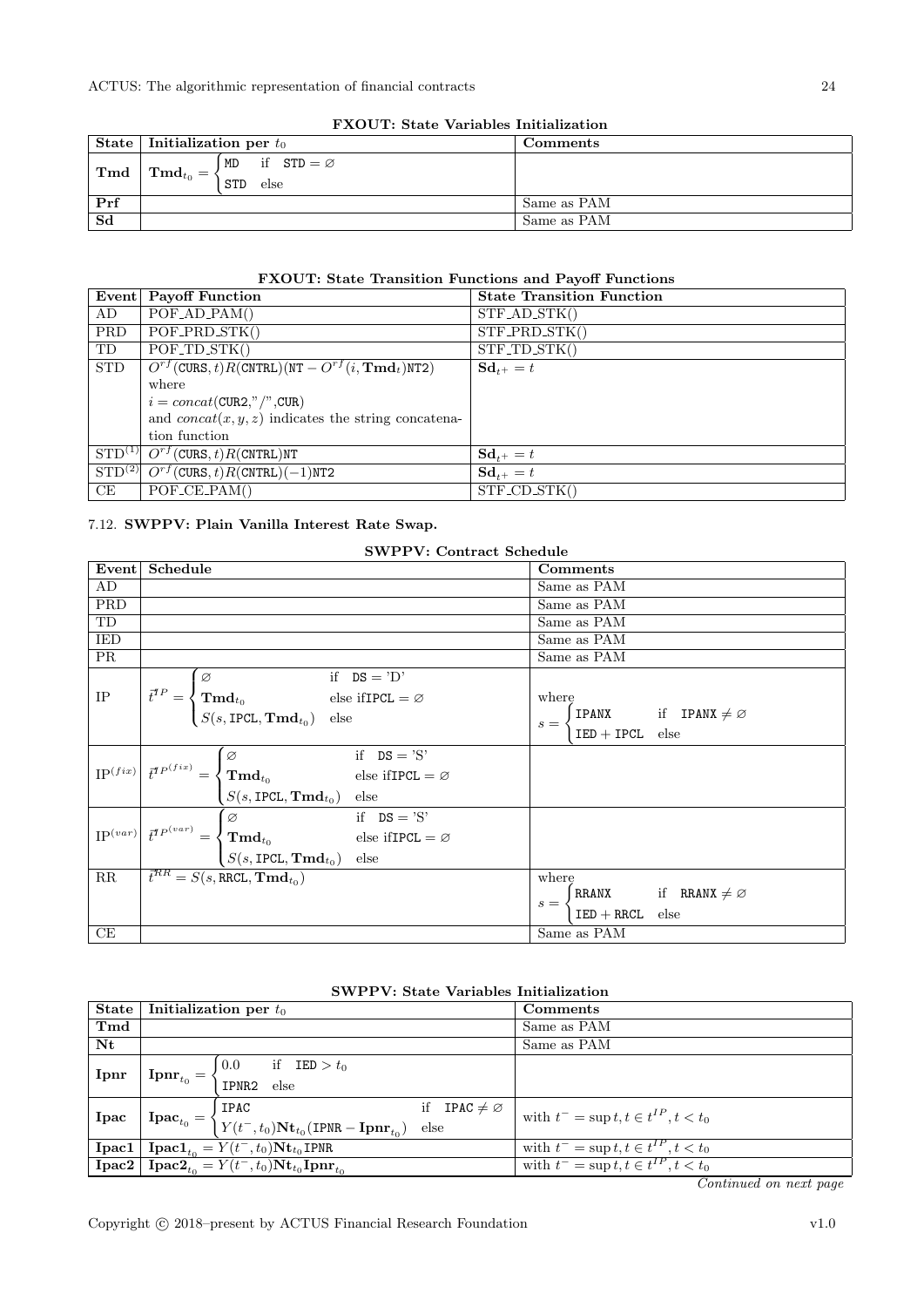| Continued from previous page |  |  |
|------------------------------|--|--|
|                              |  |  |

| <b>State</b> | Initialization per $t_0$ | Comments    |
|--------------|--------------------------|-------------|
| Prf          |                          | Same as PAM |
| Sd           |                          | Same as PAM |

|              | Event Payoff Function                                                                         | <b>State Transition Function</b>                                                                                                                                                     |
|--------------|-----------------------------------------------------------------------------------------------|--------------------------------------------------------------------------------------------------------------------------------------------------------------------------------------|
|              |                                                                                               | $\mathbf{I}\mathbf{pac}_{t+} = Y(\mathbf{Sd}_{t-}, t)\mathbf{Nt}_{t_0}(\mathbf{IPNR}-\mathbf{I}\mathbf{pnr}_{t_0})$                                                                  |
|              |                                                                                               | $\textbf{I} \textbf{p} \textbf{a} \textbf{c} \textbf{1}_{t+} = Y(\textbf{S} \textbf{d}_{t-}, t) \textbf{N} \textbf{t}_{t_0} \textbf{I} \textbf{P} \textbf{N} \textbf{R}$             |
| AD           | POF_AD_PAM()                                                                                  | $\mathbf{I}\mathbf{pac2}_{t+} = Y(\mathbf{Sd}_{t-}, t)\mathbf{Nt}_{t_0}\mathbf{I}\mathbf{pnr}_{t_0}$                                                                                 |
|              |                                                                                               | $\mathbf{Sd}_{t^+} = t$                                                                                                                                                              |
|              |                                                                                               | $Nt_{t+} = R(CNTRL)NT$                                                                                                                                                               |
|              |                                                                                               | $\textbf{I}\textbf{p}\textbf{a}\textbf{c}_{t+} = 0.0$                                                                                                                                |
|              |                                                                                               | $\textbf{I} \textbf{p} \textbf{a} \textbf{c} \textbf{1}_{t+} = 0.0$                                                                                                                  |
| IED          | 0.0                                                                                           | <b>Ipac2</b> <sub>t+</sub> = 0.0                                                                                                                                                     |
|              |                                                                                               | $\mathbf{Ipm}_{t+} = \text{IPNR2}$                                                                                                                                                   |
|              |                                                                                               | $\mathbf{Sd}_{t+} = t$                                                                                                                                                               |
|              |                                                                                               | $Nt_{t+} = 0.0$                                                                                                                                                                      |
| PR.          | 0.0                                                                                           | ${\bf Ipm}_{t+} = 0.0$                                                                                                                                                               |
|              |                                                                                               | $\mathbf{Sd}_{t+} = t$                                                                                                                                                               |
|              |                                                                                               | $\mathbf{I}\mathbf{pac}_{t+} = Y(\mathbf{Sd}_{t-}, t)\mathbf{Nt}_{t_0}(\mathbf{IPNR}-\mathbf{I}\mathbf{pnr}_{t_0})$                                                                  |
| PRD          | POF_PRD_STK()                                                                                 | $\textbf{I} \textbf{p} \textbf{a} \textbf{c} \textbf{1}_{t+} = Y(\textbf{S} \textbf{d}_{t-}, t) \textbf{N} \textbf{t}_{t_0} \textbf{I} \textbf{P} \textbf{N} \textbf{R}$             |
|              |                                                                                               | $\mathbf{I}\mathbf{pac2}_{t+} = Y(\mathbf{Sd}_{t-}, t)\mathbf{Nt}_{t_0}\mathbf{I}\mathbf{pnr}_{t_0}$                                                                                 |
|              |                                                                                               | $\mathbf{Sd}_{t+} = t$                                                                                                                                                               |
|              | POF <sub>-TD-STK()</sub>                                                                      | $Nt_{t+} = 0.0$                                                                                                                                                                      |
|              |                                                                                               | $\textbf{I}\textbf{pac}_{t+} = 0.0$                                                                                                                                                  |
| TD           |                                                                                               | $\textbf{I} \textbf{p} \textbf{a} \textbf{c} \textbf{1}_{t+} = 0.0$                                                                                                                  |
|              |                                                                                               | $\mathbf{I}\mathbf{pac2}_{t+} = 0.0$                                                                                                                                                 |
|              |                                                                                               | $\mathbf{Ipm}_{t+} = 0.0$                                                                                                                                                            |
|              |                                                                                               | $\mathbf{Sd}_{t+} = t$<br>$\textbf{I}\textbf{p}\textbf{a}\textbf{c}_{t+} = 0.0$                                                                                                      |
| IP           | $O^{rf}(\text{CURS}, t)R(\text{CNTRL})(\text{Ipac}_{t-} + Y(\text{Sd}_{t-}, t)(\text{IPNR} -$ | $\mathbf{Sd}_{t+} = t$                                                                                                                                                               |
|              | $\mathbf{Ipm}_{t-})\mathbf{Nt}_{t-}$                                                          |                                                                                                                                                                                      |
| $IP^{(fix)}$ | $O^{rf}$ (CURS, t)R(CNTRL)(Ipac1 <sub>t</sub> -<br>$^{+}$                                     | $\textbf{I} \textbf{p} \textbf{a} \textbf{c} \textbf{1}_{t+} = 0.0$                                                                                                                  |
|              | $Y({\bf S}{\bf d}_{t^-},t)$ IPNR ${\bf N}{\bf t}_{t-}$ )                                      | $\mathbf{Sd}_{t+} = t$                                                                                                                                                               |
| $IP^{(var)}$ | $O^{rf}$ (CURS, t)R(CNTRL)(Ipac2 <sub>t-</sub>                                                | ${\bf Inac2}_{t+} = 0.0$                                                                                                                                                             |
|              | $Y(\mathbf{Sd}_{t-}, t)$ Ipnr <sub>t</sub> -Nt <sub>t</sub> -)                                | $\mathbf{Sd}_{t+} = t$                                                                                                                                                               |
|              |                                                                                               | $\mathbf{I}\mathbf{p}\mathbf{a}\mathbf{c}_{t+} = Y(\mathbf{S}\mathbf{d}_{t-}, t)\mathbf{N}\mathbf{t}_{t_0}(\mathbf{I}\mathsf{PNR} - \mathbf{I}\mathbf{p}\mathbf{n}\mathbf{r}_{t_0})$ |
|              |                                                                                               | $\textbf{I} \textbf{p} \textbf{a} \textbf{c} \textbf{1}_{t+} = Y(\textbf{S} \textbf{d}_{t-}, t) \textbf{N} \textbf{t}_{t_0} \textbf{I} \textbf{P} \textbf{N} \textbf{R}$             |
| $_{\rm RR}$  | POF_RR_PAM()                                                                                  | $\mathbf{I}\mathbf{pac2}_{t+} = Y(\mathbf{Sd}_{t-}, t)\mathbf{Nt}_{t_0}\mathbf{I}\mathbf{pnr}_{t_0}$                                                                                 |
|              |                                                                                               | $\mathbf{I}\mathbf{p}\mathbf{n}\mathbf{r}_{t+} = \texttt{RRMLTO}^{rf}(\texttt{RRMO},t) + \texttt{RRSP}$                                                                              |
|              |                                                                                               | $\mathbf{Sd}_{t+} = t$                                                                                                                                                               |
| CE           | $POF_{\text{-}}CE_{\text{-}}PAM()$                                                            | $STF_AD_SWPPV()$                                                                                                                                                                     |

### <span id="page-24-0"></span>7.13. SWAPS: Swap.

SWAPS: Contract Schedule

|                           | Event   Schedule | Comments    |
|---------------------------|------------------|-------------|
| AD                        |                  | Same as PAM |
| $\overline{\mathrm{PRD}}$ |                  | Same as PAM |
| $\overline{\text{TD}}$    |                  | Same as PAM |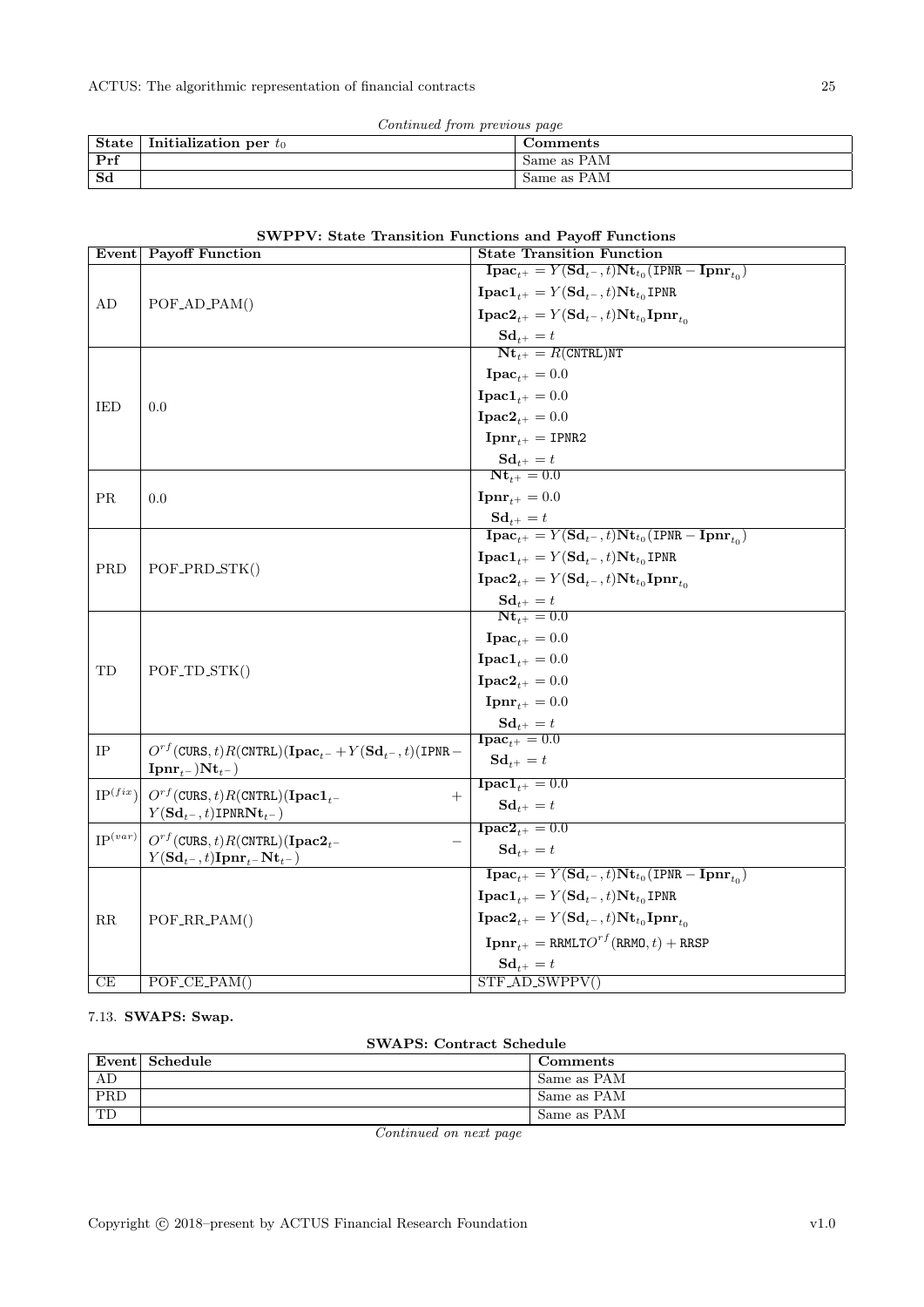$k \qquad \quad \left| \begin{array}{c} \{e_t^k\} = \end{array} \right.$ 

state transition function below).

| Continued from previous page                                                                                                                                                                                                                                                                                                                                                                                                                                                                                                                                                                 |                                                                                                                                                                                                                                                                                                                                                                                                                      |
|----------------------------------------------------------------------------------------------------------------------------------------------------------------------------------------------------------------------------------------------------------------------------------------------------------------------------------------------------------------------------------------------------------------------------------------------------------------------------------------------------------------------------------------------------------------------------------------------|----------------------------------------------------------------------------------------------------------------------------------------------------------------------------------------------------------------------------------------------------------------------------------------------------------------------------------------------------------------------------------------------------------------------|
| Schedule                                                                                                                                                                                                                                                                                                                                                                                                                                                                                                                                                                                     | Comments                                                                                                                                                                                                                                                                                                                                                                                                             |
| ${e_t^k} = \begin{cases} {e_t^{k,1}} \cup {e_s^{l,2}} & \text{if } \text{DS} = \text{'D'} \\ {e_t^{k,1}} + {e_s^{l,2}} & \text{else} \end{cases}$<br>with<br>${e^{k,1}_{t}} + {e^{l,2}_{s}} = U \cup V$<br>and<br>and<br>$U = \{e^{k,1}_t\} \triangle \{e^{l,2}_s\}$<br>$V = \{x_{\tau}^{m} + y_{\tau}^{m}\}\$<br>where for any two events $x_t^k \in \{e_t^{k,1}\}, y_s^l \in \{e_s^{l,2}\}\$ we have<br>$x_t^k = y_s^l \iff t = s \land k = l, \triangle$ is the distinct union-operator,<br>and $x_t^k + y_s^l = z_\tau^m$ with $\tau = t = s$ , $m = k = l \in \{ \text{IED, IP, PR} \}$ | with<br>${e_t^{k,1}} = U^{ev}(\text{CTST}_{FirstLeaf}^{Contract}, t_0 \mid \text{CNTRL} = r^{(1)})$<br>${e_s^{l,2}} = U^{ev}(\text{CTST}_{SecondLeo}^{Contract}, t_0 \mid \{\text{CNTRL} = r^{(2)}\})$<br>$r^{(1)} = \begin{cases} RPA & \text{if} \quad \text{CNTRL} = RFL \\ RPL & \text{else} \end{cases}$<br>$r^{(2)} = \begin{cases} RPL & \text{if} \quad \text{CNTRL} = RFL \\ RPA & \text{else} \end{cases}$ |

 $\frac{Co}{\text{Event}}$  Schedule

indicates that any two congruent events of type IED, IP, or PR are *merged* into a new *aggregate* event (see payoff and

CE Same as PAM

|  |  | <b>SWAPS: State Variables Initialization</b> |
|--|--|----------------------------------------------|
|  |  |                                              |

|                | State   Initialization per $t_0$                                                                                                                                   | Comments                                                                                            |  |
|----------------|--------------------------------------------------------------------------------------------------------------------------------------------------------------------|-----------------------------------------------------------------------------------------------------|--|
| $\mathbf{Tmd}$ | $\mid \mathbf{Tmd}_{t_0} = \max(U^{sv}(\texttt{CTST}_{FirstLeaf}^{Contract}, t_0, \mathbf{Tmd}), U^{sv}(\texttt{CTST}_{SecondLeg}^{Contract}, t_0, \mathbf{Tmd}))$ |                                                                                                     |  |
| Ipac           | $\text{Ipac}_{t_0} = U^{sv}(\text{CTST}_{FirstLeg}^{Contract}, t_0, \text{Ipac} \mid {\text{CNTRL}} = r^{(1)}) +$                                                  | with                                                                                                |  |
|                | $U^{sv}(\text{CTST}_{SecondLeaf}^{Contract}, t_0, \text{Ipac} \mid {\text{CNTRL} = r^{(2)}})$                                                                      | $r^{(1)} = \begin{cases} RPA & \text{if} \quad \text{CNTRL} = RFL \\ RPL & \text{else} \end{cases}$ |  |
|                |                                                                                                                                                                    |                                                                                                     |  |
|                |                                                                                                                                                                    | $r^{(2)} = \begin{cases} RPL & \text{if } \text{ CNTRL} = RFL \\ RPA & \text{else} \end{cases}$     |  |
|                |                                                                                                                                                                    |                                                                                                     |  |
| Prf            |                                                                                                                                                                    | Same as PAM                                                                                         |  |
| Sd             |                                                                                                                                                                    | Same as PAM                                                                                         |  |

| <b>SWAPS: State Transition Functions and Payoff Functions</b> |  |  |  |  |  |
|---------------------------------------------------------------|--|--|--|--|--|
|---------------------------------------------------------------|--|--|--|--|--|

| Event      | <b>Payoff Function</b>                                                                   | <b>State Transition Function</b>                                                                                                                                                                                                                   |
|------------|------------------------------------------------------------------------------------------|----------------------------------------------------------------------------------------------------------------------------------------------------------------------------------------------------------------------------------------------------|
|            |                                                                                          | $\textbf{I}\textbf{pac}_{t+} = U^{sv}(\text{CTST}_{FirstLeaf}^{Contract}, t, \textbf{I}\textbf{pac} \mid {\text{CNTRL}} = r^{(1)})$                                                                                                                |
|            |                                                                                          | + $U^{sv}$ (CTST $^{Contract}_{SecondLes}$ , t, Ipac   {CNTRL = $r^{(2)}$ })                                                                                                                                                                       |
| AD         | $POF_{AD\_PAM}$                                                                          | $\textbf{Fac}_{t^{+}} = \begin{cases} \textbf{Fac}_{t^{-}} + Y(\textbf{Sd}_{t^{-}}, t) \textbf{Nt}_{t^{-}} \textbf{FER} & \text{if} \quad \textbf{FEB} = \text{'N'}\\ \frac{Y(t^{-}, t)}{Y(t^{-} + t^{+})} \textbf{FER} & \text{else} \end{cases}$ |
|            |                                                                                          |                                                                                                                                                                                                                                                    |
|            |                                                                                          | $S_{t+1} = t$                                                                                                                                                                                                                                      |
|            |                                                                                          | $\boxed{\textbf{pac}_{t+} = U^{sv}(\texttt{CTST}_{FirstLeg}^{Contract}, t, \textbf{I} \textbf{pac} \mid \{\texttt{CNTRL} = r^{(1)}\})}$                                                                                                            |
| <b>PRD</b> | $O^{rf}$ (CURS, t)((-1)PPRD                                                              | + $U^{sv}$ (CTST $^{Contract}_{SecondLes}$ , t, Ipac   {CNTRL = $r^{(2)}$ })                                                                                                                                                                       |
|            | $+U^{sv}(\text{CTST}_{FirstLeg}^{Contract}, t, \text{Ipac}   {\text{CNTRL}} = r^{(1)}))$ | $Sd_{t+} = t$                                                                                                                                                                                                                                      |
|            | $+U^{sv}$ (CTST $^{Contract}_{SecondLeo}$ , t, Ipac   {CNTRL =                           |                                                                                                                                                                                                                                                    |
|            | $r^{(2)}$ }))                                                                            |                                                                                                                                                                                                                                                    |
| TD         | $O^{rt}$ (CURS, t) (PTD                                                                  | $\textbf{I}\textbf{pac}_{t+} = 0.0$                                                                                                                                                                                                                |
|            | $+U^{sv}(\text{CTST}_{FirstLeg}^{Contract}, t, \text{Ipac}   {\text{CNTRL}} = r^{(1)}))$ | $\mathbf{Sd}_{t+} = t$                                                                                                                                                                                                                             |
|            | $+U^{sv}$ (CTST $^{Contract}_{SecondLeg}, t$ , Ipac   {CNTRL =                           |                                                                                                                                                                                                                                                    |
|            | $r^{(2)}$ }))                                                                            |                                                                                                                                                                                                                                                    |
|            |                                                                                          | $\textbf{I}\textbf{pac}_{t+} = U^{sv}(\text{CTST}_{FirstLeaf}^{Contract}, t, \textbf{I}\textbf{pac} \mid {\text{CNTRL}} = r^{(1)})$                                                                                                                |
| $z_\tau^m$ | $f(x_{\tau}^{m}) + f(y_{\tau}^{m})$                                                      | + $U^{sv}(SecondLeg, t, \textbf{Ipac}   \{CNTRL = r^{(2)}\})$                                                                                                                                                                                      |
|            |                                                                                          | $\mathbf{Sd}_{t+} = t$                                                                                                                                                                                                                             |
| СE         | $POF_{C}E_{PAM}$                                                                         | STF_AD_SWAPS()                                                                                                                                                                                                                                     |

<span id="page-25-0"></span>7.14. CAPFL: Cap-Floor.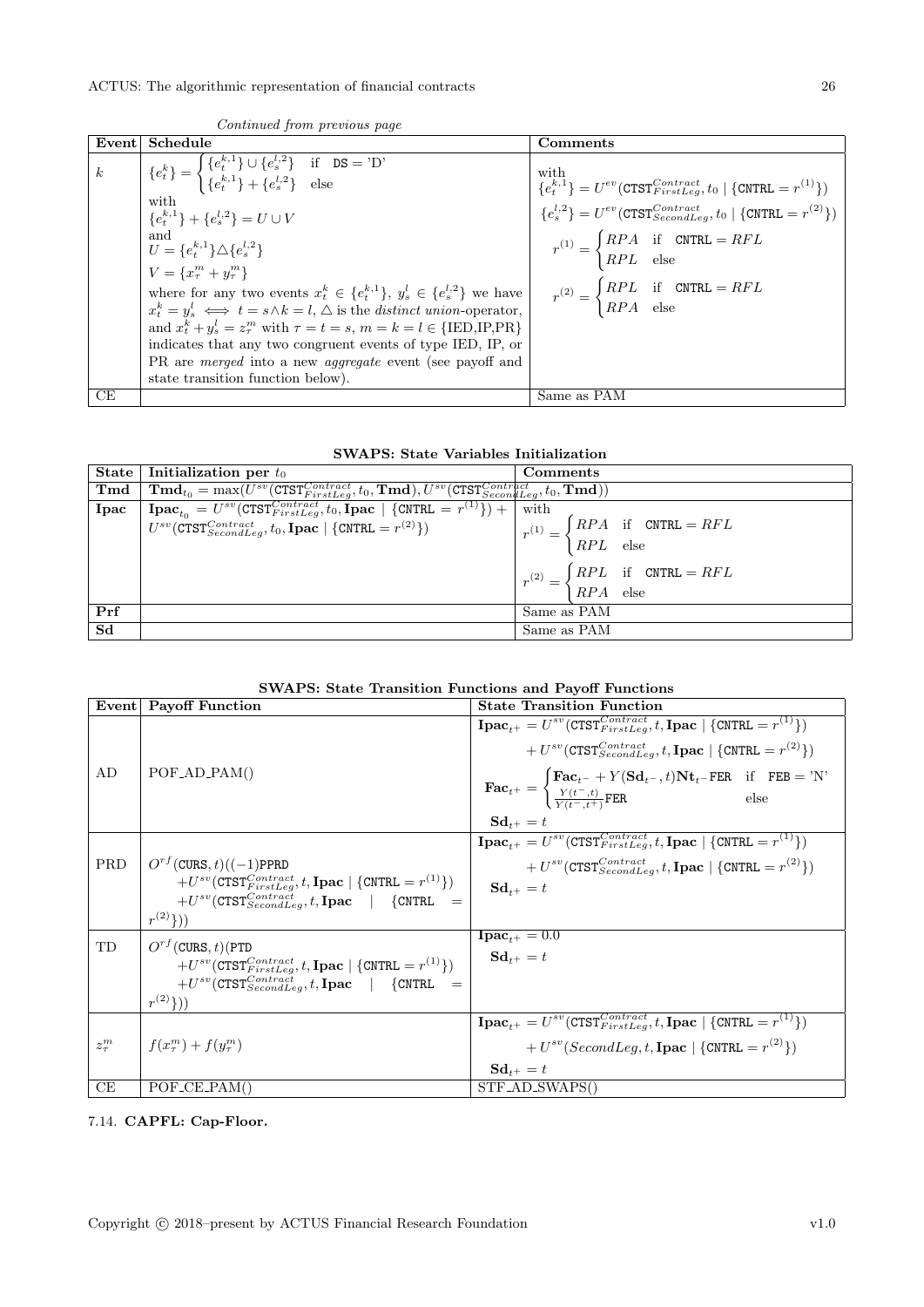|            | CAPPL: Contract Schedule                                                                           |             |  |  |
|------------|----------------------------------------------------------------------------------------------------|-------------|--|--|
| Event      | Schedule                                                                                           | Comments    |  |  |
| AD         |                                                                                                    | Same as PAM |  |  |
| <b>PRD</b> |                                                                                                    | Same as PAM |  |  |
| TD         |                                                                                                    | Same as PAM |  |  |
| $\kappa$   | ${e_t^k} = {x_t^k + y_s^l}$                                                                        |             |  |  |
|            | for all events $x_t^k$ $\in U^{ev}(\text{CTST}^{Contract}_{Underlying}, t_0 \mid \text{{CNTRL}} =$ |             |  |  |
|            | $RPA\},\quad y_s^l \in U^{ev}(\texttt{CTST}^{Contract}_{Underlying}, t_0) \mid \text{{CNTRL} =$    |             |  |  |
|            | $RPA$ , RRLC = RRLC, RRLF = RRLF}) with $t = s \wedge k = l = IP$ .                                |             |  |  |
|            | That is, any two congruent events of the child-contract                                            |             |  |  |
|            | schedule, evaluated once without RRLC, RRLF defined and                                            |             |  |  |
|            | once with the attributes defined, which are of type IP are                                         |             |  |  |
|            | merged into a new <i>aggregate</i> event (see payoff and state tran-                               |             |  |  |
|            | sition function below).                                                                            |             |  |  |
| CE         |                                                                                                    | Same as PAM |  |  |

### CAPFL: Contract Schedule

### CAPFL: State Variables Initialization

| ${\bf State}$ | Initialization per $t_0$                                                                                        | Comments    |
|---------------|-----------------------------------------------------------------------------------------------------------------|-------------|
| Tmd           | $\boxed{\text{Tmd}_{t_0} = \max(U^{sv}(\text{CTST}^{Contract}_{Underlying}, t_0, \text{Tmd }   \text{CNTRL } =$ |             |
|               | $RPA$ ).                                                                                                        |             |
|               | $U^{sv}(\mathrm{CTST}_{Underlying}^{Contract}, t_0, \mathrm{Tmd})$<br>$\{$ CNTRL<br>$\equiv$                    |             |
|               | $RPA, RRLC = RRLC, RRLF = RRLF$ })                                                                              |             |
| Ipac          | $Ipacto = R(CNTRL)abs$                                                                                          |             |
|               | $U^{sv}(\text{CTST}^{Contract}_{Underlying}, t_0, \text{Ipac} \mid {\text{CNTRL} = r^{(1)} {\text{)}}$          |             |
|               | $-U^{sv}(\mathtt{CTST}_{Underlying}^{Contra\bar{c}\bar{t}},t_0,\mathbf{I}\mathbf{pac}$  <br>$\{CNTRL$<br>$=$    |             |
|               | $RPA$ , RRLC = RRLC, RRLF = RRLF}))                                                                             |             |
| Prf           |                                                                                                                 | Same as PAM |
| Sd            |                                                                                                                 | Same as PAM |

#### CAPFL: State Transition Functions and Payoff Functions

|            | Event Payoff Function                                                                                  | <b>State Transition Function</b>                                                                                                                                                                                                     |  |
|------------|--------------------------------------------------------------------------------------------------------|--------------------------------------------------------------------------------------------------------------------------------------------------------------------------------------------------------------------------------------|--|
|            |                                                                                                        | $\boxed{\textbf{Ipac}_{t+} = R(\text{CNTRL})abs(U^{sv}(\text{CTST}_{Underlying}^{Contract}, t, \textbf{Ipac} \mid \{\text{CNTRL} = RPA\})}$<br>$-U^{sv}(\text{CTST}_{Underlying}^{Contract}, t, \text{Ipac}   {\text{CNTRL}} = RPA,$ |  |
| AD         | $POF$ <sub>-AD</sub> <sub>-PAM</sub> $()$                                                              | $RRLC = RRLC, RRLF = RRLF$ })                                                                                                                                                                                                        |  |
|            |                                                                                                        | $\mathbf{Sd}_{t+} = t$                                                                                                                                                                                                               |  |
|            |                                                                                                        | $\textbf{I}\textbf{pac}_{t+} = R(\texttt{CNTRL})abs(U^{sv}(\texttt{CTST}_{Underlying}^{Contract}, t, \textbf{I}\textbf{pac} \mid {\text{CNTRL}} = RPA))$                                                                             |  |
| PRD        | $O^{rf}$ (CURS, t)((-1)PPRD + R(CNTRL)abs(                                                             | $-U^{sv}$ (CTST $_{Underlying}^{Contract}$ , $t$ , Ipac   {CNTRL = $RPA$ ,                                                                                                                                                           |  |
|            | $=$                                                                                                    | $RRLC = RRLC, RRLF = RRLF$ })                                                                                                                                                                                                        |  |
|            | $RPA\rbrace -$                                                                                         | $Sd_{t+} = t$                                                                                                                                                                                                                        |  |
|            | $U^{sv}$ (CTST $^{Contract}_{Underlying}$ , t, Ipac   {CNTRL = $RPA$ ,<br>$RRLC = RRLC, RRLF = RRLF))$ |                                                                                                                                                                                                                                      |  |
| TD         | $O^{rf}$ (CURS, t)(PTD + R(CNTRL)abs(                                                                  | $I\overline{\textbf{pac}_{t^+}} = 0.0$                                                                                                                                                                                               |  |
|            | $U^{sv}$ (CTST $_{Underlying}^{Contract}$ , t, Ipac   {CNTRL}                                          | $\mathbf{Sd}_{t+} = t$                                                                                                                                                                                                               |  |
|            | $RPA$ })-                                                                                              |                                                                                                                                                                                                                                      |  |
|            | $U^{sv}$ (CTST $^{Contract}_{Underlying}$ , t, Ipac   {CNTRL = $RPA$ ,                                 |                                                                                                                                                                                                                                      |  |
|            | $RRLC = RRLC, RRLF = RRLF))$                                                                           |                                                                                                                                                                                                                                      |  |
| $z_\tau^m$ | $R(\text{CNTRL})abs(f(x_\tau^m) - f(y_\tau^m))$                                                        | $I\overline{\textbf{pac}_{t^+}} = 0.0$                                                                                                                                                                                               |  |
|            | where $abs(u)$ defines that the absolute value of u                                                    | $Sd_{t+} = t$                                                                                                                                                                                                                        |  |
|            | is taken.                                                                                              |                                                                                                                                                                                                                                      |  |
| СE         | $POF$ <sub>-CE</sub> $-PAM()$                                                                          | $STF$ _AD_CAPFL()                                                                                                                                                                                                                    |  |

<span id="page-26-0"></span>7.15. OPTNS: Option.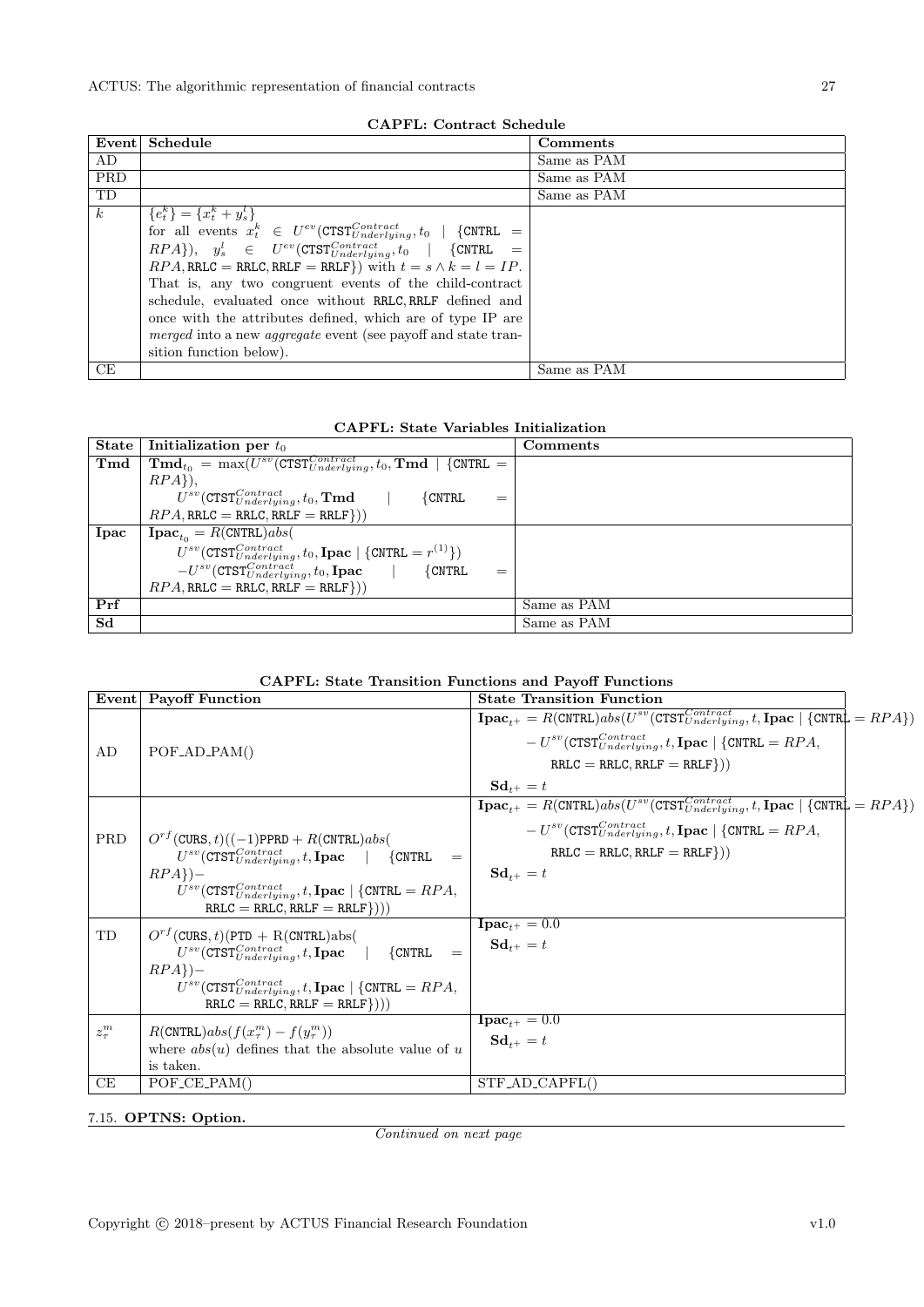٦

| Event                  | Schedule                                                                                                                                                                                                                                                       | Comments                                                                                                                                           |
|------------------------|----------------------------------------------------------------------------------------------------------------------------------------------------------------------------------------------------------------------------------------------------------------|----------------------------------------------------------------------------------------------------------------------------------------------------|
|                        | <b>OPTNS: Contract Schedule</b>                                                                                                                                                                                                                                |                                                                                                                                                    |
| Event                  | Schedule                                                                                                                                                                                                                                                       | Comments                                                                                                                                           |
| AD                     |                                                                                                                                                                                                                                                                | Same as PAM                                                                                                                                        |
| PRD                    |                                                                                                                                                                                                                                                                | Same as PAM                                                                                                                                        |
| TD                     |                                                                                                                                                                                                                                                                | Same as PAM                                                                                                                                        |
| MD                     | $t^{MD} = M D$                                                                                                                                                                                                                                                 |                                                                                                                                                    |
| $\mathbf{X}\mathbf{D}$ | $\mathbf{r}^{XD} = \begin{cases} \mathbf{X}\mathbf{d}_{t_0} & \text{if } \mathbf{X}\mathbf{d}_{t_0} \neq \varnothing \\ \inf \tau(e^{XD}) & \text{else if } \tau(e^{XD}) \neq \varnothing \land \text{OPXT} \neq' E' \\ \varnothing & \text{else} \end{cases}$ | with<br>$e^{XD} = e \in O^{ev}(i,\mathtt{XD},t_0)   \tau(e) \leq \mathbf{Tmd}_{t_0}$<br>and<br>$i = \texttt{CTST}^{Contract}_{CoveredContract}(i)$ |
| <b>STD</b>             | $t^{STD} = \begin{cases} \varnothing & \text{if } \mathbf{XD} = \varnothing \\ \mathbf{XD} + \mathbf{STD} & \text{else} \end{cases}$                                                                                                                           |                                                                                                                                                    |
| CE                     |                                                                                                                                                                                                                                                                | Same as PAM                                                                                                                                        |

#### Continued from previous page

| <b>OPTNS:</b> State Variables Initialization |  |  |
|----------------------------------------------|--|--|
|----------------------------------------------|--|--|

|                         | State   Initialization per $t_0$                    | Comments    |
|-------------------------|-----------------------------------------------------|-------------|
| $\mathbf{X} \mathbf{d}$ | $\mathbf{X}\mathbf{d}_{t_0} = \mathtt{X}\mathtt{D}$ |             |
| Xa                      | $Xa_{t_0} = XA$                                     |             |
| Prf                     |                                                     | Same as PAM |
| Sd                      |                                                     | Same as PAM |

#### OPTNS: State Transition Functions and Payoff Functions

|            | Event Payoff Function                | <b>State Transition Function</b>                                                                                                                                                                                                                                                                                                                                                                                                                                                                                             |
|------------|--------------------------------------|------------------------------------------------------------------------------------------------------------------------------------------------------------------------------------------------------------------------------------------------------------------------------------------------------------------------------------------------------------------------------------------------------------------------------------------------------------------------------------------------------------------------------|
| AD         | $\overline{POF_{AD}}$ $PAM()$        | $\mathbf{Sd}_{t+} = t$                                                                                                                                                                                                                                                                                                                                                                                                                                                                                                       |
| <b>PRD</b> | $O^{rf}$ (CURS, t)(-1)PPRD           | STF_PRD_STK()                                                                                                                                                                                                                                                                                                                                                                                                                                                                                                                |
| TD         | $O^{rf}$ (CURS, t)PTD                | STF_TD_STK()                                                                                                                                                                                                                                                                                                                                                                                                                                                                                                                 |
| MD         | 0.0                                  | $\mathbf{X}\mathbf{d}_{t^{+}} = \begin{cases} \mathbf{X}\mathbf{d}_{t^{-}} & \text{if} \quad \mathbf{X}\mathbf{d}_{t^{-}} \neq \varnothing \\ \varnothing & \text{else} \text{ if } \quad x = 0.0 \\ t & \text{else} \end{cases}$<br>$\mathbf{Sd}_{t+} = t$<br>with<br>$x = \begin{cases} \max(S_t - \texttt{OPS1}, 0) & \text{if } \texttt{OPTP} = 'C' \\ \max(\texttt{OPS1} - S_t, 0) & \text{else if } \texttt{OPTP} = 'P' \\ \max(S_t - \texttt{OPS1}, 0) & \text{else} \\ + \max(\texttt{OPS2} - S_t, 0) & \end{cases}$ |
|            |                                      |                                                                                                                                                                                                                                                                                                                                                                                                                                                                                                                              |
| <b>XD</b>  | 0.0                                  | $\label{eq:1} \begin{aligned} S_t &= O^{rf}(U^{ca}(\texttt{CTST}^{Contract}_{Underlying}, MOC), t) \\ \begin{aligned} &\textbf{X}\textbf{a}_{t^+} = \begin{cases} \max(S_t - \texttt{OPS1}, 0) & \text{if} \quad \texttt{OPTP} = \text{'C'}\\ \max( \texttt{OPS1} - S_t, 0) & \text{else if} \quad \texttt{OPTP} = \text{'P'}\\ \max(S_t - \texttt{OPS1}, 0) & \text{else}\\ +\max(\texttt{OPS2} - S_t, 0) \end{cases} \end{aligned}$                                                                                        |
|            |                                      | $\mathbf{Sd}_{t+} = t$<br>with<br>$S_t = \underline{O^{rf}}(U^{ca}(\texttt{CTST}^{Contract}_{Underlying}, MOC), t)$                                                                                                                                                                                                                                                                                                                                                                                                          |
| <b>STD</b> | $O^{rf}$ (CURS, t)R(CNTRL) $Xa_{t-}$ | $Xa_{t+} = 0.0$<br>$\mathbf{Sd}_{t+} = t$                                                                                                                                                                                                                                                                                                                                                                                                                                                                                    |
| CE         | POF_CE_PAM()                         | STF_AD_OPTNS()                                                                                                                                                                                                                                                                                                                                                                                                                                                                                                               |

<span id="page-27-0"></span>7.16. FUTUR: Future.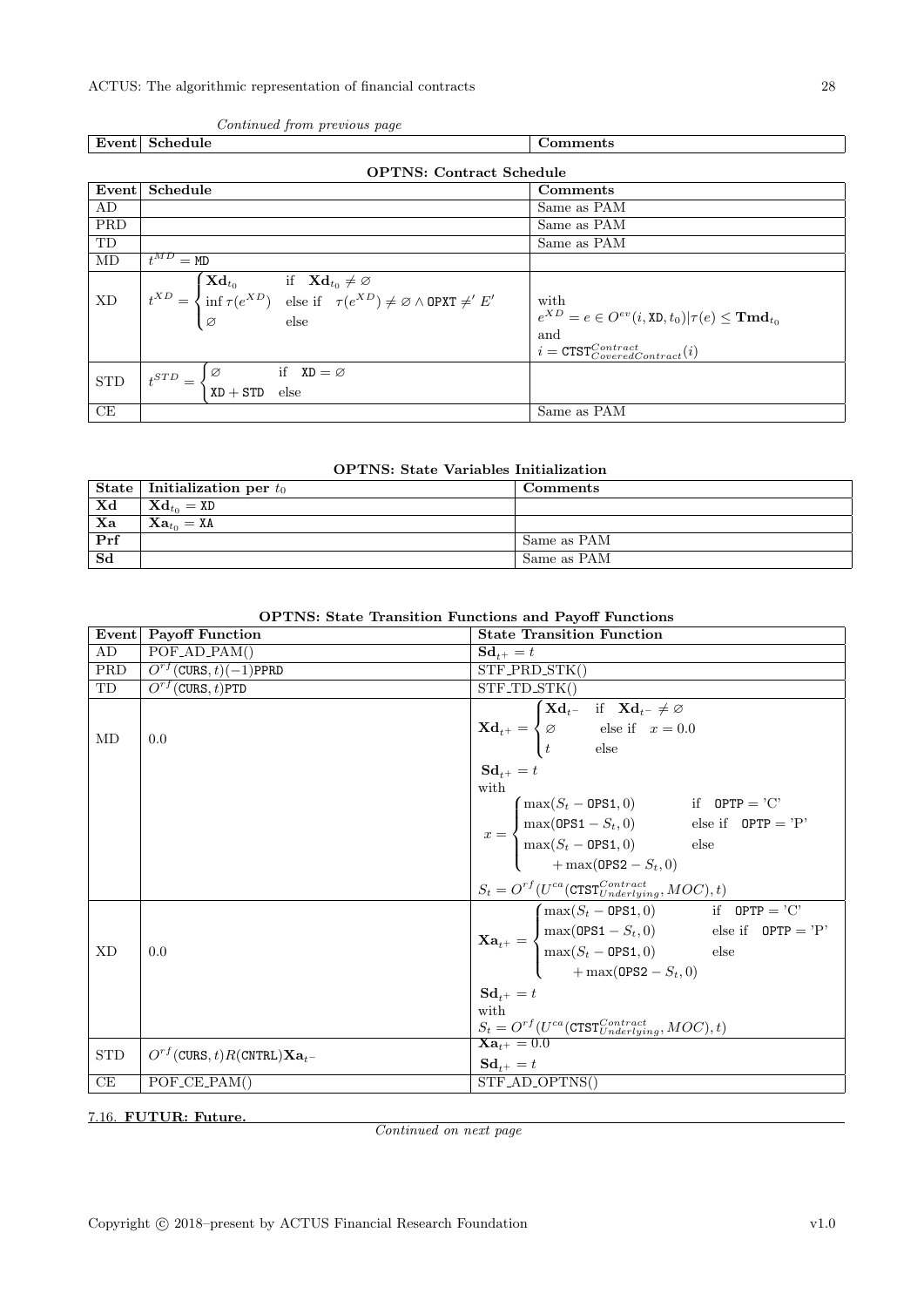|            | Event Schedule                  | Comments      |  |
|------------|---------------------------------|---------------|--|
|            | <b>FUTUR: Contract Schedule</b> |               |  |
|            | Event Schedule                  | Comments      |  |
| AD         |                                 | Same as PAM   |  |
| PRD        |                                 | Same as PAM   |  |
| TD         |                                 | Same as PAM   |  |
| MD         |                                 | Same as OPTNS |  |
| XD         |                                 | Same as OPTNS |  |
| <b>STD</b> |                                 | Same as OPTNS |  |
| CE         |                                 | Same as PAM   |  |

#### Continued from previous page

#### FUTUR: State Variables Initialization

|                          | State   Initialization per $t_0$ | Comments      |
|--------------------------|----------------------------------|---------------|
| $\mathbf{X}\mathbf{d}$   |                                  | Same as OPTNS |
| $\overline{\mathbf{Xa}}$ |                                  | Same as OPTNS |
| Prf                      |                                  | Same as PAM   |
| Sd                       |                                  | Same as PAM   |

### FUTUR: State Transition Functions and Payoff Functions

|            | Event Payoff Function                     | <b>State Transition Function</b>                                                                                             |
|------------|-------------------------------------------|------------------------------------------------------------------------------------------------------------------------------|
| AD         | $POF$ <sub>-AD</sub> <sub>-PAM</sub> $()$ | STF_AD_OPTNS()                                                                                                               |
| PRD        | POF_PRD_OPTNS()                           | STF_PRD_STK()                                                                                                                |
| TD         | POF_TD_OPTNS()                            | $STF\_TD\_STK()$                                                                                                             |
| MD         | 0.0                                       | $\mathbf{X} \mathbf{d}_{t+} = \begin{cases} \varnothing & \text{if} \quad x = \overline{0.0} \\ t & \text{else} \end{cases}$ |
|            |                                           | $Sd_{t+} = t$                                                                                                                |
|            |                                           | with<br>$x = S_t$ – PFUT                                                                                                     |
|            |                                           | $S_t = O^{rf}(U^{ca}(\text{CTST}_{Underlying}^{Contract}, MOC), t)$                                                          |
| <b>XD</b>  | 0.0                                       | $Xa_{t+} = S_t - P$ FUT                                                                                                      |
|            |                                           | $Sd_{t+} = t$                                                                                                                |
|            |                                           | with                                                                                                                         |
|            |                                           | $S_t = O^{rf}(U^{ca}(\text{CTST}^{Contract}_{Underlying}, MOC), t)$                                                          |
| <b>STD</b> | POF_STD_OPTNS()                           | STF_STD_OPTNS()                                                                                                              |
| CE         | $POF_{CE}PAM()$                           | STF_AD_FUTUR()                                                                                                               |

### <span id="page-28-0"></span>7.17. CEG: Credit Enhancement Guarantee.

| Event      | Schedule                                                                                                                                                                                                                          | Comments                                                                                                                                                                                                                                                                  |
|------------|-----------------------------------------------------------------------------------------------------------------------------------------------------------------------------------------------------------------------------------|---------------------------------------------------------------------------------------------------------------------------------------------------------------------------------------------------------------------------------------------------------------------------|
| AD         |                                                                                                                                                                                                                                   | Same as PAM                                                                                                                                                                                                                                                               |
| PRD        |                                                                                                                                                                                                                                   | Same as PAM                                                                                                                                                                                                                                                               |
| TD         |                                                                                                                                                                                                                                   | Same as PAM                                                                                                                                                                                                                                                               |
| ${\rm FP}$ | $\left\{ \begin{aligned} &\varnothing \qquad \qquad \text{if} \quad \texttt{FER} = \varnothing \vee \texttt{FER} = 0 \\ &S(s, \texttt{FECL}, T) \quad \text{else} \end{aligned} \right.$<br>$\vec{t}^{FP} = \left\langle \right.$ | with<br>$\varnothing$ if FEANX = $\varnothing \wedge$ FECL = $\varnothing$<br>$\{ PRD + FECL \}$ else if $FEANX = \emptyset$<br>$s =$<br>else<br>FEANX<br>$\begin{cases} \mathtt{MD} & \text{if} \quad t^{XD} = \varnothing \\ t^{XD} & \text{else} \end{cases}$<br>$T =$ |
| MD         | $\int \mathbf{Tm} \mathbf{d}_{t_0}$ if $t^{XD} = \varnothing$<br>$t^{MD} =$<br>else<br>Ø                                                                                                                                          |                                                                                                                                                                                                                                                                           |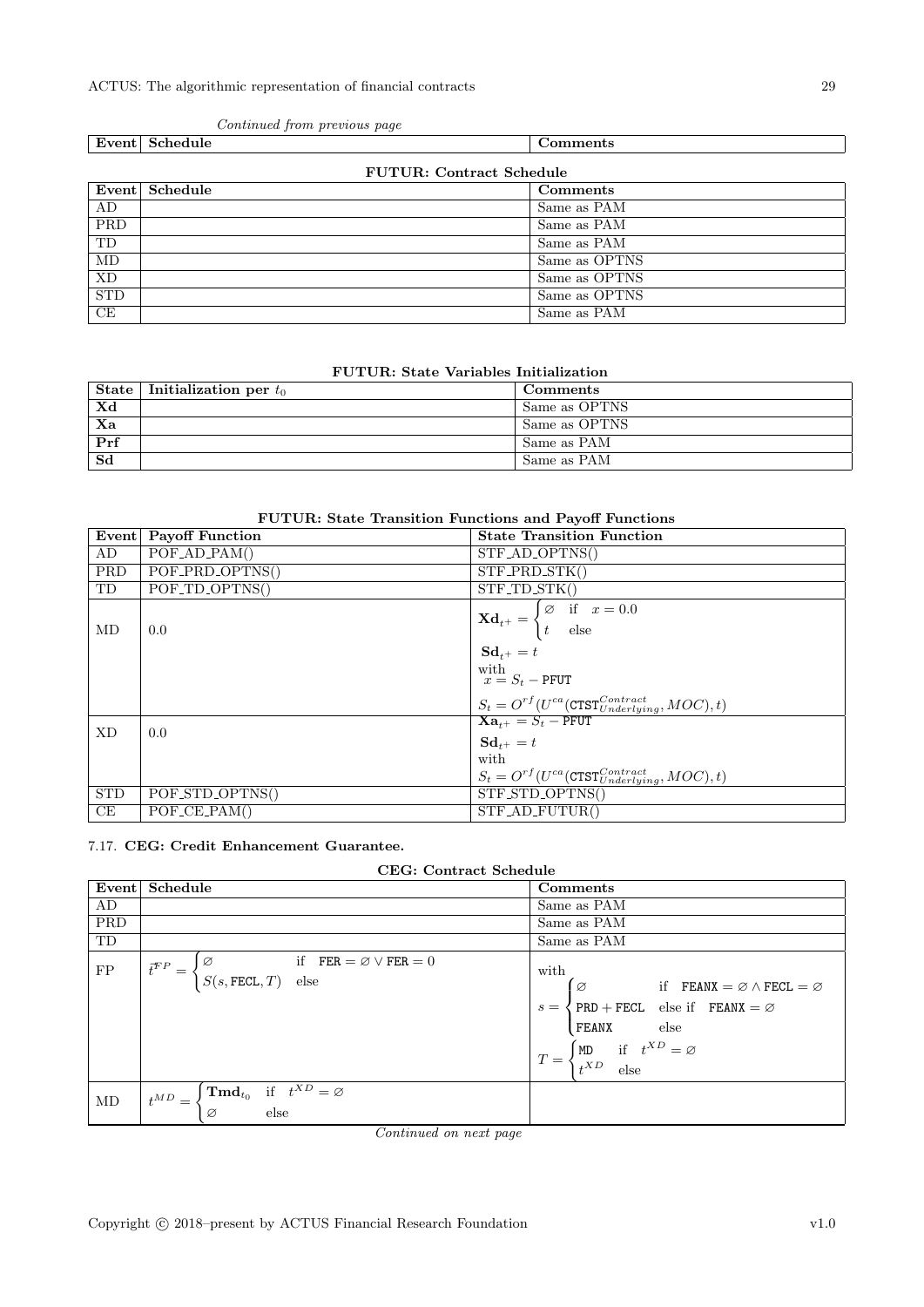|            | Event Schedule                                                                                                                                                                                                                                                | Comments                                                                                                                      |
|------------|---------------------------------------------------------------------------------------------------------------------------------------------------------------------------------------------------------------------------------------------------------------|-------------------------------------------------------------------------------------------------------------------------------|
|            |                                                                                                                                                                                                                                                               |                                                                                                                               |
|            | $\overline{\text{XD}}$ $\begin{bmatrix} t^{XD} = \begin{cases} \textbf{Xd}_{t_0} & \text{if } \textbf{Xd}_{t_0} \neq \varnothing \\ \inf \tau(e^{CE}) & \text{else if } \tau(e^{CE}) \neq \varnothing \\ \varnothing & \text{else} \end{cases} \end{bmatrix}$ | with                                                                                                                          |
|            |                                                                                                                                                                                                                                                               | $e^{CE} = e \in O^{ev}(i, \text{CE}, t_0)   \text{Prf}_{\tau(e)^+} == \text{CET} \wedge$<br>$\tau(e) \leq \mathbf{Tmd}_{t_0}$ |
|            |                                                                                                                                                                                                                                                               | and                                                                                                                           |
|            |                                                                                                                                                                                                                                                               | $i = \text{CTST}_{CoveredContract}(i)$                                                                                        |
| <b>STD</b> |                                                                                                                                                                                                                                                               | Same as OPTNS                                                                                                                 |
| СE         |                                                                                                                                                                                                                                                               | Same as PAM                                                                                                                   |

Continued from previous page

| <b>State</b>           | Initialization per $t_0$                                                                                                                                                                                                                                                                                                                                                                                                                                        | Comments                                                                             |
|------------------------|-----------------------------------------------------------------------------------------------------------------------------------------------------------------------------------------------------------------------------------------------------------------------------------------------------------------------------------------------------------------------------------------------------------------------------------------------------------------|--------------------------------------------------------------------------------------|
| $\mathbf{Tmd}$         | $\mathbf{Tmd}_{t_0} = \begin{cases} \mathtt{MD} & \text{if } \mathtt{MD} \neq \varnothing \\ \max(\tau(\lbrace e_t^k \rbrace)) & \text{else} \end{cases}$                                                                                                                                                                                                                                                                                                       | with<br>${e_t^k} = {e_t^{k,1}} \cup {e_t^{k,2}} \cup  \cup {e_t^{k,n}}$              |
|                        |                                                                                                                                                                                                                                                                                                                                                                                                                                                                 | ${e_i^{k,i}} = U^{ev}(\text{CTST}_{CoveredContract}(i), t_0   {\text{X}}$            |
|                        |                                                                                                                                                                                                                                                                                                                                                                                                                                                                 | $\vert \cdot \rangle$ ) $n = \vert \texttt{CTST}^{Contract}_{CoveredContract} \vert$ |
|                        | if $t_0 \geq \mathbf{Tmd}_{t_0}$<br>0.0                                                                                                                                                                                                                                                                                                                                                                                                                         |                                                                                      |
| $\mathbf{N}\mathbf{t}$ |                                                                                                                                                                                                                                                                                                                                                                                                                                                                 | with                                                                                 |
|                        | $N$ <b>t</b> <sub>t<sub>0</sub> = <math>\begin{cases} \text{CECV} R(\text{CNTRL})</math>NT else if NT <math>\neq \varnothing \ \text{CECV} R(\text{CNTRL}) \sum_{i=1}^{ I } n_i \end{cases}</math>else</sub>                                                                                                                                                                                                                                                    |                                                                                      |
|                        |                                                                                                                                                                                                                                                                                                                                                                                                                                                                 |                                                                                      |
|                        |                                                                                                                                                                                                                                                                                                                                                                                                                                                                 |                                                                                      |
|                        |                                                                                                                                                                                                                                                                                                                                                                                                                                                                 |                                                                                      |
|                        |                                                                                                                                                                                                                                                                                                                                                                                                                                                                 | where                                                                                |
|                        |                                                                                                                                                                                                                                                                                                                                                                                                                                                                 | $I = \texttt{CTST}^{Contract}_{CoveredContract}$                                     |
|                        | 0.0<br>if $FER = \emptyset$                                                                                                                                                                                                                                                                                                                                                                                                                                     |                                                                                      |
|                        |                                                                                                                                                                                                                                                                                                                                                                                                                                                                 |                                                                                      |
| Fac                    |                                                                                                                                                                                                                                                                                                                                                                                                                                                                 |                                                                                      |
|                        | $\textbf{Fac}_{t_0} = \left\{ \begin{aligned} &\texttt{FEAC} &\text{else if } &\texttt{FEAC} \neq \varnothing \\ &\texttt{Nt}_{t_0} Y(t^-,t_0) \texttt{FER} &\text{else if } &\texttt{FEB} = 'N' \\ &\frac{Y(t^{FP}-,t_0)}{Y(t^{FP}-,t^{FP}+)} R(\texttt{CNTRL}) \texttt{FER} &\text{else} \end{aligned} \right. \right. \left. \begin{aligned} &\texttt{ele} &\text{if } &\texttt{FEB} = 'N' \\ &t^{FP} = \sup t \in \overline{t}^{FP} \mid t < t_0 \\ &t^{FP$ |                                                                                      |
| Xd                     |                                                                                                                                                                                                                                                                                                                                                                                                                                                                 | Same as OPTNS                                                                        |
| Xa                     |                                                                                                                                                                                                                                                                                                                                                                                                                                                                 | Same as OPTNS                                                                        |
| Prf                    |                                                                                                                                                                                                                                                                                                                                                                                                                                                                 | Same as PAM                                                                          |
| Sd                     |                                                                                                                                                                                                                                                                                                                                                                                                                                                                 | Same as PAM                                                                          |

|  | CEG: State Transition Functions and Payoff Functions |  |  |  |  |
|--|------------------------------------------------------|--|--|--|--|
|--|------------------------------------------------------|--|--|--|--|

|    | Event Payoff Function | <b>State Transition Function</b>                                                                                                                                                                                                                                 |  |  |
|----|-----------------------|------------------------------------------------------------------------------------------------------------------------------------------------------------------------------------------------------------------------------------------------------------------|--|--|
| AD | $POF_{AD_{PAM()}}$    | $\textbf{Fac}_{t^+} = \begin{cases} \textbf{Fac}_{t^-} + Y(\textbf{Sd}_{t^-}, t) \textbf{Nt}_{t^-} \textbf{FER} & \text{if} \quad \textbf{FEB} = \text{'N'} \\ \frac{Y(t^{FP}, t)}{Y(t^{FP}, t^{FP+})} R(\textbf{CNTRL}) \textbf{FER} & \text{else} \end{cases}$ |  |  |
|    |                       | $Sd_{t+} = t$<br>with $t^{FP-}$ = sup $t \in \bar{t}^{FP} \mid t < t_0$<br>$t^{FP+} = \inf t \in \bar{t}^{FP} \mid t > t_0$                                                                                                                                      |  |  |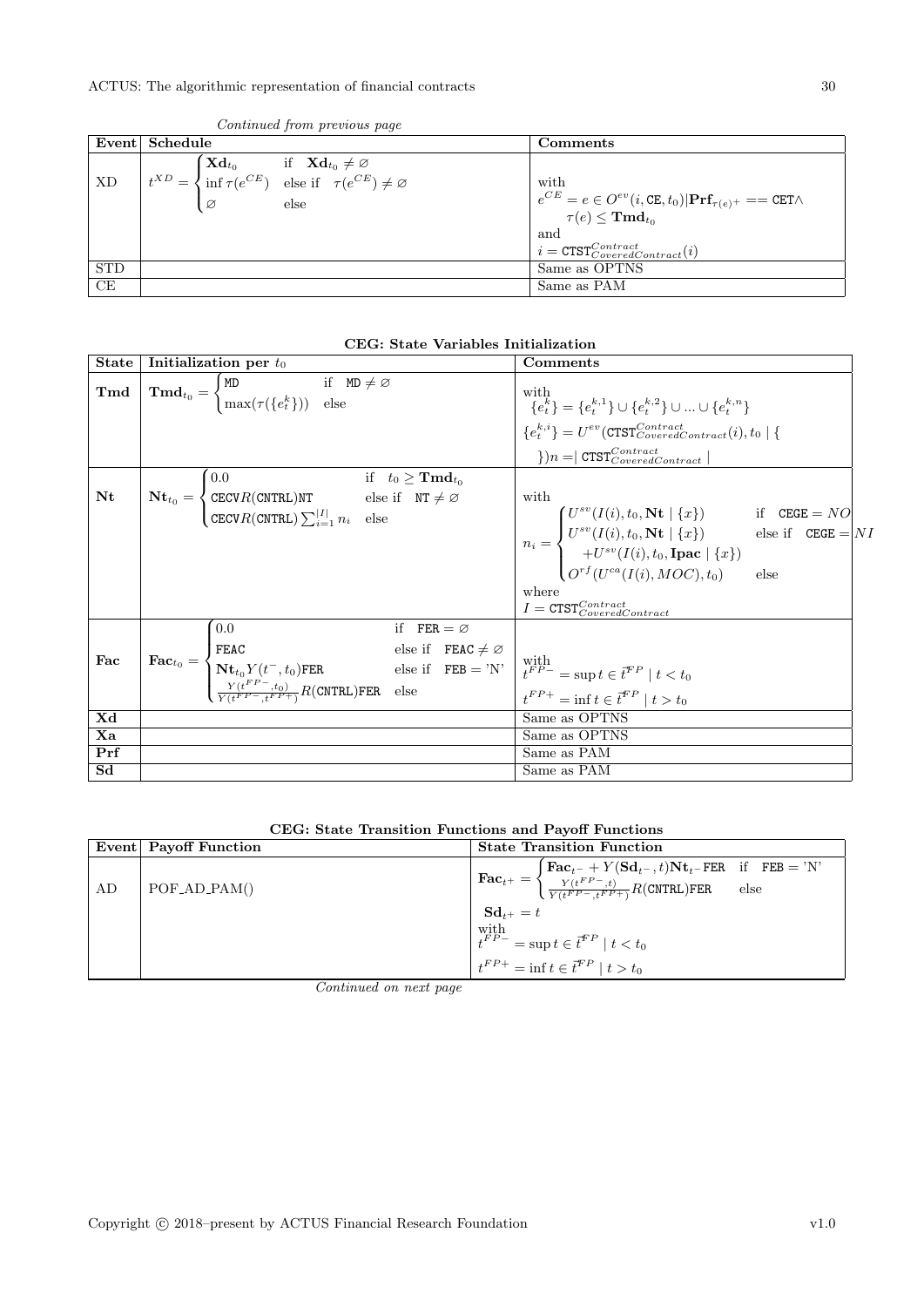|            | Continued from previous page                                                                                         |                                                                                                                                                                                                                                                                                                                                                                                                                                                                                                                                                                                                                                                                                                                                                                                                                                |
|------------|----------------------------------------------------------------------------------------------------------------------|--------------------------------------------------------------------------------------------------------------------------------------------------------------------------------------------------------------------------------------------------------------------------------------------------------------------------------------------------------------------------------------------------------------------------------------------------------------------------------------------------------------------------------------------------------------------------------------------------------------------------------------------------------------------------------------------------------------------------------------------------------------------------------------------------------------------------------|
| Event      | <b>Payoff Function</b>                                                                                               | <b>State Transition Function</b>                                                                                                                                                                                                                                                                                                                                                                                                                                                                                                                                                                                                                                                                                                                                                                                               |
| PRD        | POF_PRD_STK()                                                                                                        | $\mathbf{N} \mathbf{t}_{t+} = \begin{cases} \mathbf{N} \mathbf{t}_{t-} & \text{if } \text{NT} \neq \varnothing \\ \text{CECV} \sum_{i=1}^{ I } n_i & \text{else} \end{cases}$<br>$\textbf{Fac}_{t+} = R(\texttt{CNTRL})$ FEAC<br>$\mathbf{Sd}_{t+} = t$<br>with                                                                                                                                                                                                                                                                                                                                                                                                                                                                                                                                                                |
|            |                                                                                                                      | $n_i = \begin{cases} U^{sv}(I(i), t, \textbf{N} \textbf{t} \mid \{\}) & \text{if} \quad \texttt{CEGE} = NO \ U^{sv}(I(i), t, \textbf{N} \textbf{t} \mid \{\}) & \text{else if} \quad \texttt{CEGE} = NI \ + U^{sv}(I(i), t, \textbf{I}\textbf{p}\textbf{a}\textbf{c} \mid \{\}) \ O^{rf}(U^{ca}(I(i), MOC), t) & \text{else} \end{cases}$<br>$t^{FP-} = \sup t \in \bar{t}^{FP} \mid t < t_0$<br>$t^{FP+}$ = inf $t \in \overline{t}^{FP}$   $t > t_0$<br>where                                                                                                                                                                                                                                                                                                                                                                |
|            |                                                                                                                      |                                                                                                                                                                                                                                                                                                                                                                                                                                                                                                                                                                                                                                                                                                                                                                                                                                |
| FP         | $O^{rf}$ (CURS, t) R(CNTRL)FER<br>$O^{rf}$ (CURS, t) $(\textbf{Fac}_{t-} + \textbf{Nt}_{t-} Y(t^-, t) \texttt{FER})$ | $I = \texttt{CTST}_{CoveredContract}^{Contract}$<br>$\texttt{if} \quad \texttt{FEB} = \overline{A}^{\textbf{N} \textbf{t}_{t+}} = \begin{cases} \textbf{N} \textbf{t}_{t-} & \text{if} \quad \texttt{NT} \neq \varnothing \\ \texttt{CECV} \sum_{i=1}^{ I } n_i & \text{else} \end{cases}$<br>el $\textbf{Fac}_{t^+}=0.0$                                                                                                                                                                                                                                                                                                                                                                                                                                                                                                      |
|            |                                                                                                                      | $Sd_{t+} = t$<br>with<br>$n_i = \begin{cases} U^{sv}(I(i), t, \textbf{N} \textbf{t} \mid \{\}) & \text{if} \quad \texttt{CEGE} = NO \ U^{sv}(I(i), t, \textbf{N} \textbf{t} \mid \{\}) & \text{else if} \quad \texttt{CEGE} = NI \ + U^{sv}(I(i), t, \textbf{I}\textbf{p}\textbf{a}\textbf{c} \mid \{\}) \ O^{rf}(U^{ca}(I(i), MOC), t) & \text{else} \end{cases}$                                                                                                                                                                                                                                                                                                                                                                                                                                                             |
|            |                                                                                                                      | $t^{FP-} = \sup t \in \overline{t}^{FP} \mid t < t_0$<br>$t^{FP+} = \inf t \in \vec{t}^{FP} \mid t > t_0$<br>where<br>$\begin{array}{l} I = \texttt{CTST}^{Contract}_{CoveredContract} \\ \textbf{Nt}_{t^+} = 0.0 \end{array}$                                                                                                                                                                                                                                                                                                                                                                                                                                                                                                                                                                                                 |
| MD         | 0.0                                                                                                                  |                                                                                                                                                                                                                                                                                                                                                                                                                                                                                                                                                                                                                                                                                                                                                                                                                                |
|            |                                                                                                                      | $\textbf{Sd}_{t^{+}} = t$<br>$\textbf{Nt}_{t^{+}} = \begin{cases} \textbf{Nt}_{t^{-}} & \text{else if } \textbf{NT} \neq \varnothing \\ \textbf{CECV} \sum_{i=1}^{ I } n_i & \text{else} \end{cases}$                                                                                                                                                                                                                                                                                                                                                                                                                                                                                                                                                                                                                          |
| XD         | POF_XD_OPTNS()                                                                                                       | $\boxed{\textbf{Fac}_{t^+} = \begin{cases} \textbf{Fac}_{t^-} + Y(\textbf{Sd}_{t^-}, t)\textbf{Nt}_{t^-} \textbf{FER} & \text{if} \quad \textbf{FEB} = \text{'N'} \\ \frac{Y(t^{FP-}, t)}{Y(t^{FP-}, t^{FP+})} R(\textbf{CNTRL}) \textbf{FER} & \text{else} \end{cases}}$<br>$\mathbf{X}\mathbf{a}_{t^+} = \texttt{CECVNt}_{t^-}$<br>$\mathbf{Sd}_{t+} = t$<br>with<br>$n_i = \begin{cases} U^{sv}(I(i),t,\mathbf{N}\mathbf{t} \mid \{\}) & \text{if} \quad \mathtt{CEGE} = NO \\ U^{sv}(I(i),t,\mathbf{N}\mathbf{t} \mid \{\}) & \text{else if} \quad \mathtt{CEGE} = NI \\ +U^{sv}(I(i),t,\mathbf{I}\mathbf{p}\mathbf{a}\mathbf{c} \mid \{\}) \\ O^{rf}(U^{ca}(I(i),MOC),t) & \text{else} \end{cases}$<br>$t^{FP-} = \sup t \in \overline{t}^{FP} \mid t < t_0$<br>$t^{FP+} = \inf t \in \vec{t}^{FP} \mid t > t_0$<br>where |
|            |                                                                                                                      | $\frac{I = \texttt{CTST}^{Contract}_{CoveredContract}}{\textbf{Nt}_{t^{+}} = 0.0}$                                                                                                                                                                                                                                                                                                                                                                                                                                                                                                                                                                                                                                                                                                                                             |
| <b>STD</b> | $O^{rf}$ (CURS, t) $(Xa_{t-} + \textbf{F}a_{t-})$                                                                    | $\textbf{F}\textbf{e}\textbf{a}\textbf{c}_{t+} = 0.0$<br>$\mathbf{Sd}_{t+} = t$                                                                                                                                                                                                                                                                                                                                                                                                                                                                                                                                                                                                                                                                                                                                                |
| CE         | $POF$ <sub>-CE</sub> $-PAM()$                                                                                        | $STFAD_CEG()$                                                                                                                                                                                                                                                                                                                                                                                                                                                                                                                                                                                                                                                                                                                                                                                                                  |

 $Control$  from previc

<span id="page-30-0"></span>7.18. CEC: Credit Enhancement Collateral.